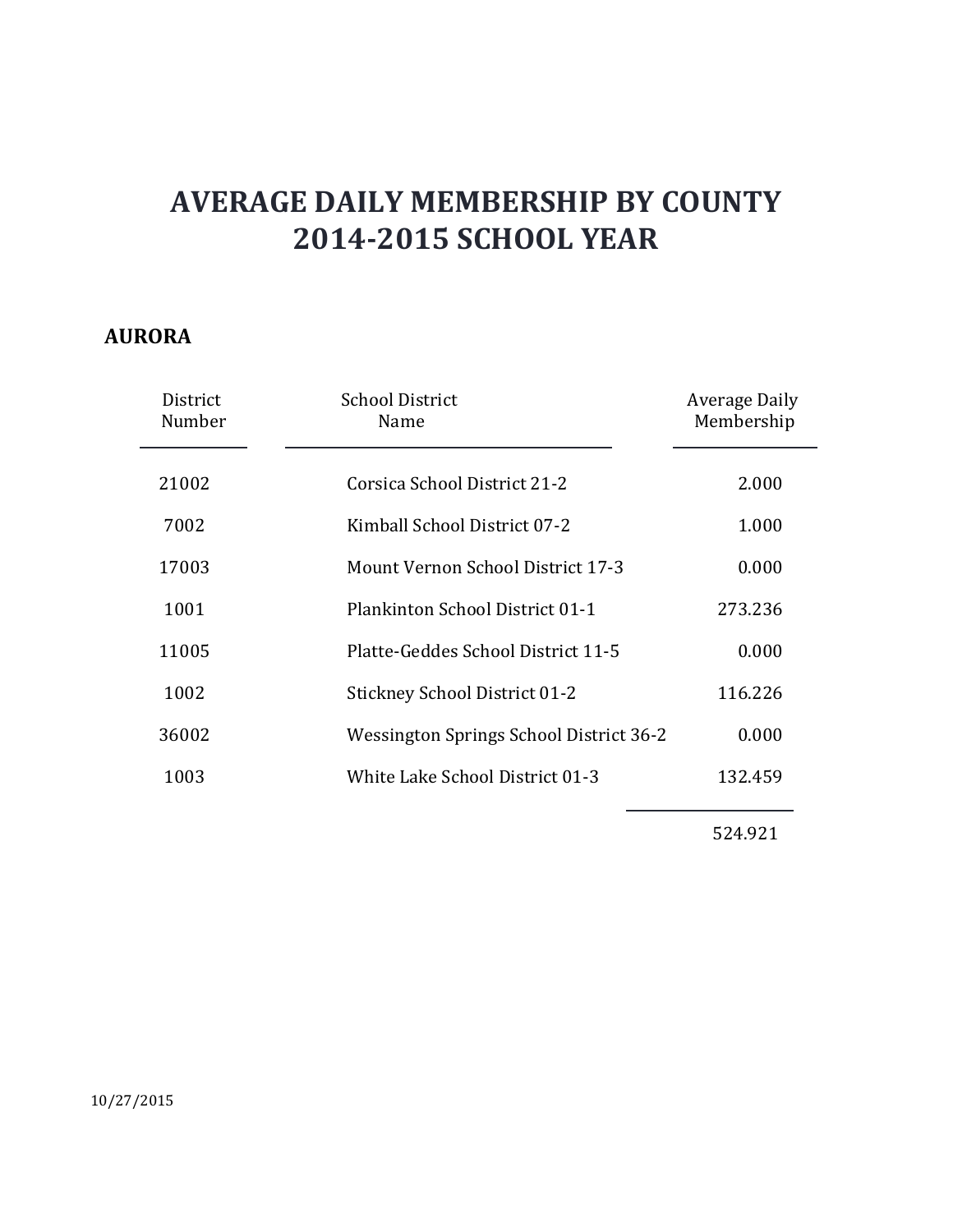### **BEADLE**

| District<br>Number | <b>School District</b><br>Name          | Average Daily<br>Membership |
|--------------------|-----------------------------------------|-----------------------------|
| 56002              | Doland School District 56-2             | 0.000                       |
| 56006              | Hitchcock-Tulare School District 56-6   | 3.000                       |
| 2002               | Huron School District 02-2              | 2,926.136                   |
| 2003               | Iroquois School District 02-3           | 192.364                     |
| 29004              | Miller School District 29-4             | 0.000                       |
| 36002              | Wessington Springs School District 36-2 | 0.000                       |
| 12003              | Willow Lake School District 12-3        | 13.000                      |
| 2006               | Wolsey-Wessington Sch District 02-6     | 263.147                     |
|                    |                                         |                             |

3,397.648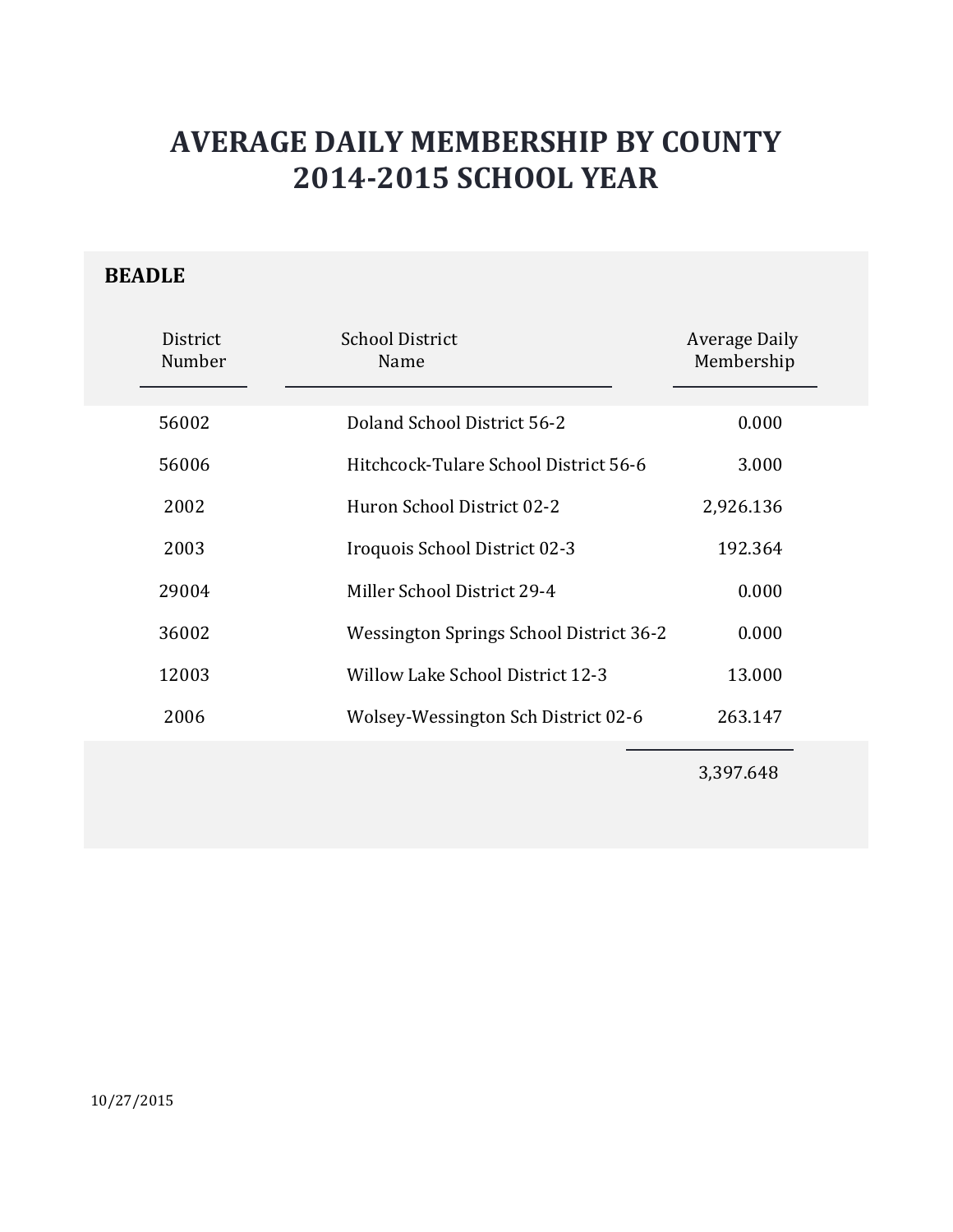#### **BENNETT**

| District<br>Number | <b>School District</b><br>Name             | Average Daily<br>Membership |
|--------------------|--------------------------------------------|-----------------------------|
| 3001               | <b>Bennett County School District 03-1</b> | 764.205                     |
|                    |                                            | 764.205                     |

10/27/2015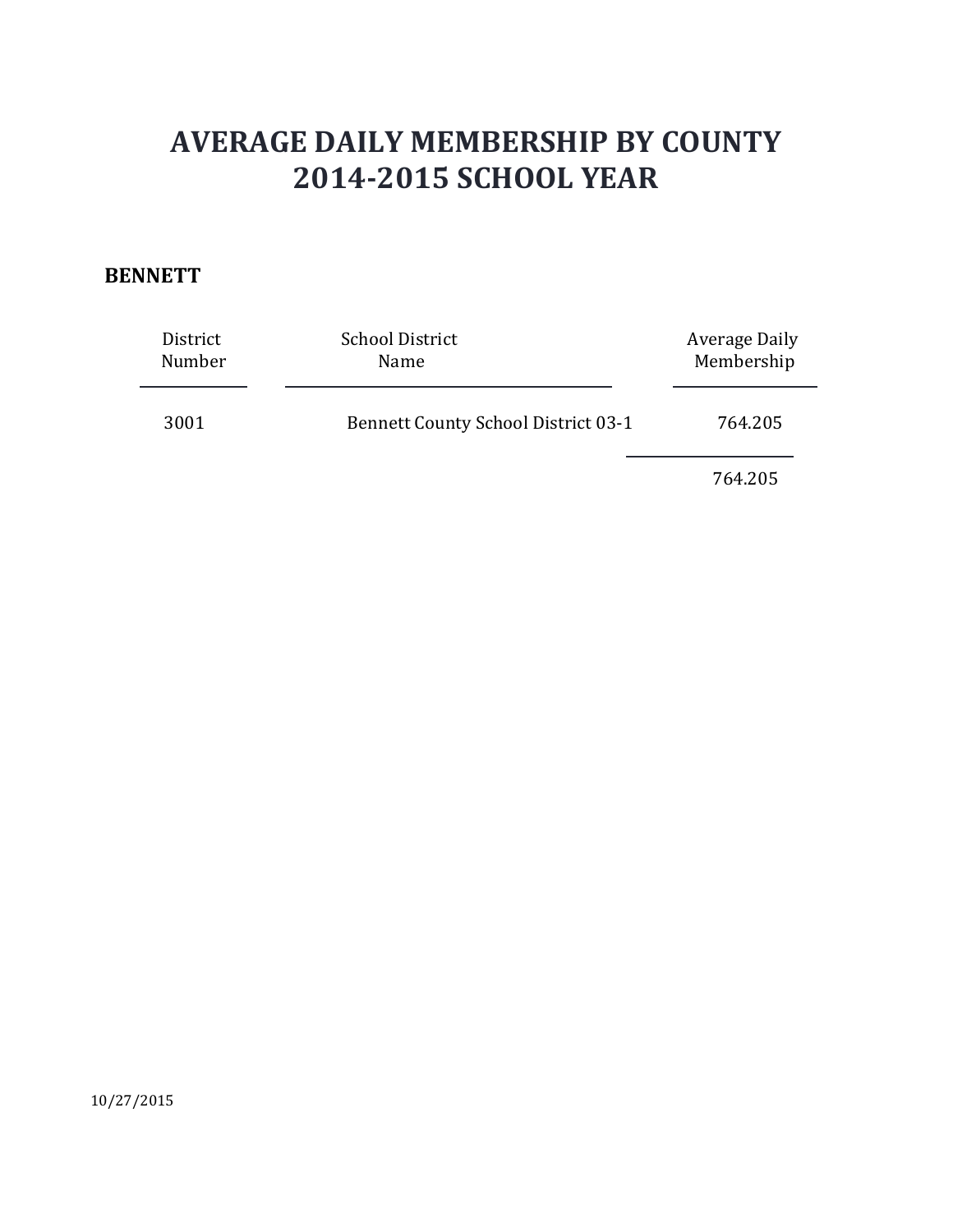#### **BON HOMME**

| District<br>Number | <b>School District</b><br>Name        | Average Daily<br>Membership |
|--------------------|---------------------------------------|-----------------------------|
| 4001               | Avon School District 04-1             | 220.024                     |
| 4002               | <b>Bon Homme School District 04-2</b> | 558.392                     |
| 4003               | Scotland School District 04-3         | 259.842                     |
| 33005              | Tripp-Delmont School District 33-5    | 3.000                       |
|                    |                                       | 1,041.259                   |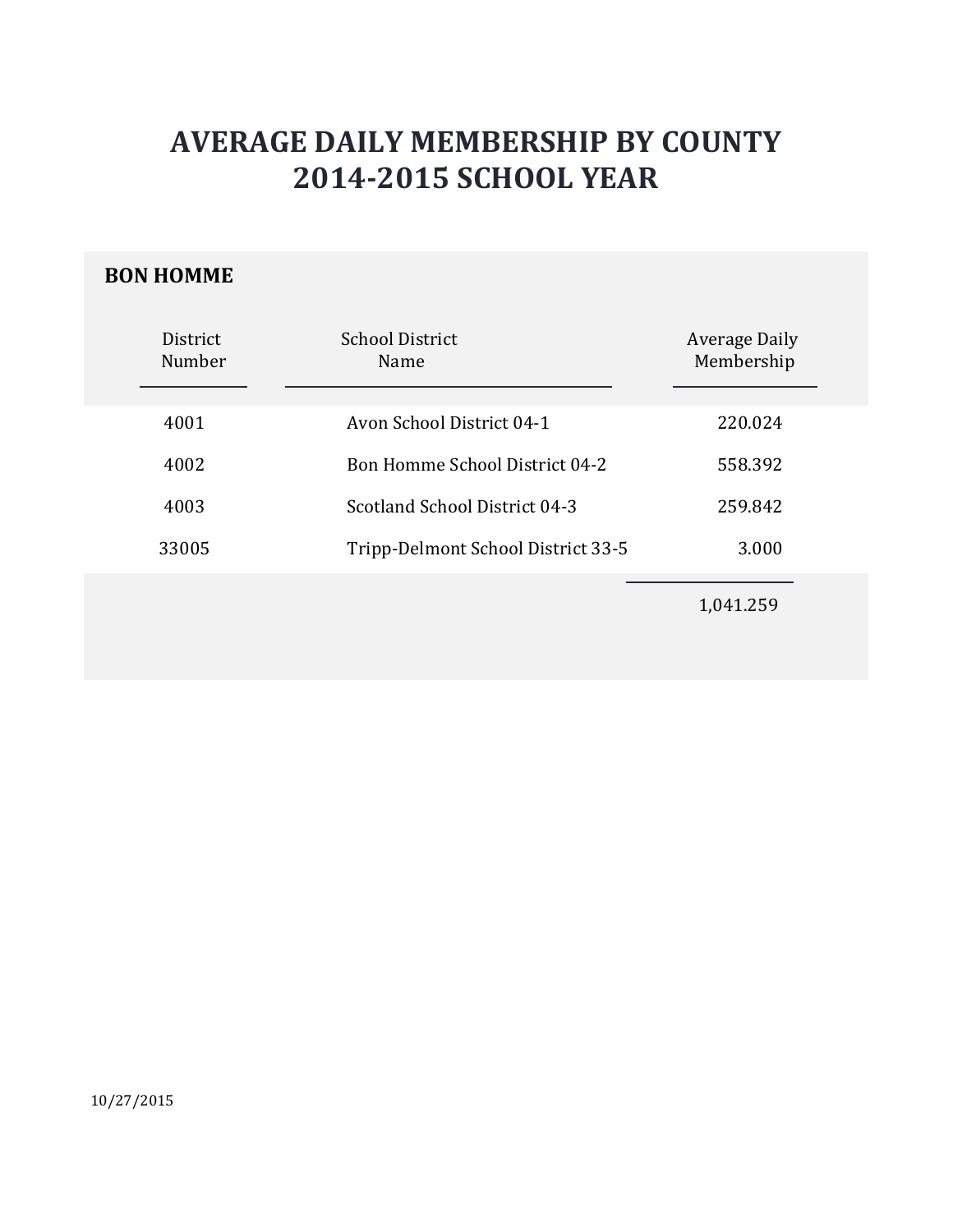### **BROOKINGS**

| District<br>Number | <b>School District</b><br>Name        | Average Daily<br>Membership |
|--------------------|---------------------------------------|-----------------------------|
| 38001              | Arlington School District 38-1        | 9.895                       |
| 5001               | <b>Brookings School District 05-1</b> | 3,227.542                   |
| 5006               | Deubrook Area School District 05-6    | 259.676                     |
| 5003               | Elkton School District 05-3           | 282.703                     |
| 28002              | Estelline School District 28-2        | 0.000                       |
| 5005               | Sioux Valley School District 05-5     | 637.519                     |

4,417.334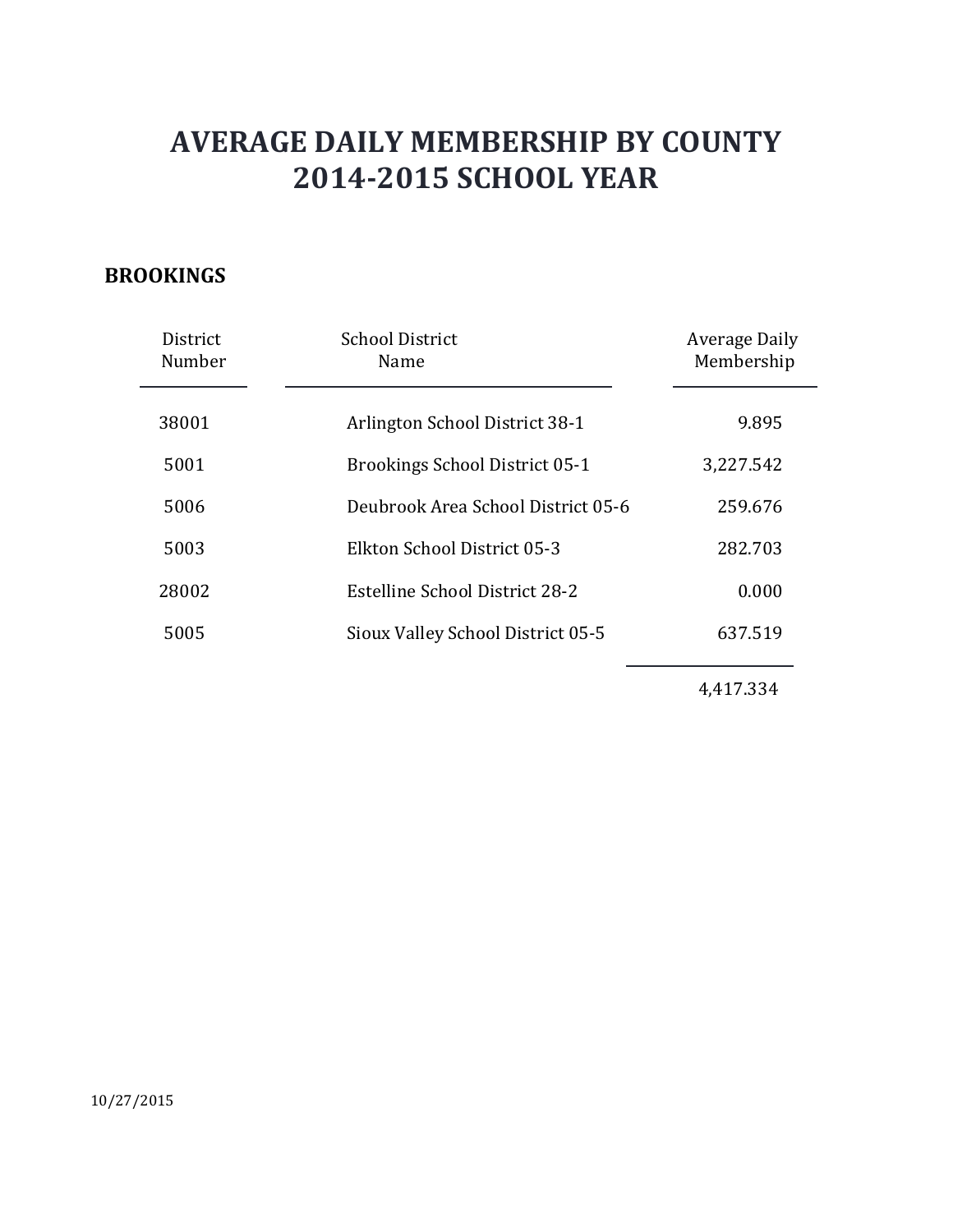### **BROWN**

| District<br>Number | <b>School District</b><br>Name         | <b>Average Daily</b><br>Membership |
|--------------------|----------------------------------------|------------------------------------|
| 6001               | Aberdeen School District 06-1          | 5,196.900                          |
| 45004              | Britton-Hecla School District 45-4     | 8.344                              |
| 6002               | Frederick Area School District 06-2    | 174.234                            |
| 6006               | Groton Area School District 06-6       | 565.163                            |
| 45005              | Langford Area School District 45-5     | 27,000                             |
| 56007              | Northwestern Area School District 56-7 | 2.000                              |
| 6005               | Warner School District 06-5            | 240.536                            |
|                    |                                        |                                    |

6,214.177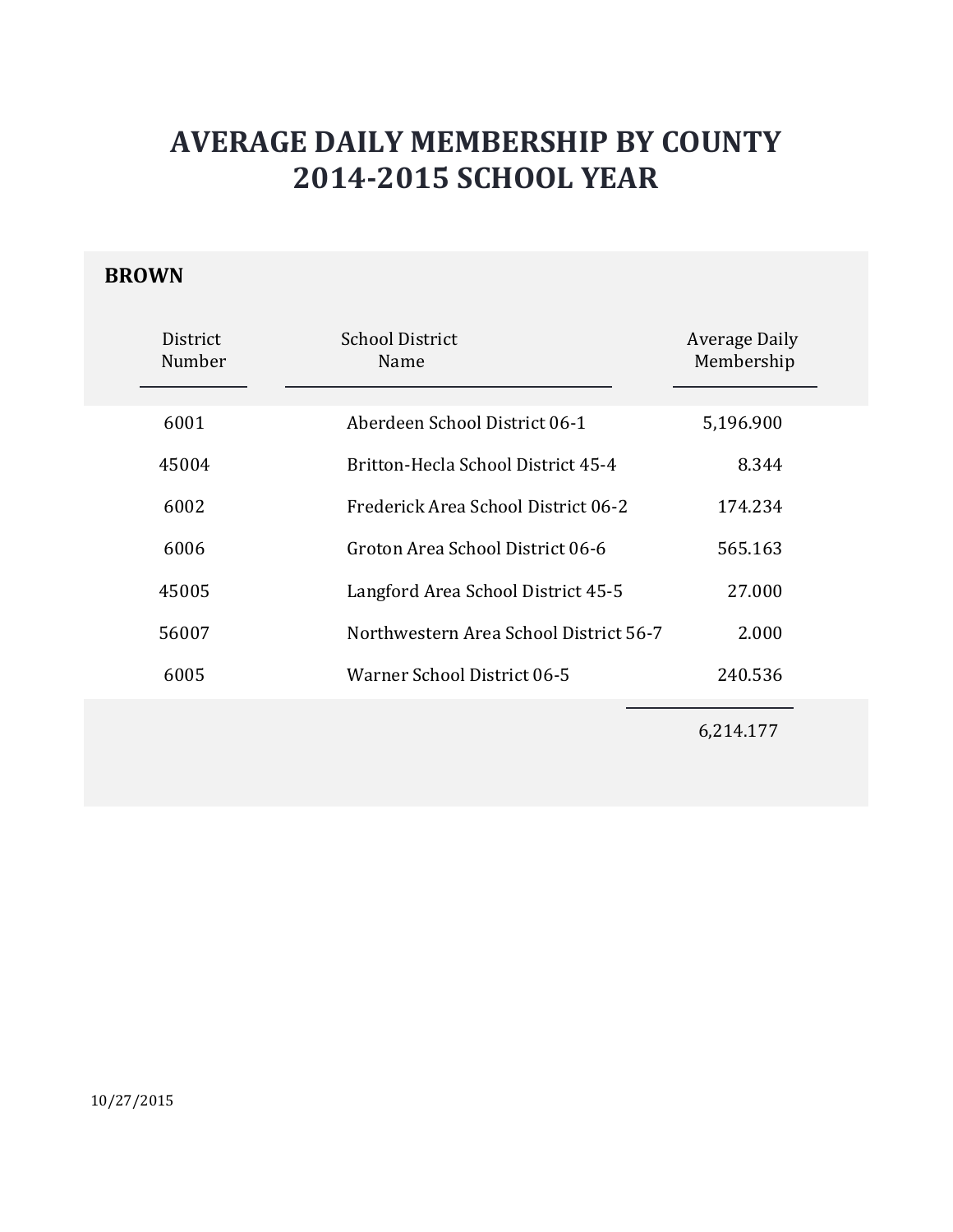#### **BRULE**

| District<br>Number | <b>School District</b><br>Name                 | <b>Average Daily</b><br>Membership |
|--------------------|------------------------------------------------|------------------------------------|
| 7001               | Chamberlain School District 07-1               | 965.117                            |
| 7002               | Kimball School District 07-2                   | 254.651                            |
| 11005              | Platte-Geddes School District 11-5             | 17.954                             |
| 36002              | <b>Wessington Springs School District 36-2</b> | 0.000                              |
| 1003               | White Lake School District 01-3                | 0.000                              |

1,237.722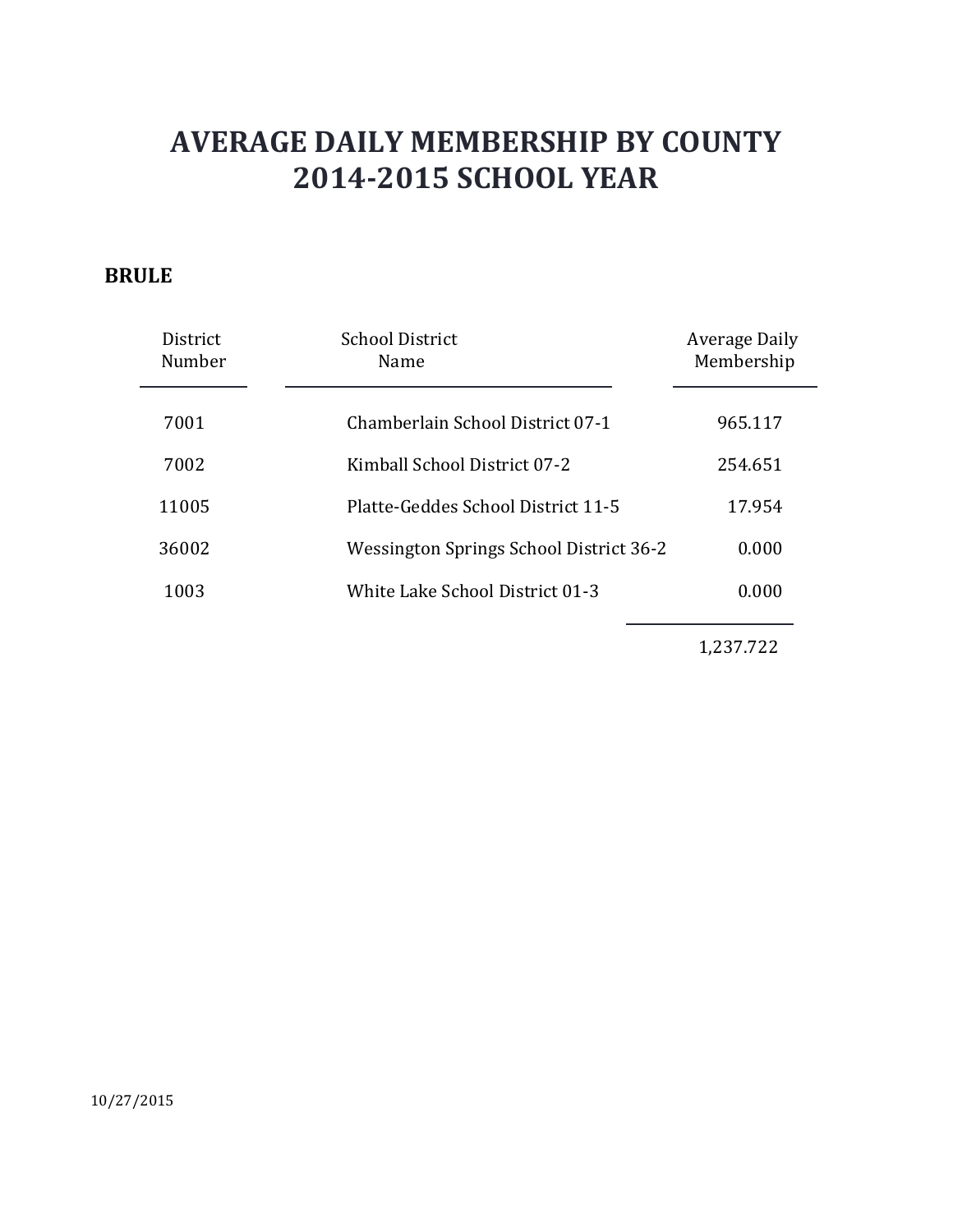### **BUFFALO**

| District<br>Number | <b>School District</b><br>Name          | Average Daily<br>Membership |
|--------------------|-----------------------------------------|-----------------------------|
| 7001               | Chamberlain School District 07-1        | 383.321                     |
| 7002               | Kimball School District 07-2            | 0.000                       |
| 29004              | Miller School District 29-4             | 0.000                       |
| 36002              | Wessington Springs School District 36-2 | 7.000                       |
|                    |                                         | 390.321                     |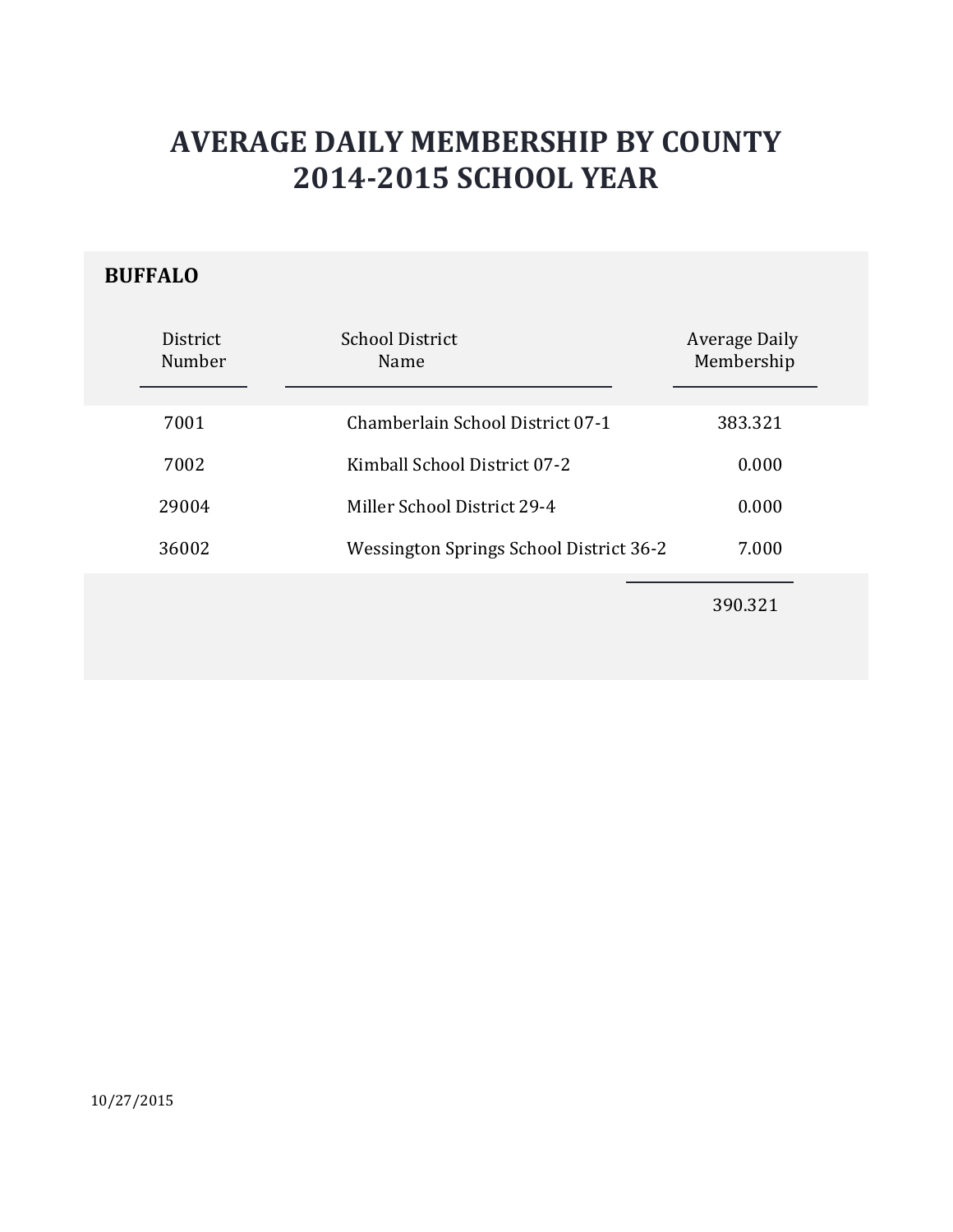### **BUTTE**

| District<br>Number | <b>School District</b><br>Name     | Average Daily<br>Membership |
|--------------------|------------------------------------|-----------------------------|
| 9001               | Belle Fourche School District 09-1 | 1,420.714                   |
| 9002               | Newell School District 09-2        | 361.876                     |
| 40002              | Spearfish School District 40-2     | 0.000                       |
|                    |                                    |                             |

1,782.590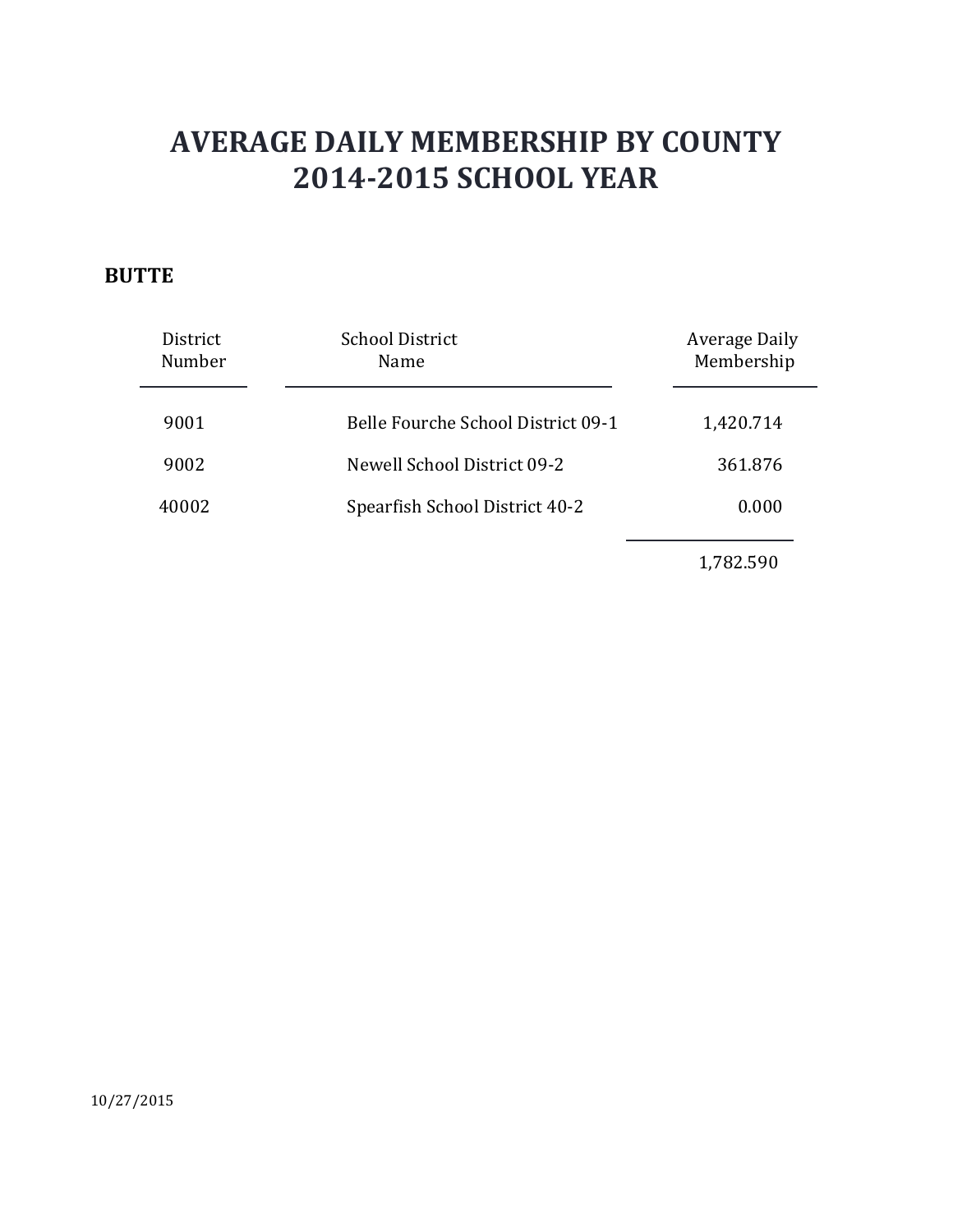### **CAMPBELL**

| District<br>Number | <b>School District</b><br>Name        | Average Daily<br>Membership |
|--------------------|---------------------------------------|-----------------------------|
| 22001              | <b>Bowdle School District 22-1</b>    | 0.000                       |
| 44001              | Eureka School District 44-1           | 0.326                       |
| 10001              | Herreid School District 10-1          | 107.239                     |
| 62006              | Mobridge-Pollock School District 62-6 | 19.931                      |
| 62005              | Selby Area School District 62-5       | 4.093                       |
|                    |                                       |                             |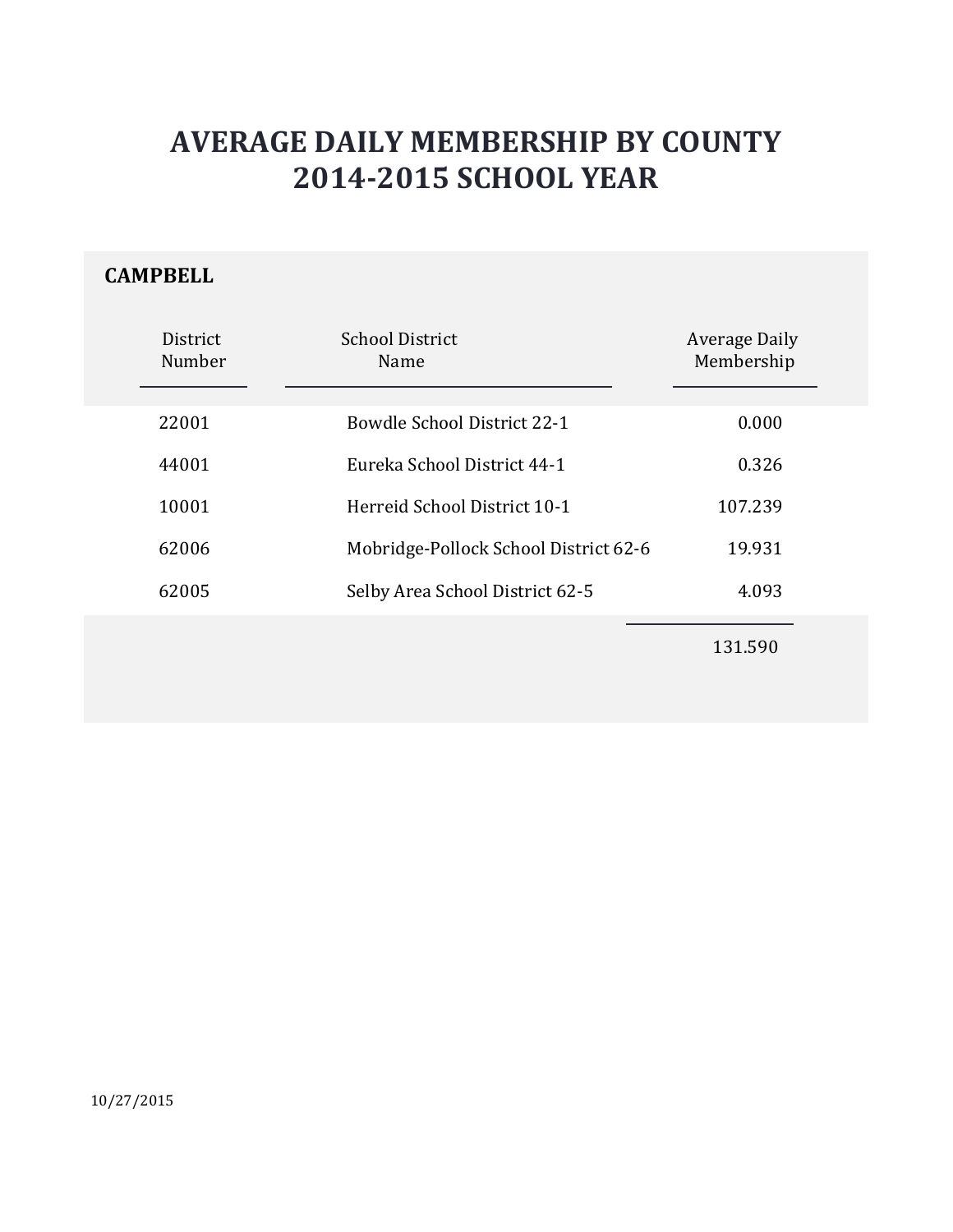#### **CHARLES MIX**

| District<br>Number | <b>School District</b><br>Name               | Average Daily<br>Membership |
|--------------------|----------------------------------------------|-----------------------------|
| 11001              | Andes Central School District 11-1           | 466.121                     |
| 21001              | <b>Armour School District 21-1</b>           | 0.000                       |
| 4001               | Avon School District 04-1                    | 11.238                      |
| 11005              | Platte-Geddes School District 11-5           | 538.578                     |
| 33005              | Tripp-Delmont School District 33-5           | 0.000                       |
| 11004              | <b>Wagner Community School District 11-4</b> | 941.083                     |

1,957.020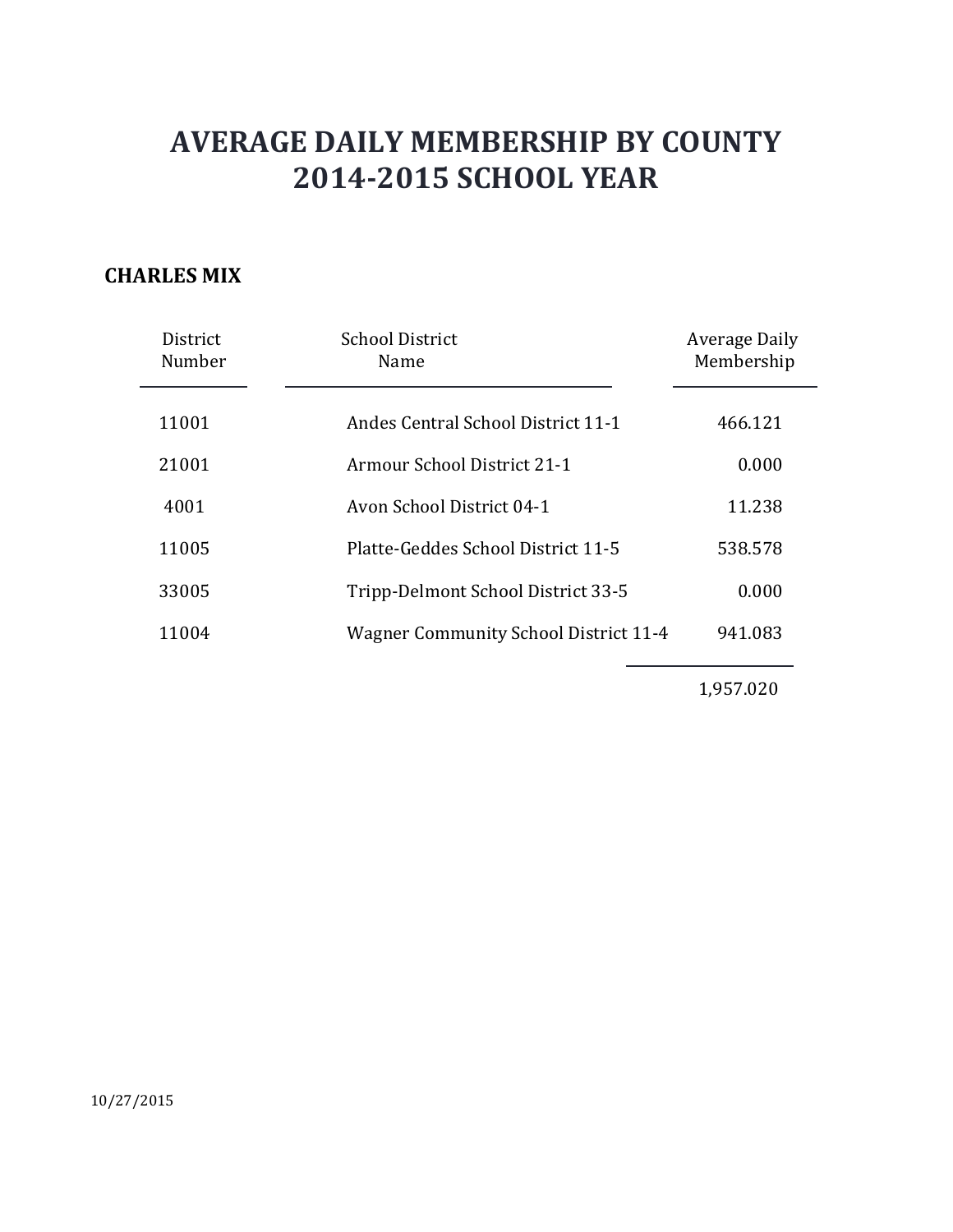### **CLARK**

| District<br>Number | <b>School District</b><br>Name    | Average Daily<br>Membership |
|--------------------|-----------------------------------|-----------------------------|
| 12002              | Clark School District 12-2        | 415.411                     |
| 38002              | De Smet School District 38-2      | 0.000                       |
| 56002              | Doland School District 56-2       | 0.000                       |
| 6006               | Groton Area School District 06-6  | 0.000                       |
| 28003              | Hamlin School District 28-3       | 2.000                       |
| 14002              | Henry School District 14-2        | 0.000                       |
| 18005              | Webster Area School District 18-5 | 8.000                       |
| 12003              | Willow Lake School District 12-3  | 184.371                     |
|                    |                                   | 609.783                     |

10/27/2015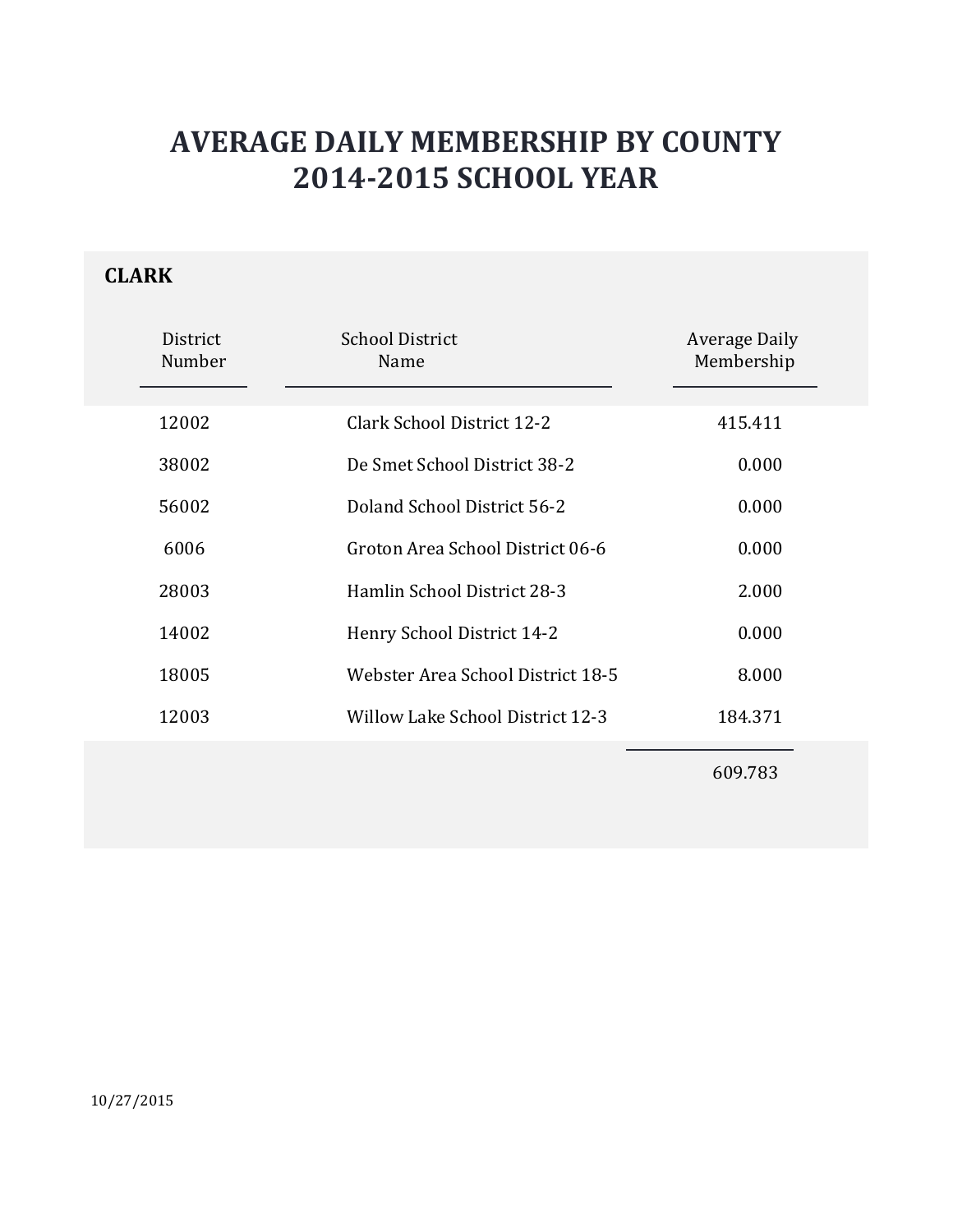### **CLAY**

| District<br>Number | <b>School District</b><br>Name      | Average Daily<br>Membership |
|--------------------|-------------------------------------|-----------------------------|
| 61002              | Beresford School District 61-2      | 51.777                      |
| 60001              | Centerville School District 60-1    | 19.000                      |
| 63001              | Gayville-Volin School District 63-1 | 0.000                       |
| 13003              | Irene-Wakonda School District 13-3  | 250.175                     |
| 13001              | Vermillion School District 13-1     | 1,321.841                   |
| 60006              | Viborg-Hurley School District 60-6  | 0.000                       |

1,642.792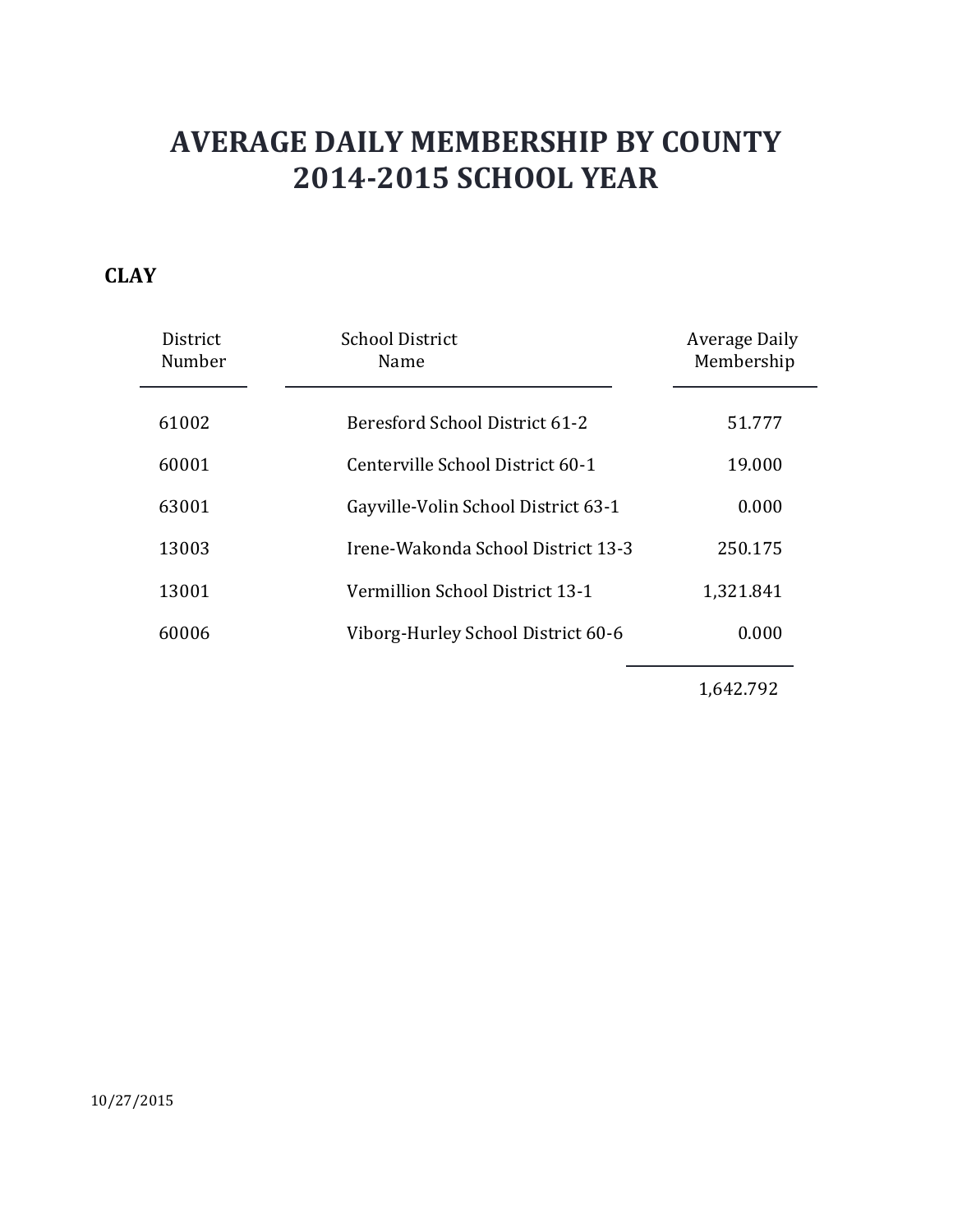### **CODINGTON**

| District<br>Number | <b>School District</b><br>Name      | <b>Average Daily</b><br>Membership |
|--------------------|-------------------------------------|------------------------------------|
| 28001              | Castlewood School District 28-1     | 0.000                              |
| 19004              | Deuel School District 19-4          | 0.000                              |
| 14001              | Florence School District 14-1       | 157.081                            |
| 25003              | Grant-Deuel School District 25-3    | 0.000                              |
| 28003              | Hamlin School District 28-3         | 1.000                              |
| 14002              | Henry School District 14-2          | 134.444                            |
| 14004              | Watertown School District 14-4      | 4,424.554                          |
| 14005              | <b>Waverly School District 14-5</b> | 150.349                            |
| 18005              | Webster Area School District 18-5   | 17.353                             |
|                    |                                     |                                    |

4,884.780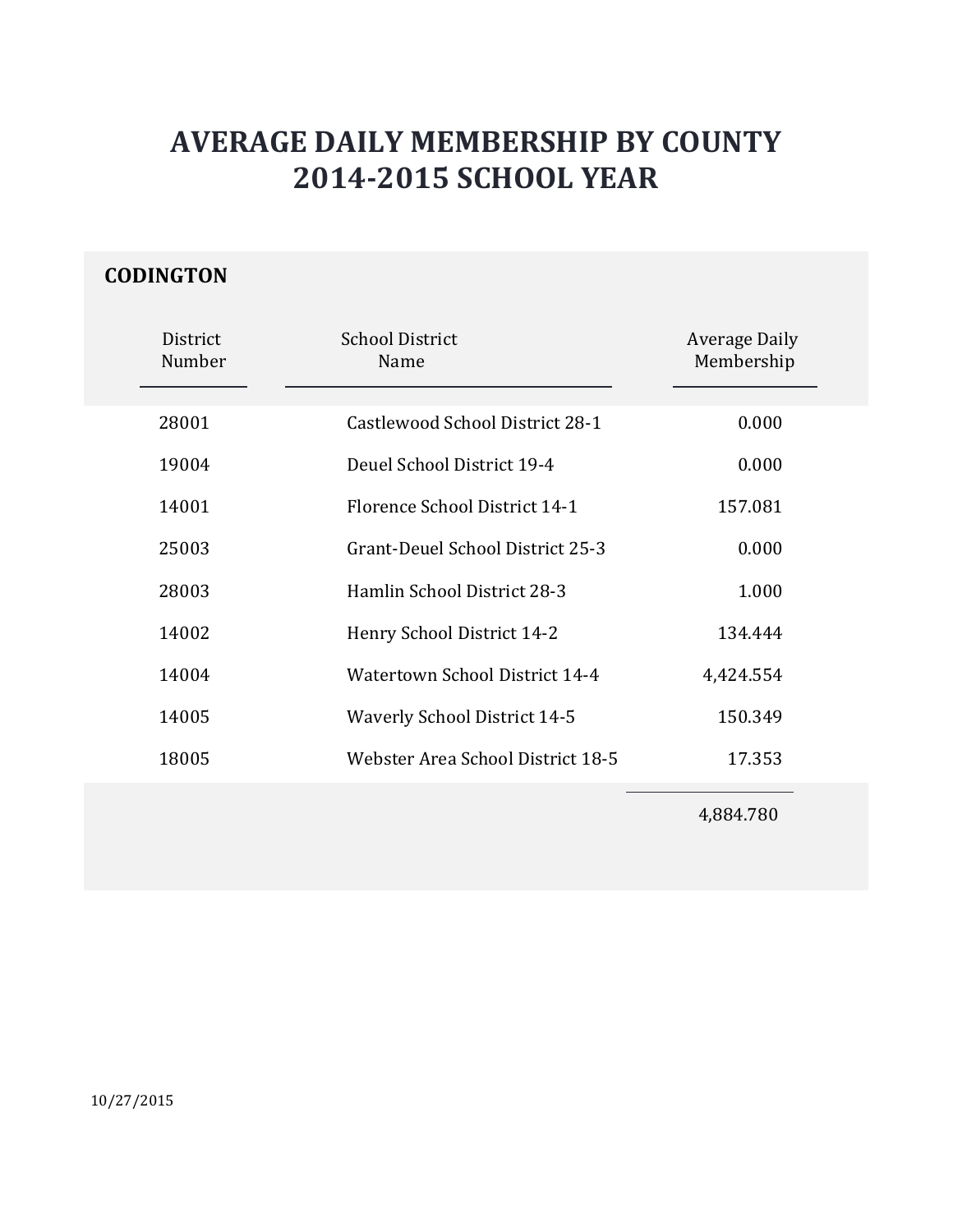### **CORSON**

| <b>District</b><br>Number | School District<br>Name          | Average Daily<br>Membership |
|---------------------------|----------------------------------|-----------------------------|
| 52004                     | Lemmon School District 52-4      | 5.000                       |
| 15001                     | McIntosh School District 15-1    | 106.846                     |
| 15002                     | McLaughlin School District 15-2  | 745.431                     |
| 15003                     | Smee School District 15-3        | 150.502                     |
| 20003                     | Timber Lake School District 20-3 | 5.714                       |
|                           |                                  |                             |

1,013.494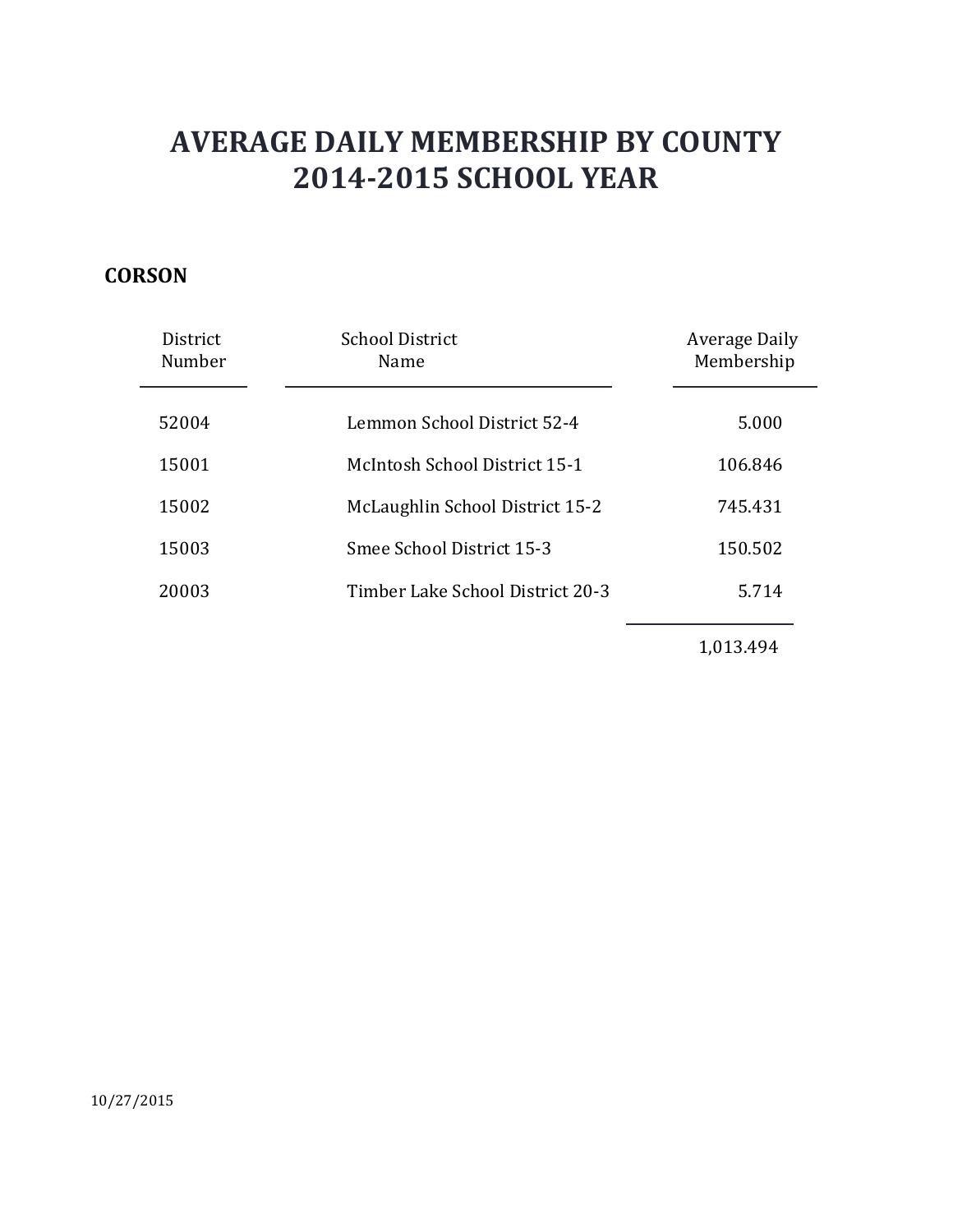### **CUSTER**

| <b>District</b><br>Number | <b>School District</b><br><b>Name</b> | <b>Average Daily</b><br>Membership |
|---------------------------|---------------------------------------|------------------------------------|
| 16001                     | Custer School District 16-1           | 1,008.314                          |
| 16002                     | Elk Mountain School District 16-2     | 13.805                             |
| 23002                     | Hot Springs School District 23-2      | 0.000                              |
|                           |                                       | 1,022.119                          |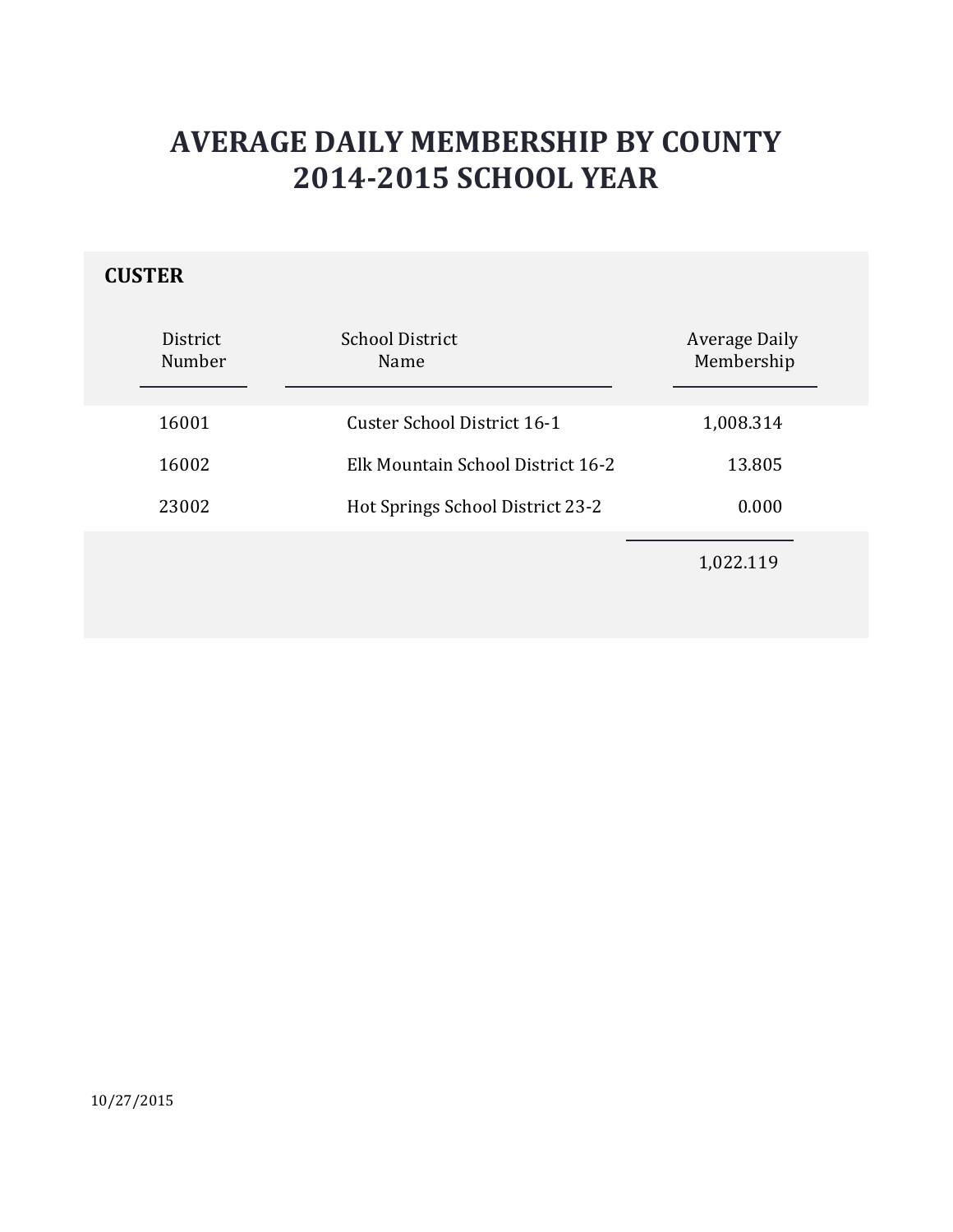#### **DAVISON**

| District<br>Number | <b>School District</b><br>Name           | Average Daily<br>Membership |
|--------------------|------------------------------------------|-----------------------------|
| 17001              | Ethan School District 17-1               | 170.548                     |
| 17002              | Mitchell School District 17-2            | 3,099.538                   |
| 17003              | <b>Mount Vernon School District 17-3</b> | 178.637                     |
| 33003              | Parkston School District 33-3            | 4.000                       |
| 1001               | Plankinton School District 01-1          | 0.000                       |
| 55005              | Sanborn Central School District 55-5     | 2.000                       |
| 1002               | <b>Stickney School District 01-2</b>     | 0.000                       |
|                    |                                          |                             |

3,454.722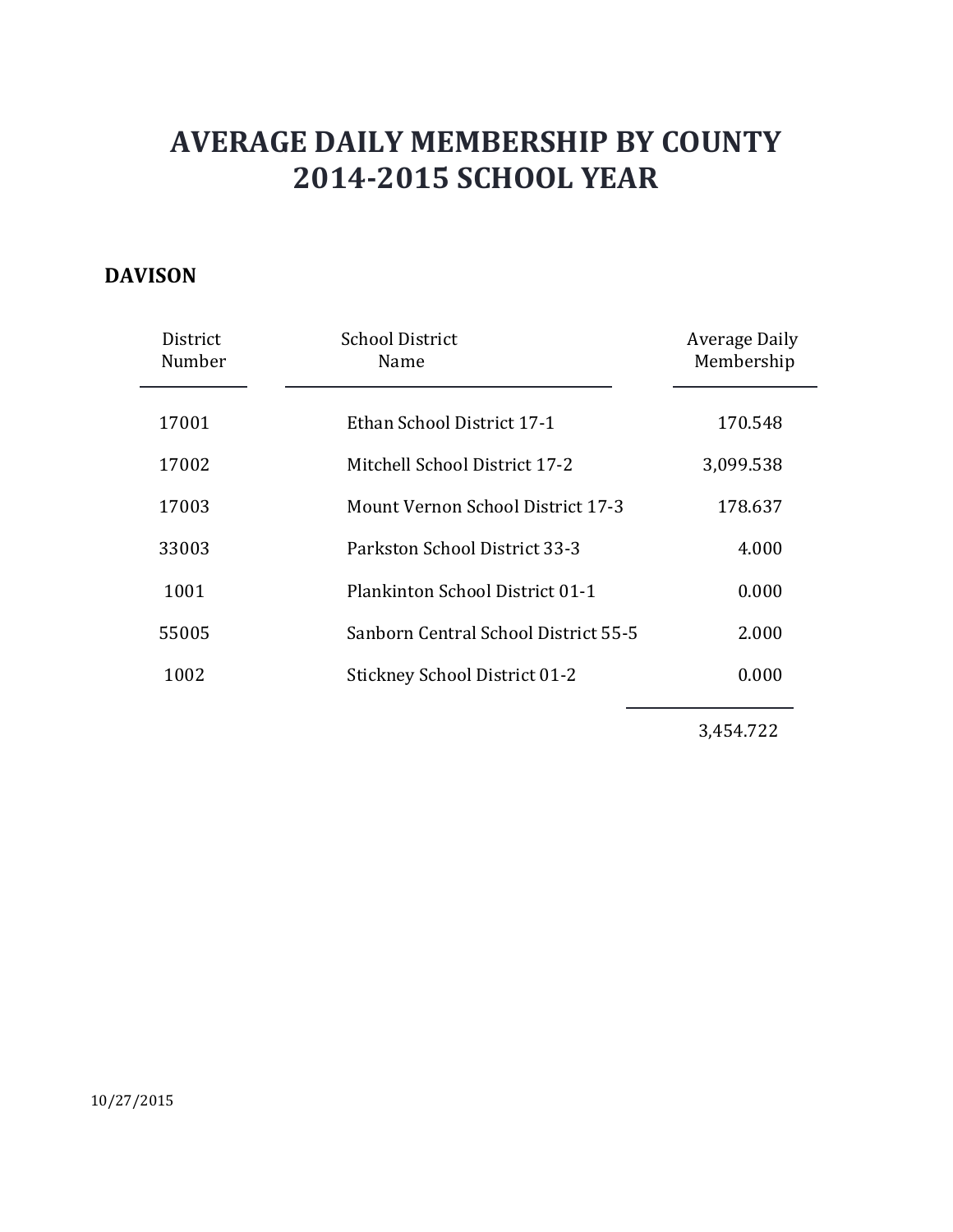### **DAY**

| District<br>Number | <b>School District</b><br>Name      | Average Daily<br>Membership |
|--------------------|-------------------------------------|-----------------------------|
| 14001              | Florence School District 14-1       | 2.000                       |
| 6006               | Groton Area School District 06-6    | 61.852                      |
| 45005              | Langford Area School District 45-5  | 34.124                      |
| 18003              | <b>Waubay School District 18-3</b>  | 227.241                     |
| 14005              | <b>Waverly School District 14-5</b> | 0.000                       |
| 18005              | Webster Area School District 18-5   | 488.107                     |
|                    |                                     |                             |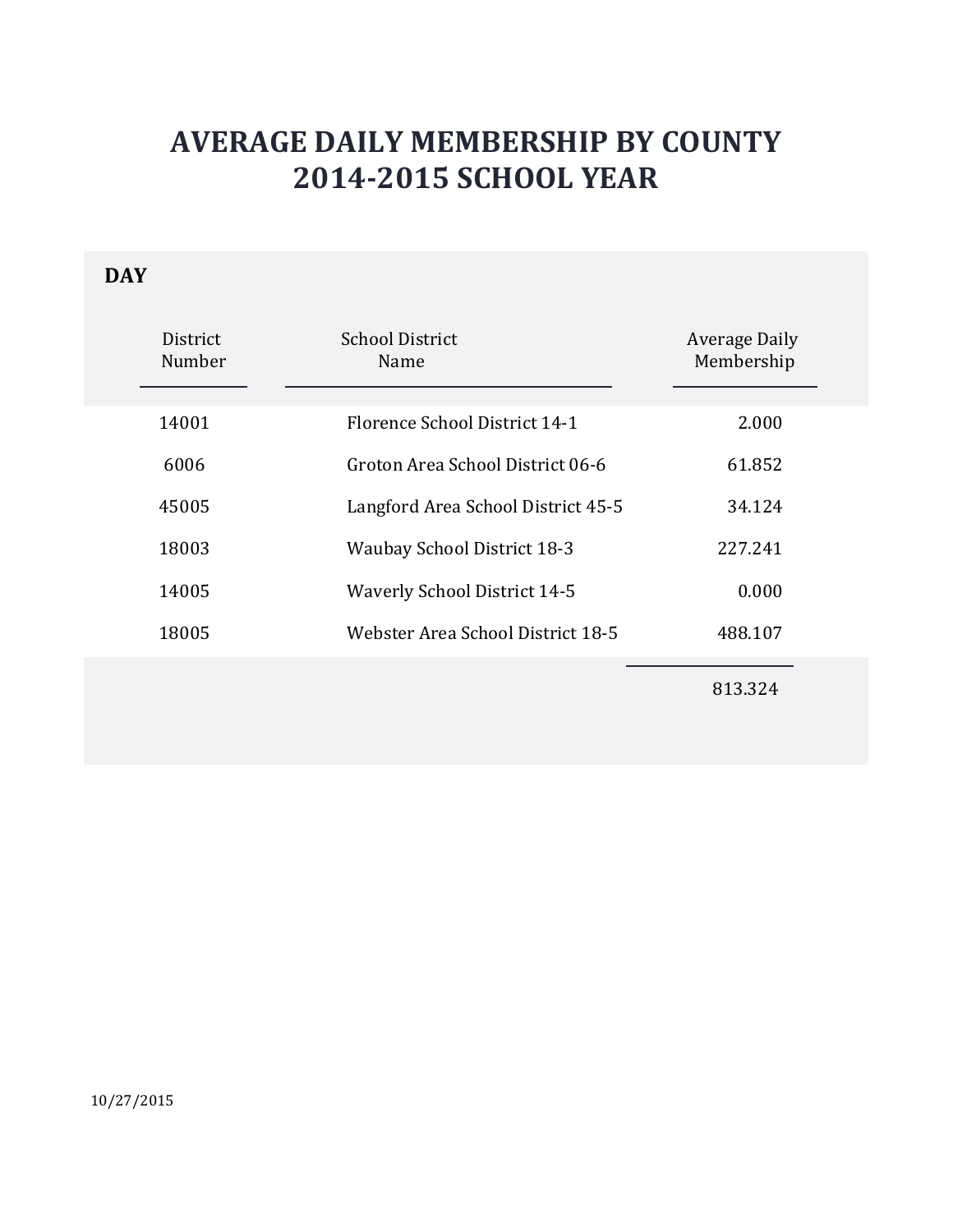#### **DEUEL**

| District<br>Number | <b>School District</b><br>Name      | Average Daily<br>Membership |
|--------------------|-------------------------------------|-----------------------------|
| 28001              | Castlewood School District 28-1     | 0.000                       |
| 5006               | Deubrook Area School District 05-6  | 103.317                     |
| 19004              | Deuel School District 19-4          | 571.722                     |
| 28002              | Estelline School District 28-2      | 0.000                       |
| 25003              | Grant-Deuel School District 25-3    | 7.000                       |
| 14004              | Watertown School District 14-4      | 0.000                       |
| 14005              | <b>Waverly School District 14-5</b> | 0.000                       |
|                    |                                     |                             |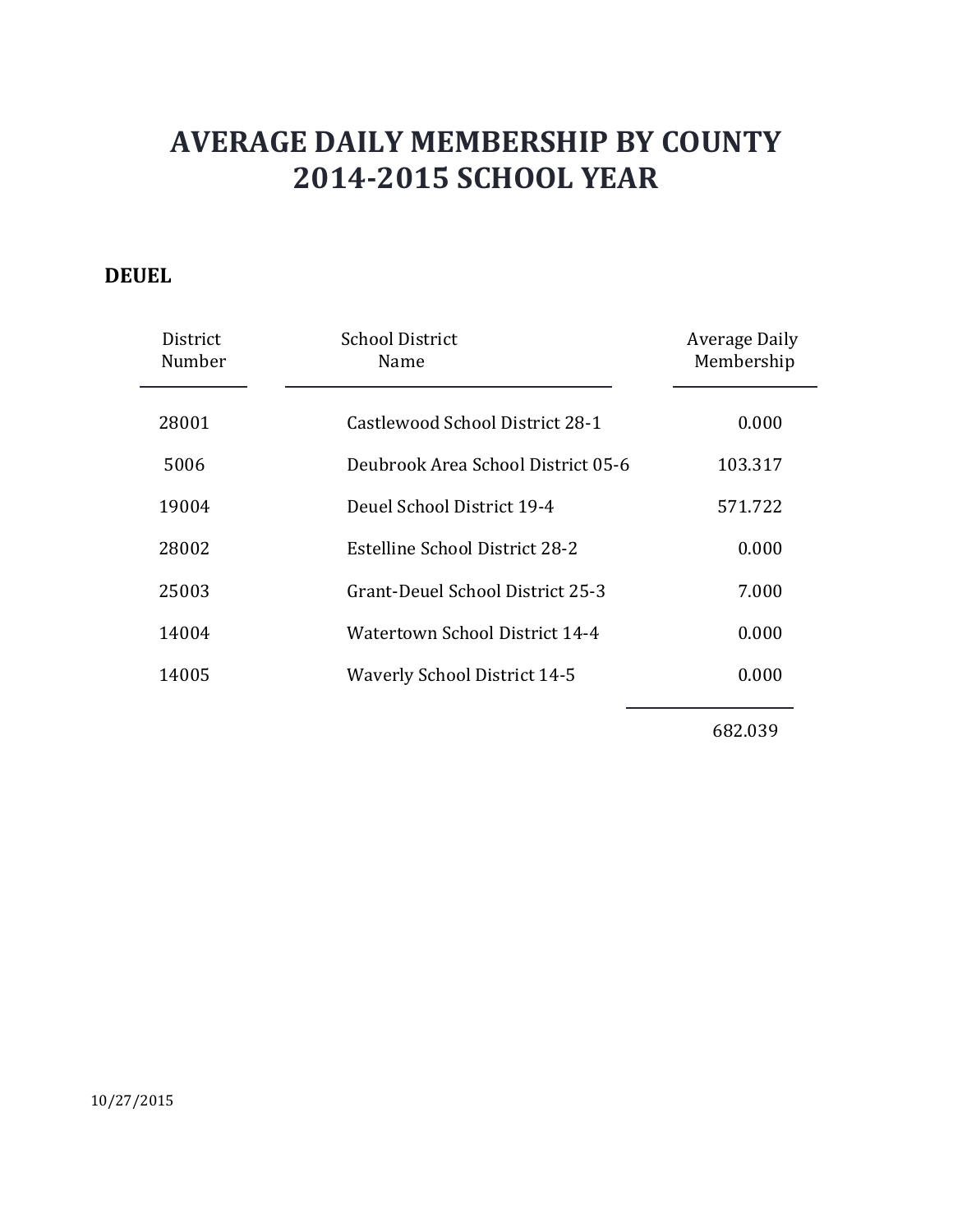### **DEWEY**

| District<br>Number | <b>School District</b><br>Name   | <b>Average Daily</b><br>Membership |
|--------------------|----------------------------------|------------------------------------|
| 64002              | Dupree School District 64-2      | 2.858                              |
| 20001              | Eagle Butte School District 20-1 | 1,333.573                          |
| 20003              | Timber Lake School District 20-3 | 270.157                            |
|                    |                                  | 1,606.587                          |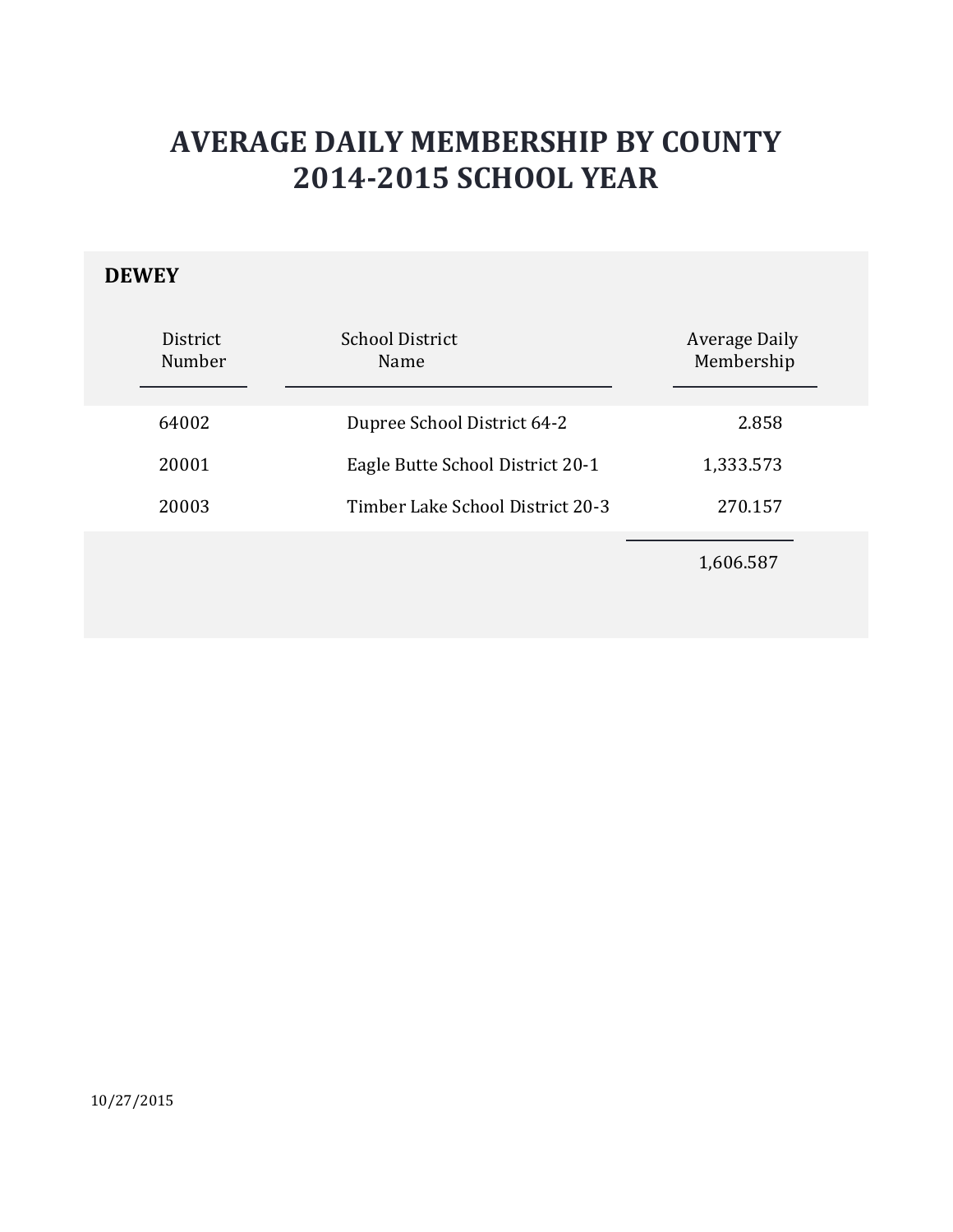### **DOUGLAS**

| District<br>Number | <b>School District</b><br>Name     | <b>Average Daily</b><br>Membership |
|--------------------|------------------------------------|------------------------------------|
| 21001              | <b>Armour School District 21-1</b> | 169.191                            |
| 21002              | Corsica School District 21-2       | 199.019                            |
| 33003              | Parkston School District 33-3      | 7.000                              |
| 11005              | Platte-Geddes School District 11-5 | 6.983                              |
| 33005              | Tripp-Delmont School District 33-5 | 18.000                             |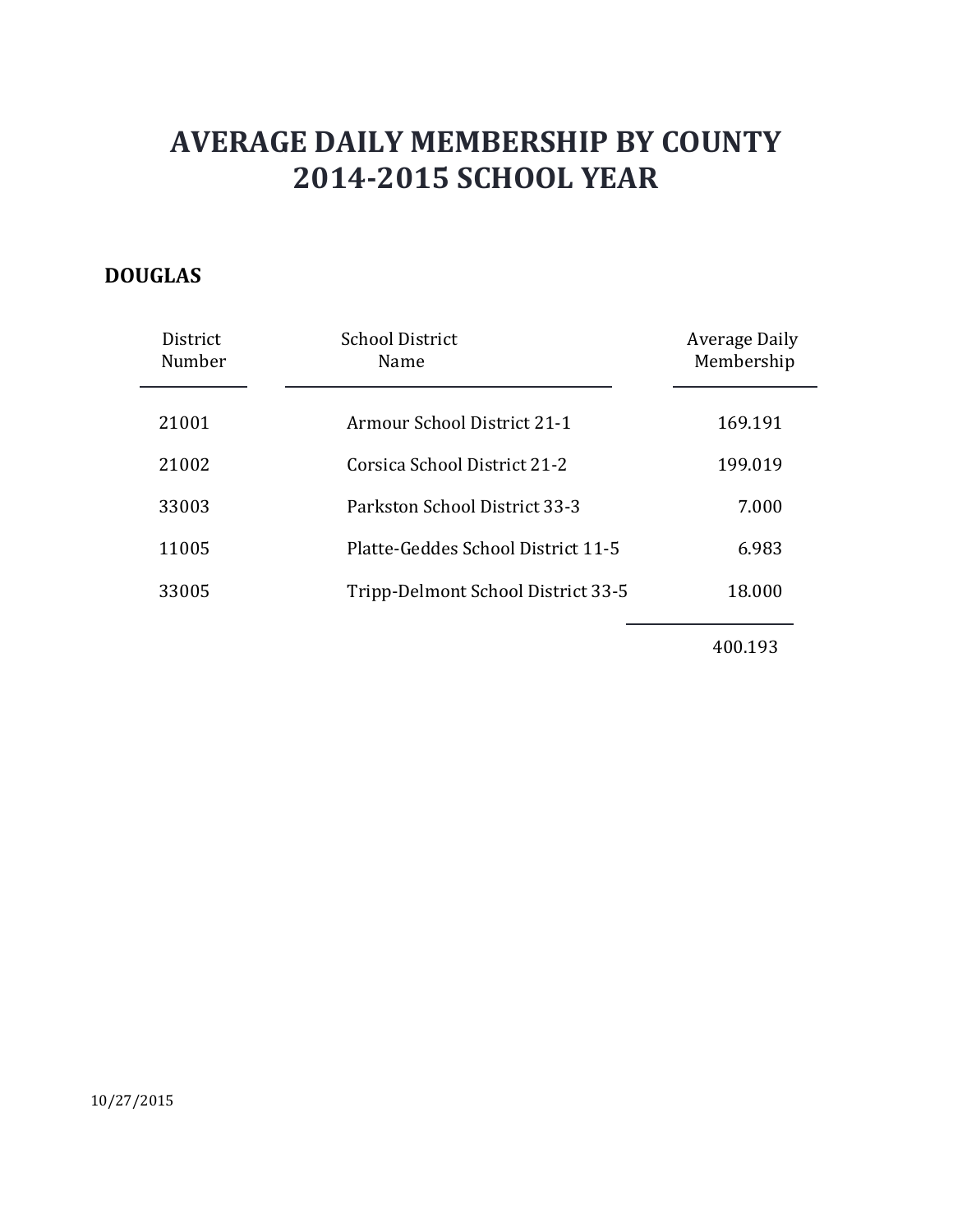#### **EDMUNDS**

| District<br>Number | School District<br>Name                | <b>Average Daily</b><br>Membership |
|--------------------|----------------------------------------|------------------------------------|
| 22001              | Bowdle School District 22-1            | 108.867                            |
| 22005              | Edmunds Central School District 22-5   | 144.687                            |
| 53002              | Hoven School District 53-2             | 0.800                              |
| 22006              | Ipswich Public School District 22-6    | 414.504                            |
| 56007              | Northwestern Area School District 56-7 | 0.000                              |
| 6005               | Warner School District 06-5            | 0.000                              |
|                    |                                        |                                    |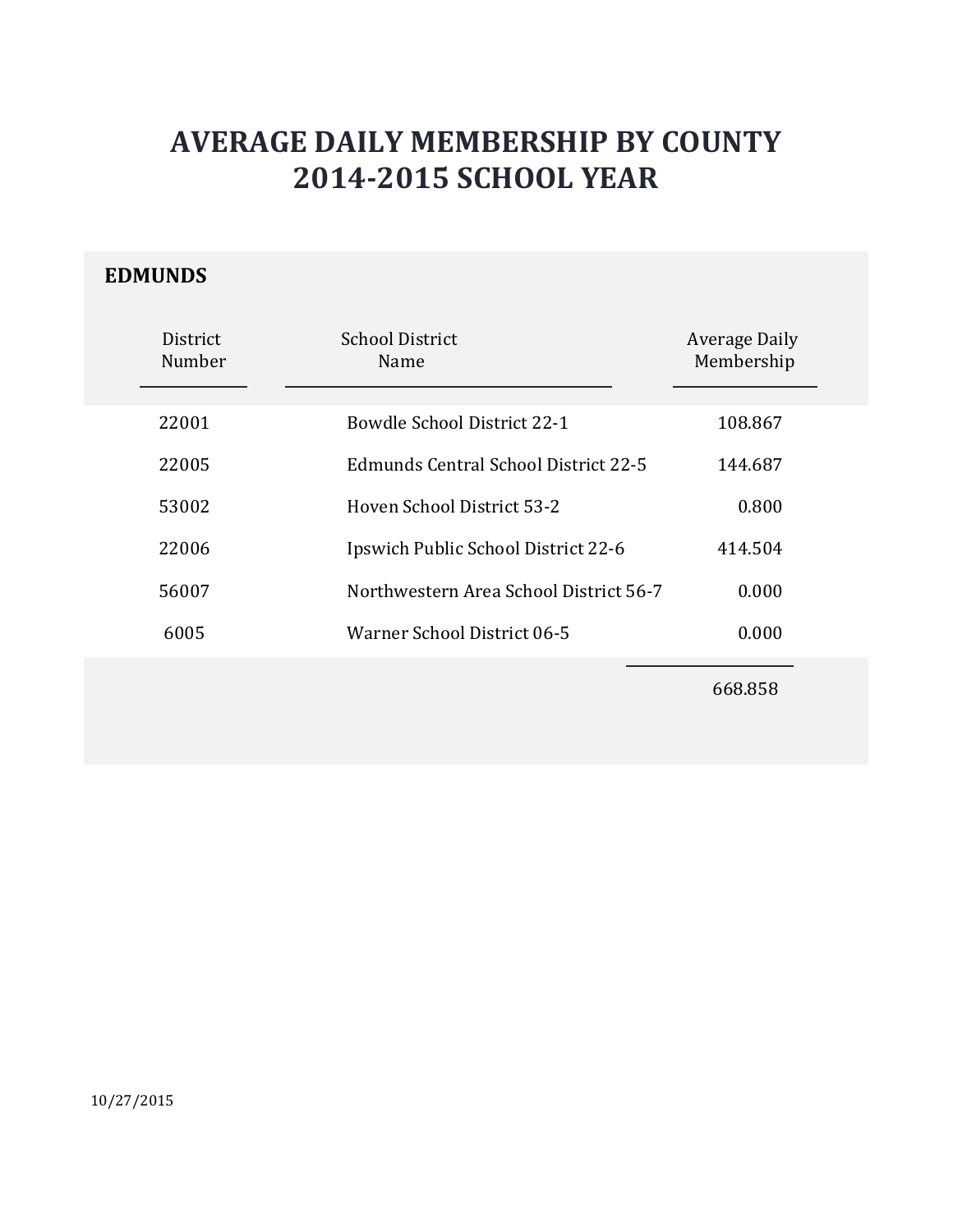#### **FALL RIVER**

| District<br>Number | <b>School District</b><br>Name       | Average Daily<br>Membership |
|--------------------|--------------------------------------|-----------------------------|
| 23001              | Edgemont School District 23-1        | 155.449                     |
| 23002              | Hot Springs School District 23-2     | 829.392                     |
| 23003              | <b>Oelrichs School District 23-3</b> | 29.691                      |
|                    |                                      |                             |

1,014.532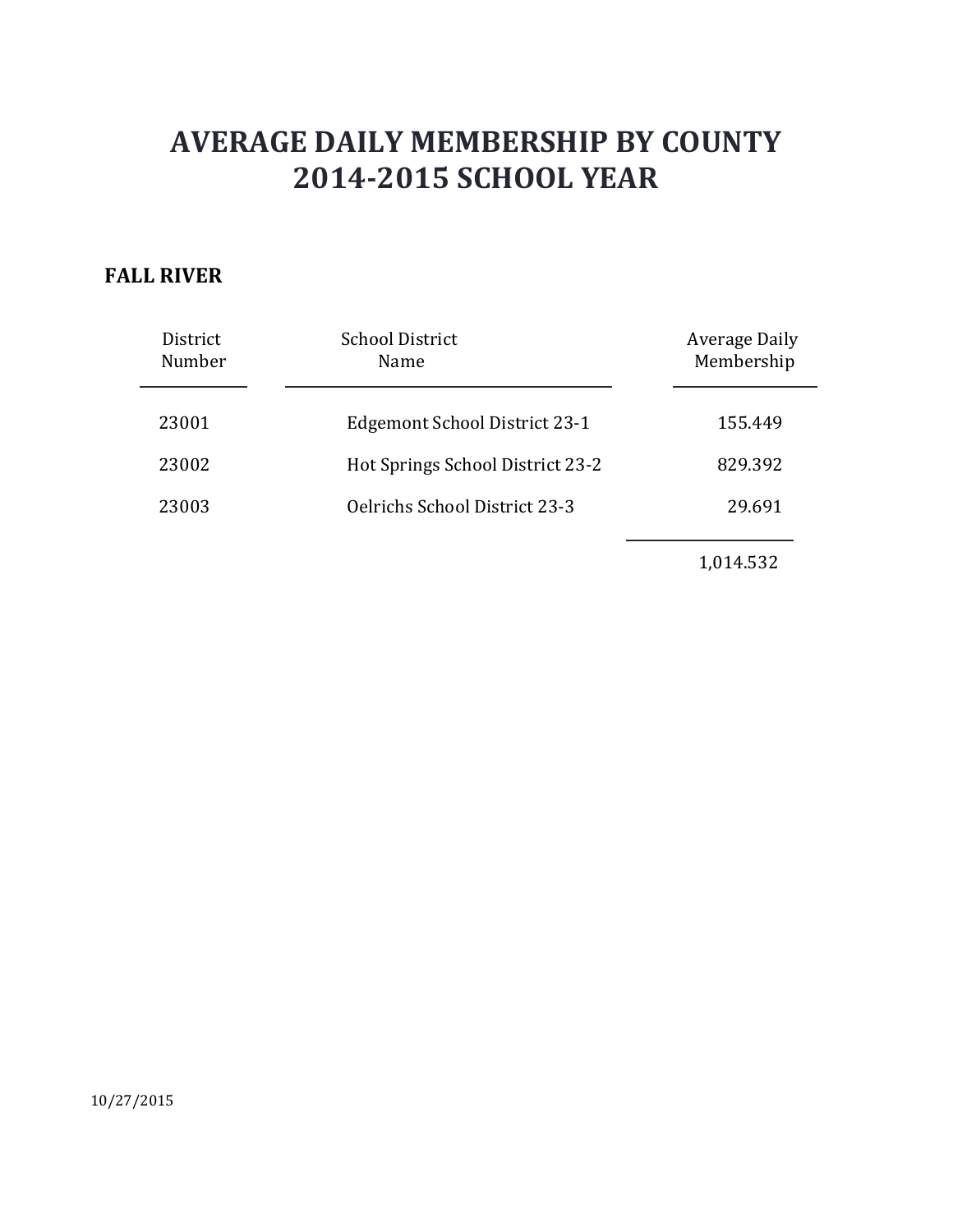### **FAULK**

| <b>District</b><br>Number | School District<br>Name                    | Average Daily<br>Membership |
|---------------------------|--------------------------------------------|-----------------------------|
| 22005                     | Edmunds Central School District 22-5       | 0.000                       |
| 24004                     | <b>Faulkton Area Schools District 24-4</b> | 306.801                     |
| 53002                     | Hoven School District 53-2                 | 6.000                       |
| 22006                     | Ipswich Public School District 22-6        | 1.000                       |
| 56007                     | Northwestern Area School District 56-7     | 0.000                       |
| 56004                     | Redfield School District 56-4              | 0.000                       |
|                           |                                            |                             |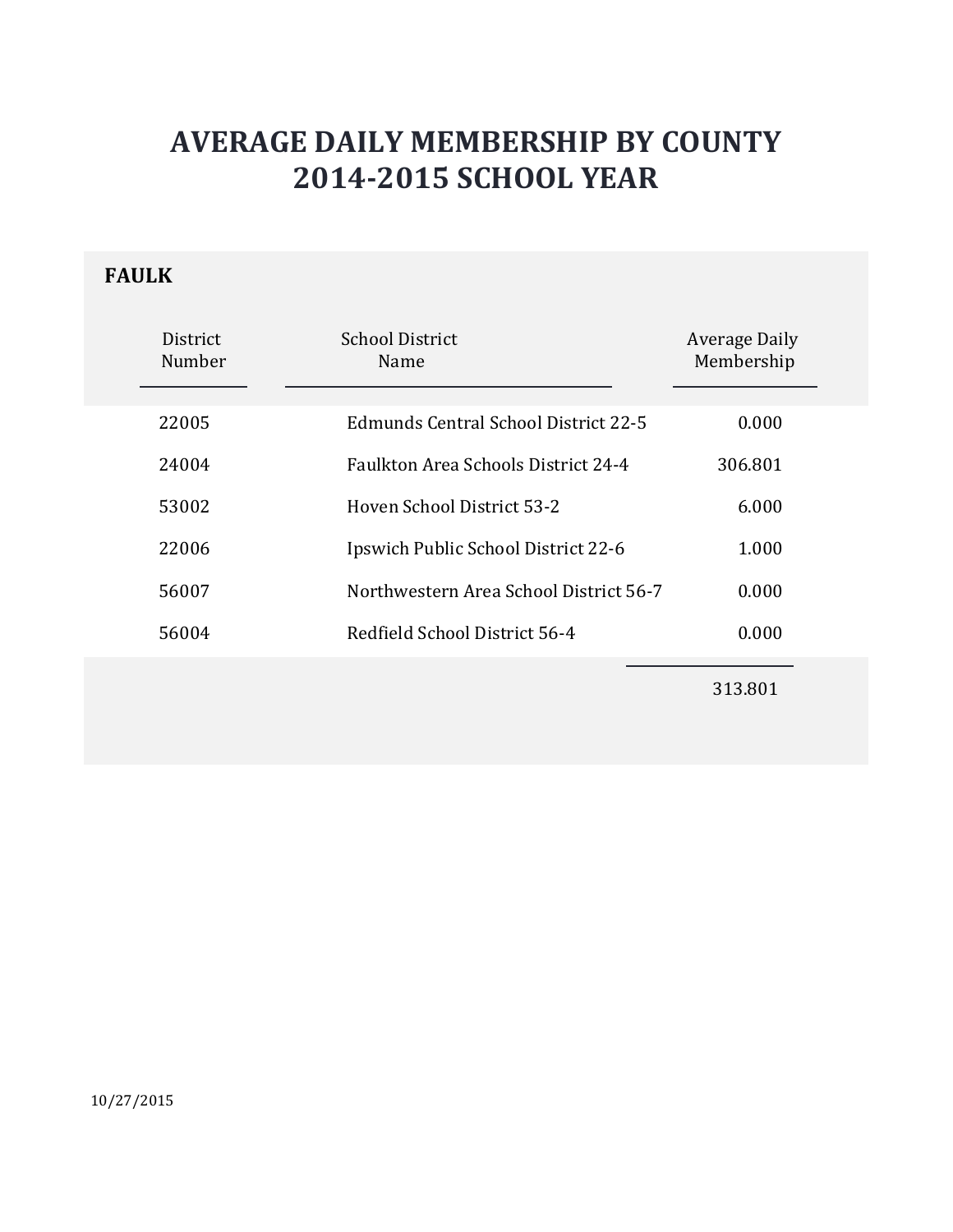#### **GRANT**

| District<br>Number | <b>School District</b><br>Name      | Average Daily<br>Membership |
|--------------------|-------------------------------------|-----------------------------|
| 25001              | Big Stone City School District 25-1 | 85.358                      |
| 14001              | Florence School District 14-1       | 0.000                       |
| 25003              | Grant-Deuel School District 25-3    | 137.363                     |
| 25004              | Milbank School District 25-4        | 984.683                     |
| 54006              | Summit School District 54-6         | 48.969                      |
| 14004              | Watertown School District 14-4      | 0.000                       |
| 18003              | <b>Waubay School District 18-3</b>  | 2.994                       |
| 14005              | <b>Waverly School District 14-5</b> | 0.987                       |
| 54007              | Wilmot School District 54-7         | 2.000                       |
|                    |                                     |                             |

1,262.355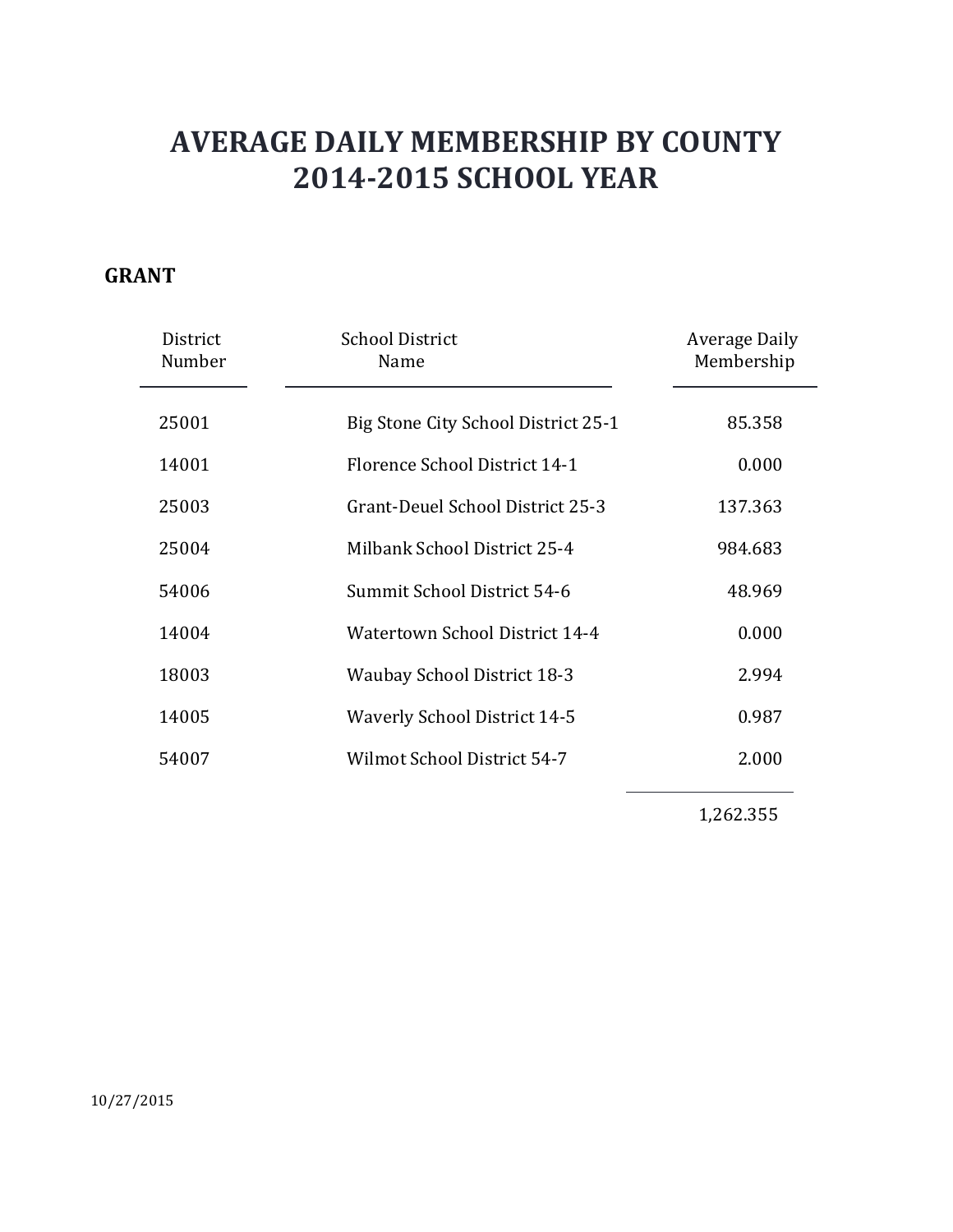### **GREGORY**

| District<br>Number | <b>School District</b><br>Name            | <b>Average Daily</b><br>Membership |
|--------------------|-------------------------------------------|------------------------------------|
| 11001              | <b>Andes Central School District 11-1</b> | 0.000                              |
| 26002              | Burke School District 26-2                | 235.153                            |
| 26004              | Gregory School District 26-4              | 365.304                            |
| 26005              | South Central School District 26-5        | 125.728                            |
|                    |                                           | 726.185                            |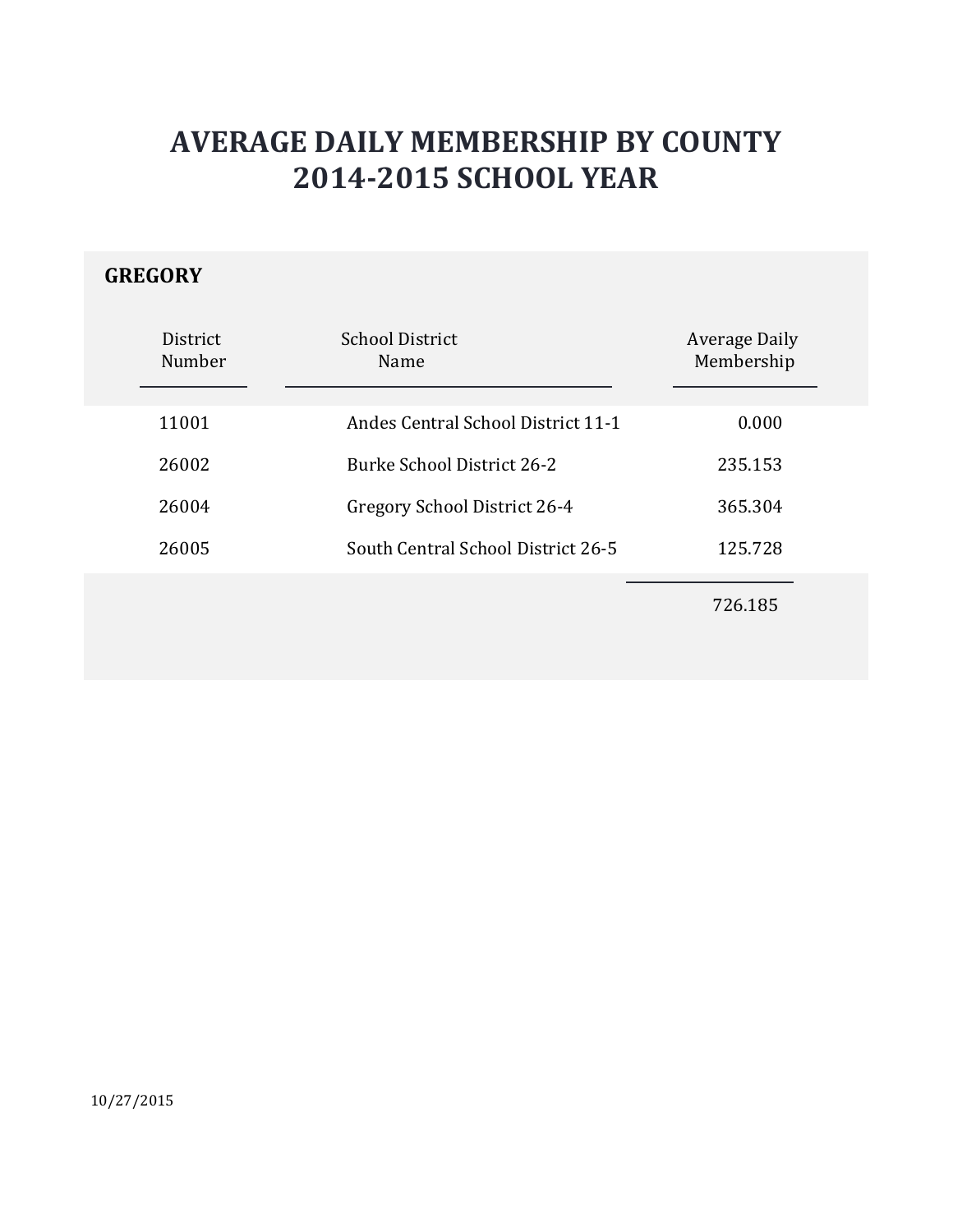#### **HAAKON**

| District<br>Number | <b>School District</b><br>Name   | Average Daily<br>Membership |
|--------------------|----------------------------------|-----------------------------|
| 27001              | Haakon School District 27-1      | 248.314                     |
| 35002              | Kadoka Area School District 35-2 | 14.219                      |
|                    |                                  | 262.532                     |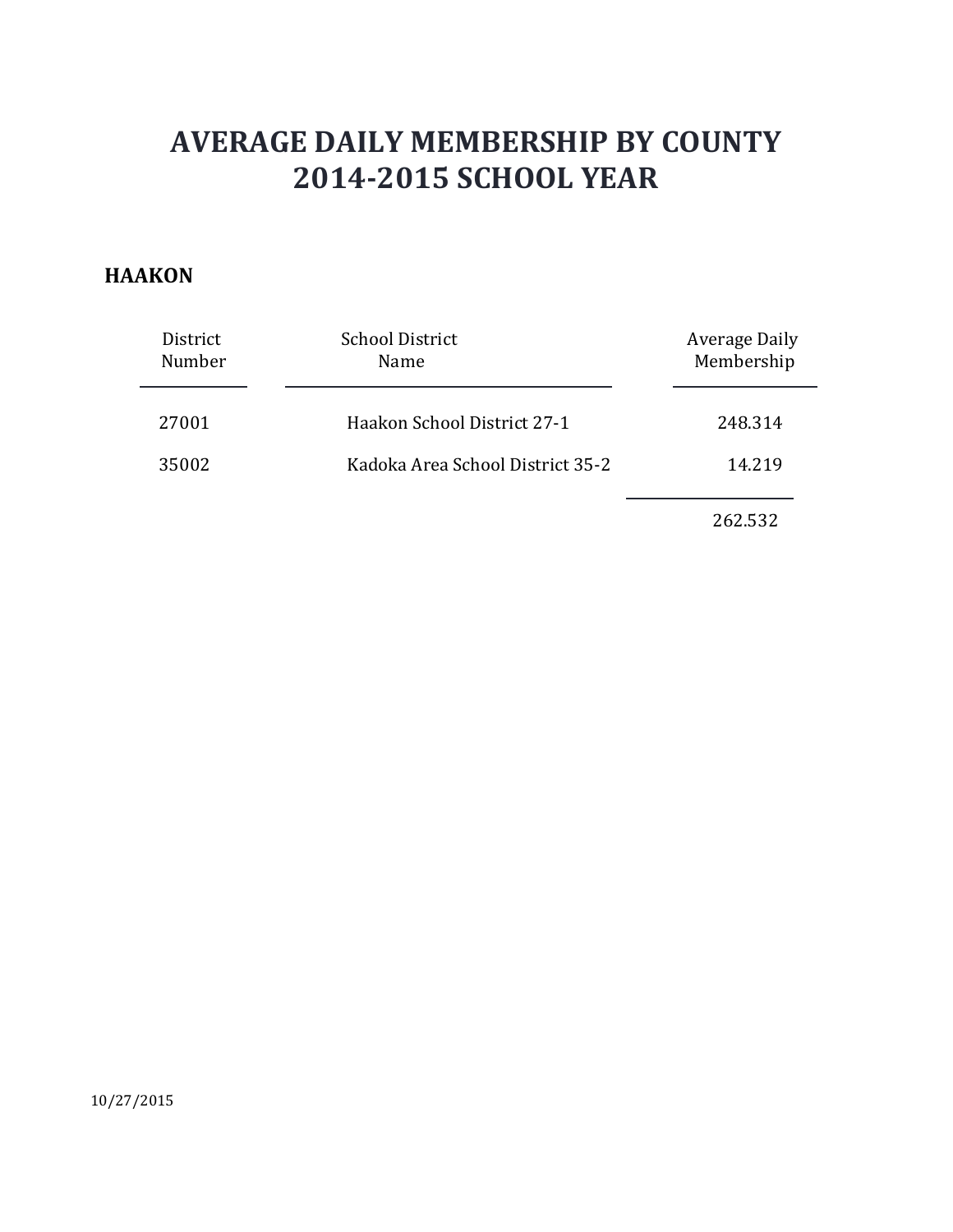### **HAMLIN**

| District<br>Number | <b>School District</b><br>Name      | <b>Average Daily</b><br>Membership |
|--------------------|-------------------------------------|------------------------------------|
| 38001              | Arlington School District 38-1      | 0.747                              |
| 28001              | Castlewood School District 28-1     | 266.244                            |
| 19004              | Deuel School District 19-4          | 0.000                              |
| 28002              | Estelline School District 28-2      | 262.144                            |
| 28003              | Hamlin School District 28-3         | 810.184                            |
| 14002              | Henry School District 14-2          | 0.000                              |
| 14004              | Watertown School District 14-4      | 0.000                              |
| 14005              | <b>Waverly School District 14-5</b> | 0.000                              |
|                    |                                     | 1,339.320                          |

10/27/2015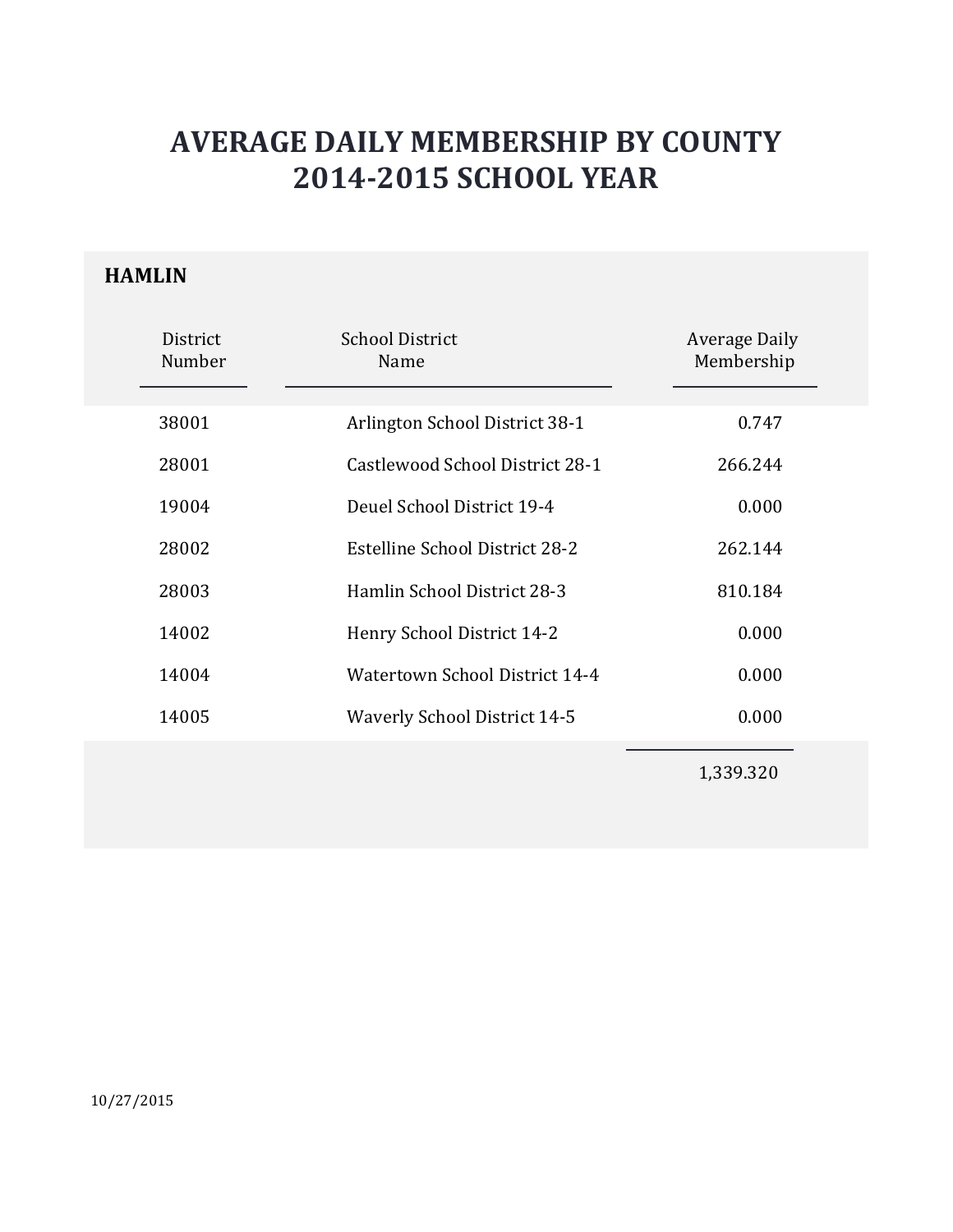#### **HAND**

| <b>District</b><br>Number | School District<br>Name                    | Average Daily<br>Membership |
|---------------------------|--------------------------------------------|-----------------------------|
| 24004                     | <b>Faulkton Area Schools District 24-4</b> | 14.000                      |
| 56006                     | Hitchcock-Tulare School District 56-6      | 0.000                       |
| 29004                     | Miller School District 29-4                | 480.756                     |
| 56004                     | Redfield School District 56-4              | 1.000                       |
| 2006                      | Wolsey-Wessington Sch District 02-6        | 1.000                       |
|                           |                                            |                             |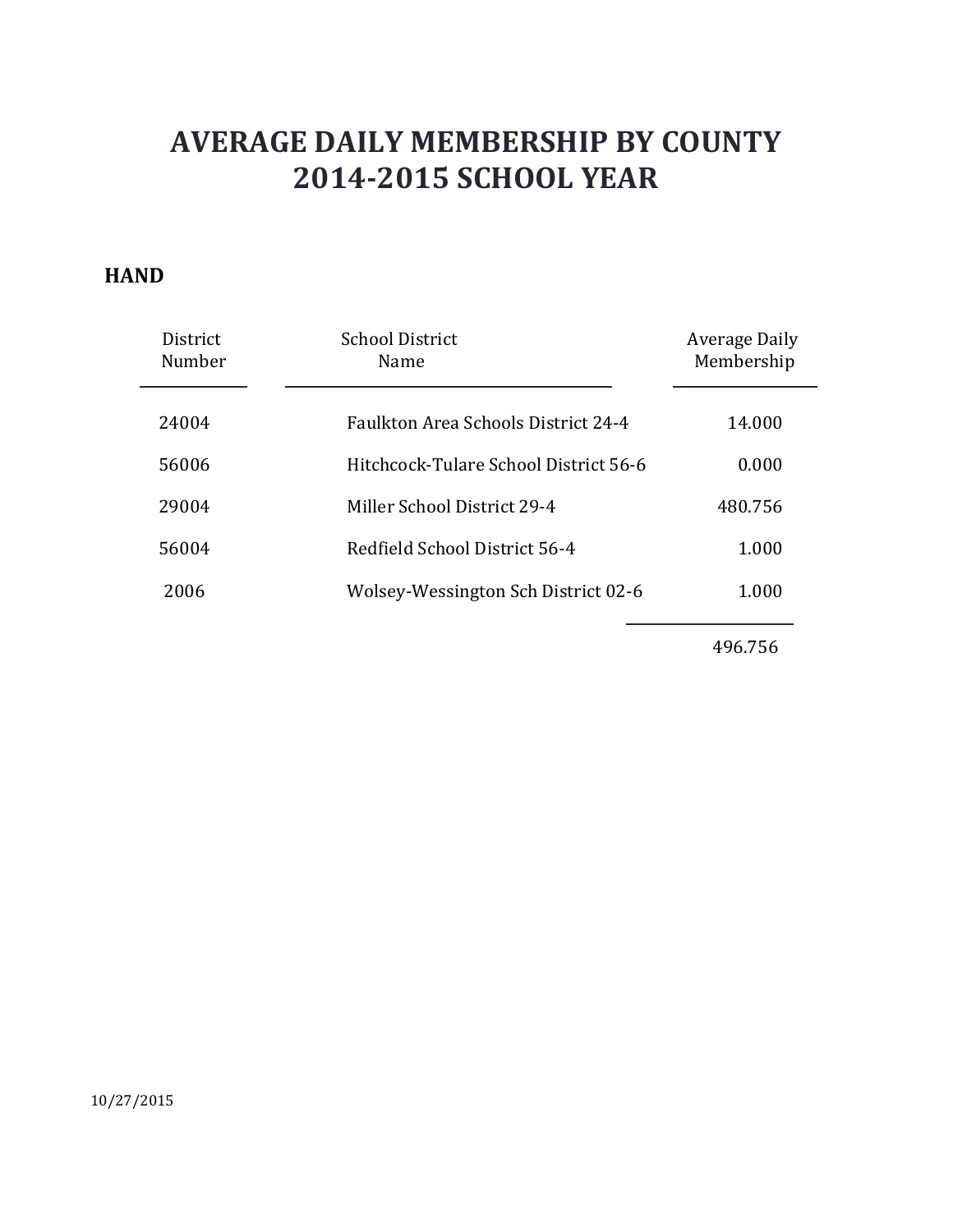### **HANSON**

| District<br>Number | School District<br>Name                | Average Daily<br>Membership |
|--------------------|----------------------------------------|-----------------------------|
| 30003              | Bridgewater-Emery School District 30-3 | 165.044                     |
| 17001              | Ethan School District 17-1             | 20.800                      |
| 30001              | Hanson School District 30-1            | 449.028                     |
| 48003              | <b>Howard School District 48-3</b>     | 2.000                       |
| 17002              | Mitchell School District 17-2          | 1.000                       |
| 33003              | Parkston School District 33-3          | 0.000                       |
|                    |                                        |                             |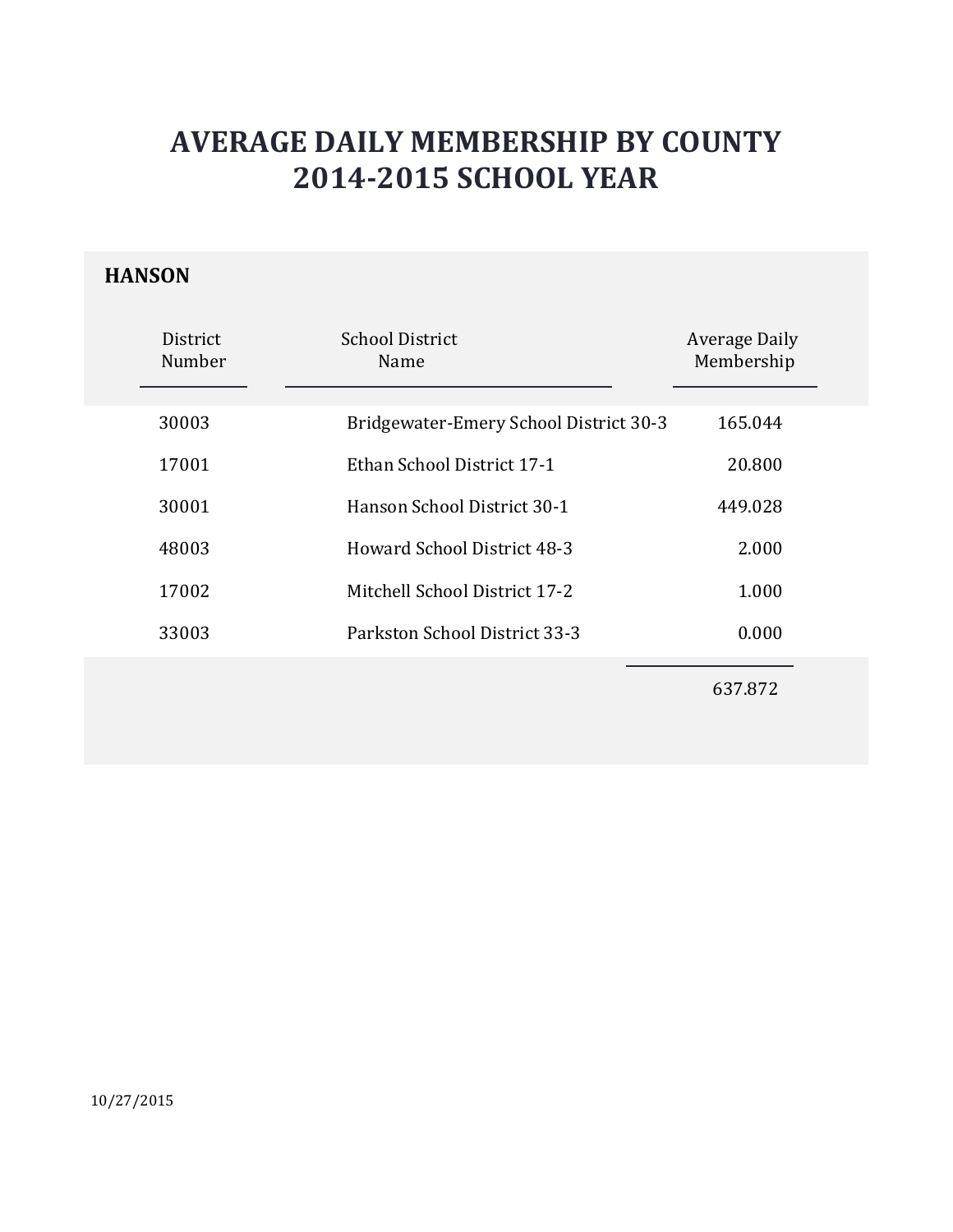#### **HARDING**

| District<br>Number | <b>School District</b><br>Name      | Average Daily<br>Membership |
|--------------------|-------------------------------------|-----------------------------|
| 31001              | Harding County School District 31-1 | 211.181                     |
|                    |                                     | 211.181                     |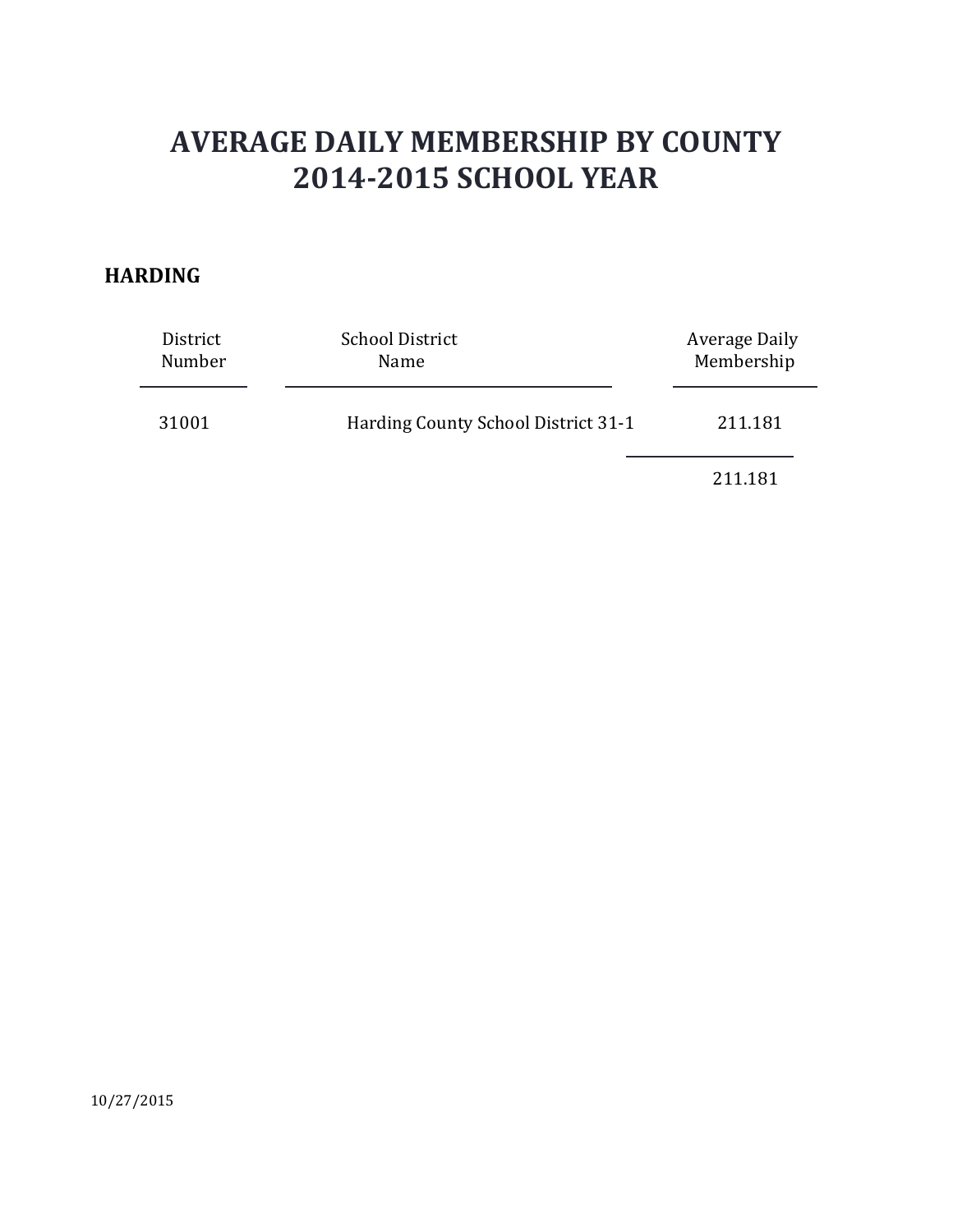### **HUGHES**

| District<br>Number | <b>School District</b><br>Name        | Average Daily<br>Membership |
|--------------------|---------------------------------------|-----------------------------|
| 58003              | Agar-Blunt-Onida School District 58-3 | 86.809                      |
| 34002              | Highmore-Harrold School District 34-2 | 27.529                      |
| 32002              | Pierre School District 32-2           | 2,700.501                   |
|                    |                                       | 2,814.840                   |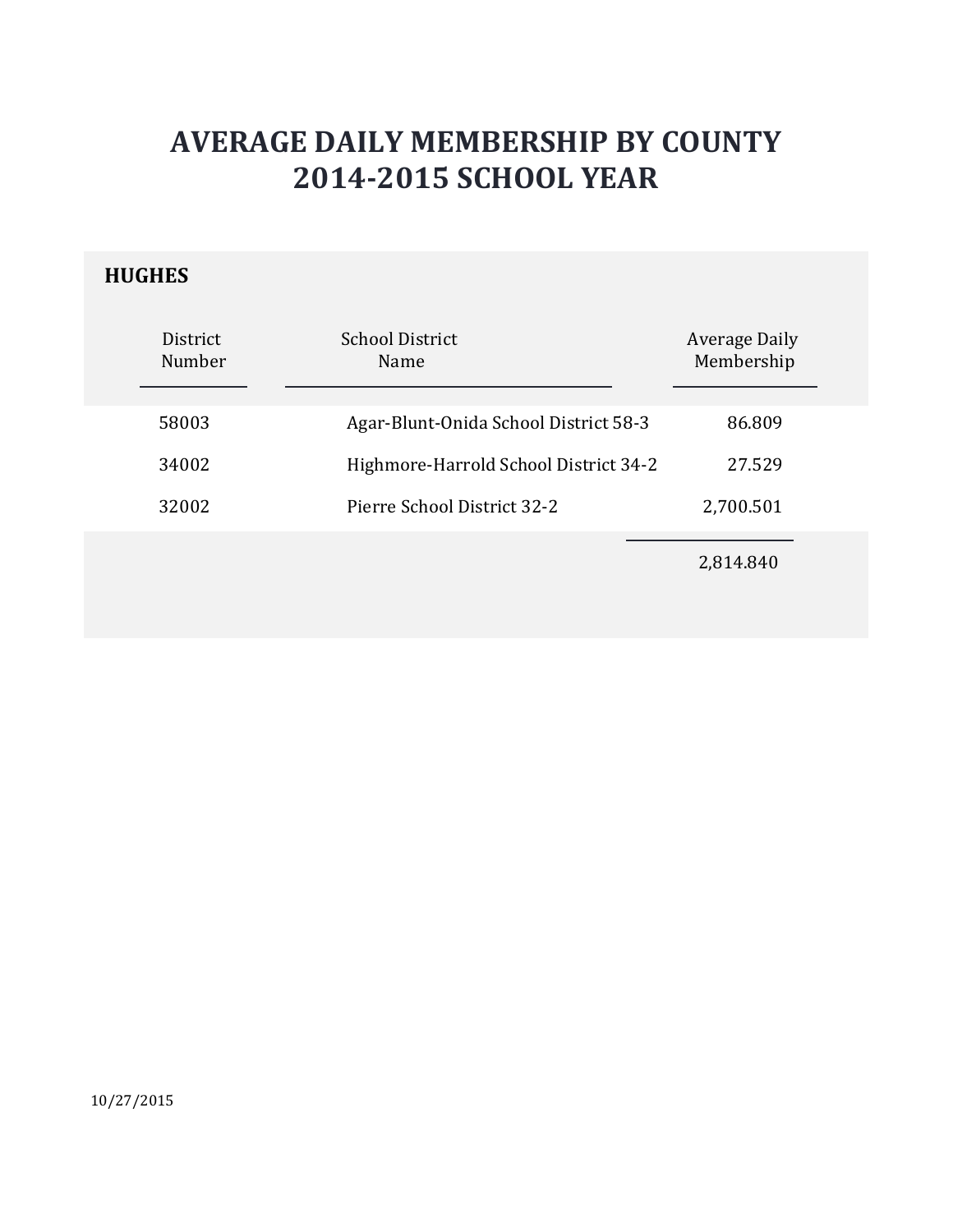### **HUTCHINSON**

| District<br>Number | <b>School District</b><br>Name         | Average Daily<br>Membership |
|--------------------|----------------------------------------|-----------------------------|
| 30003              | Bridgewater-Emery School District 30-3 | 15.829                      |
| 17001              | Ethan School District 17-1             | 0.000                       |
| 33001              | Freeman School District 33-1           | 391.733                     |
| 33002              | Menno School District 33-2             | 245.497                     |
| 33003              | Parkston School District 33-3          | 531.672                     |
| 4003               | Scotland School District 04-3          | 12.000                      |
| 33005              | Tripp-Delmont School District 33-5     | 216.511                     |
|                    |                                        |                             |

1,413.243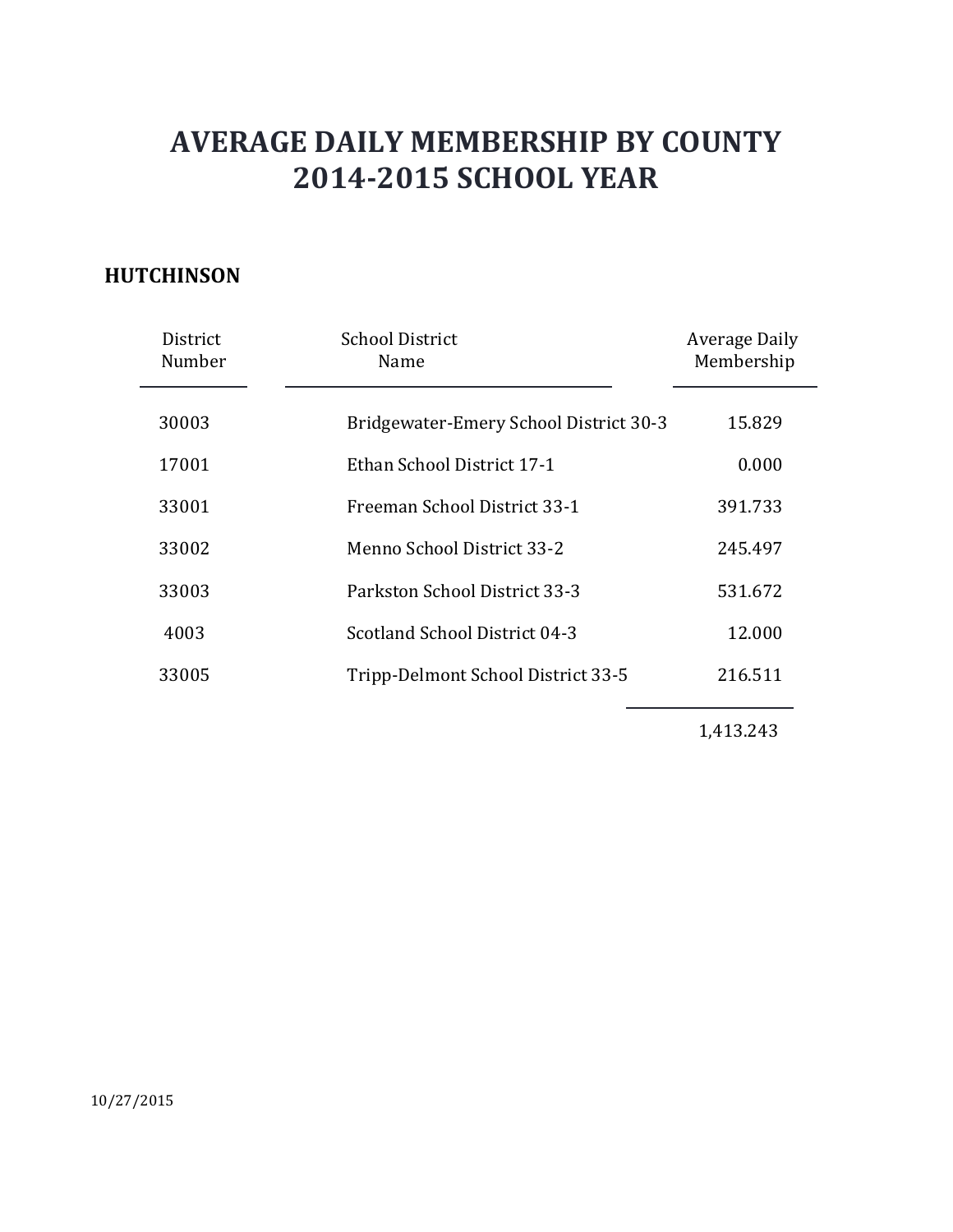### **HYDE**

| District<br>Number | <b>School District</b><br>Name             | Average Daily<br>Membership |
|--------------------|--------------------------------------------|-----------------------------|
| 24004              | <b>Faulkton Area Schools District 24-4</b> | 0.000                       |
| 34002              | Highmore-Harrold School District 34-2      | 249.170                     |
| 29004              | Miller School District 29-4                | 0.000                       |
|                    |                                            | 249.170                     |

10/27/2015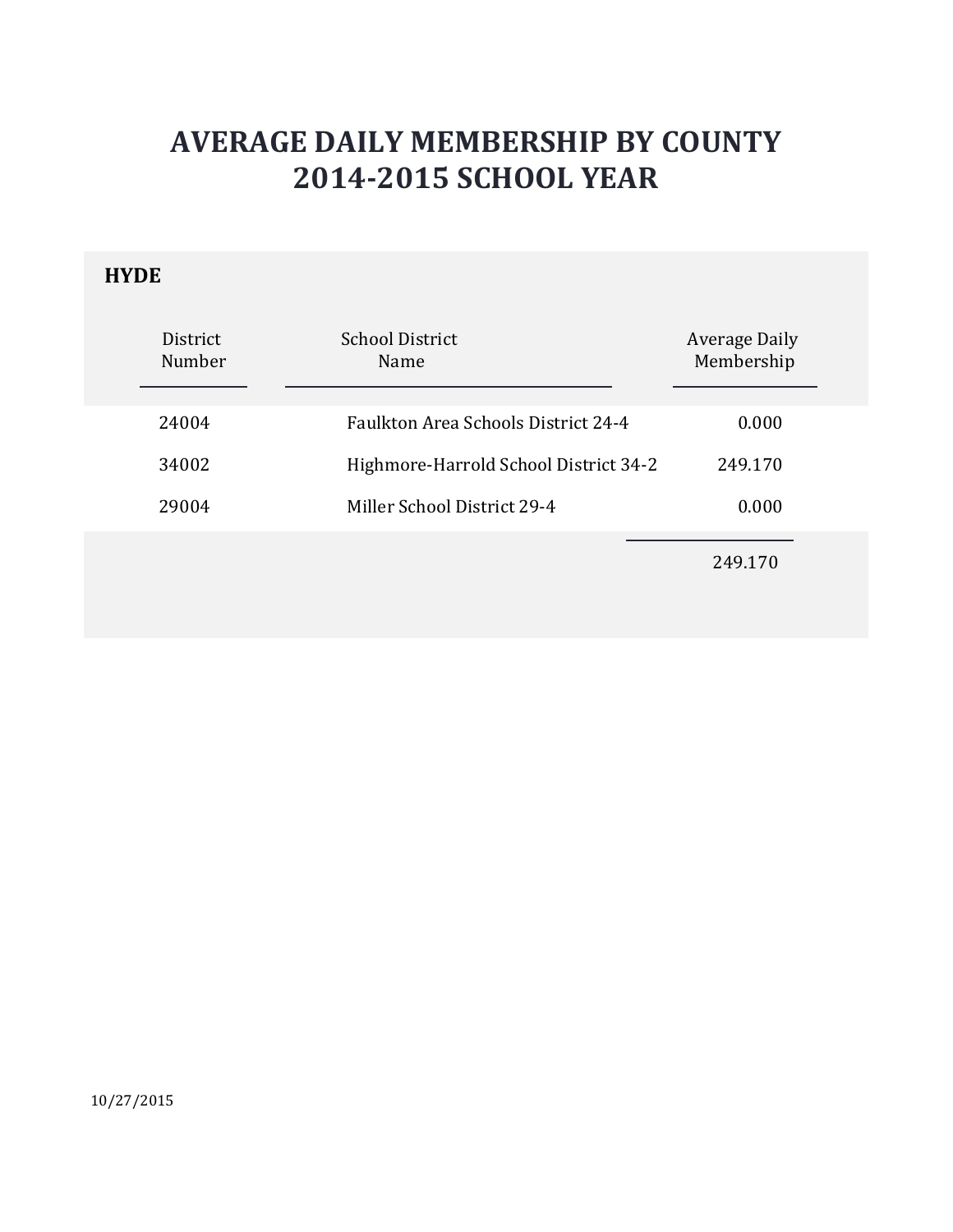### **JACKSON**

| District<br>Number | <b>School District</b><br>Name   | <b>Average Daily</b><br>Membership |
|--------------------|----------------------------------|------------------------------------|
| 27001              | Haakon School District 27-1      | 0.000                              |
| 35002              | Kadoka Area School District 35-2 | 716.948                            |
|                    |                                  | 716.948                            |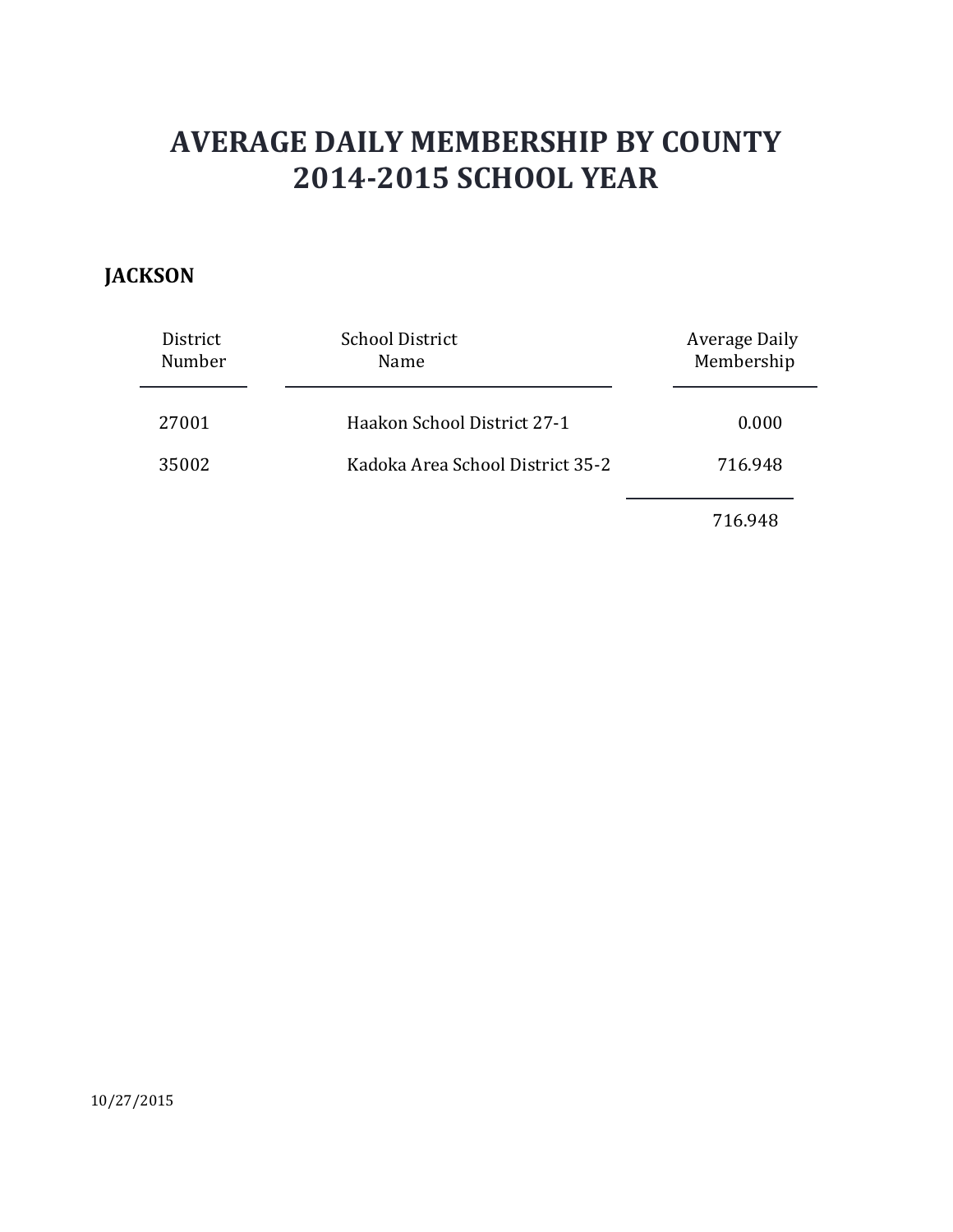### **JERAULD**

| District<br>Number | School District<br>Name                 | <b>Average Daily</b><br>Membership |  |
|--------------------|-----------------------------------------|------------------------------------|--|
| 2002               | Huron School District 02-2              | 4.666                              |  |
| 7002               | Kimball School District 07-2            | 4.000                              |  |
| 36002              | Wessington Springs School District 36-2 | 280.223                            |  |
| 55004              | Woonsocket School District 55-4         | 3.000                              |  |
|                    |                                         | 291.889                            |  |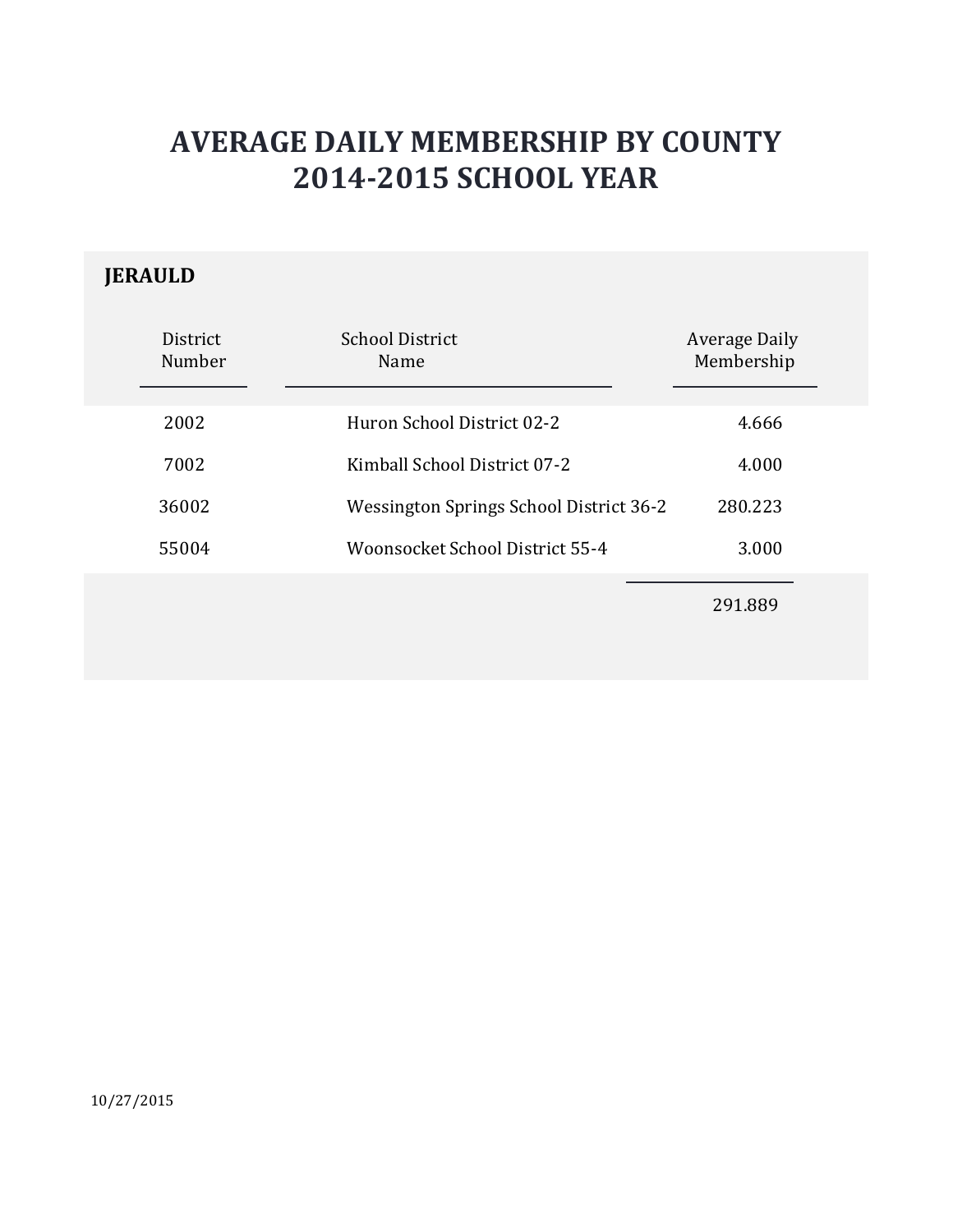### **JONES**

| District | <b>School District</b>            | Average Daily |
|----------|-----------------------------------|---------------|
| Number   | Name                              | Membership    |
| 37003    | Jones County School District 37-3 | 162.213       |
| 35002    | Kadoka Area School District 35-2  | 0.000         |
|          |                                   | 162.213       |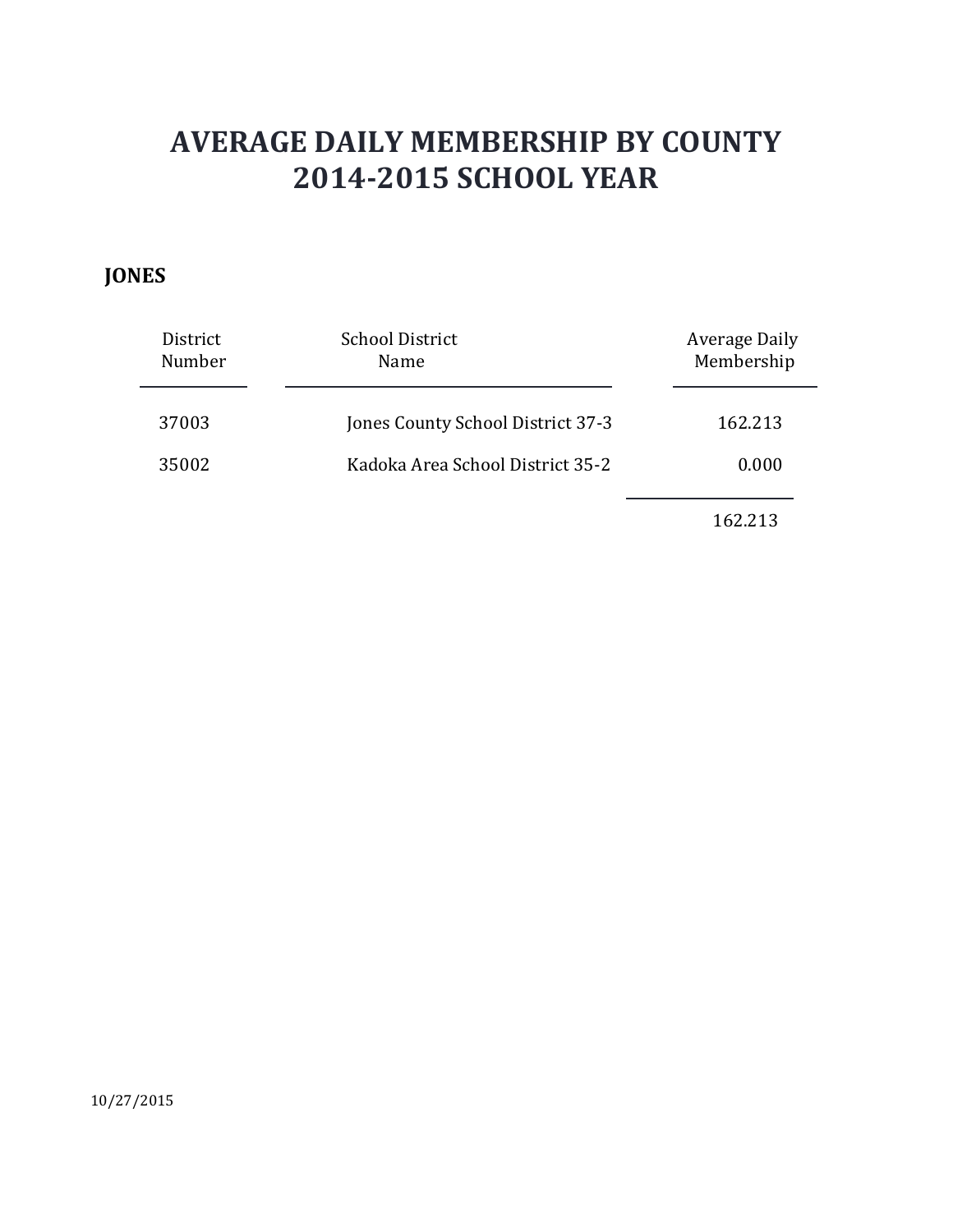#### **KINGSBURY**

| District<br>Number | <b>School District</b><br>Name     | <b>Average Daily</b><br>Membership |  |
|--------------------|------------------------------------|------------------------------------|--|
| 38001              | Arlington School District 38-1     | 293.965                            |  |
| 38002              | De Smet School District 38-2       | 274.645                            |  |
| 28003              | Hamlin School District 28-3        | 1.000                              |  |
| 48003              | <b>Howard School District 48-3</b> | 0.000                              |  |
| 2003               | Iroquois School District 02-3      | 15.954                             |  |
| 38003              | Lake Preston School District 38-3  | 169.474                            |  |
| 39005              | Oldham-Ramona School District 39-5 | 44.529                             |  |
| 12003              | Willow Lake School District 12-3   | 0.000                              |  |
|                    |                                    | 799.567                            |  |

10/27/2015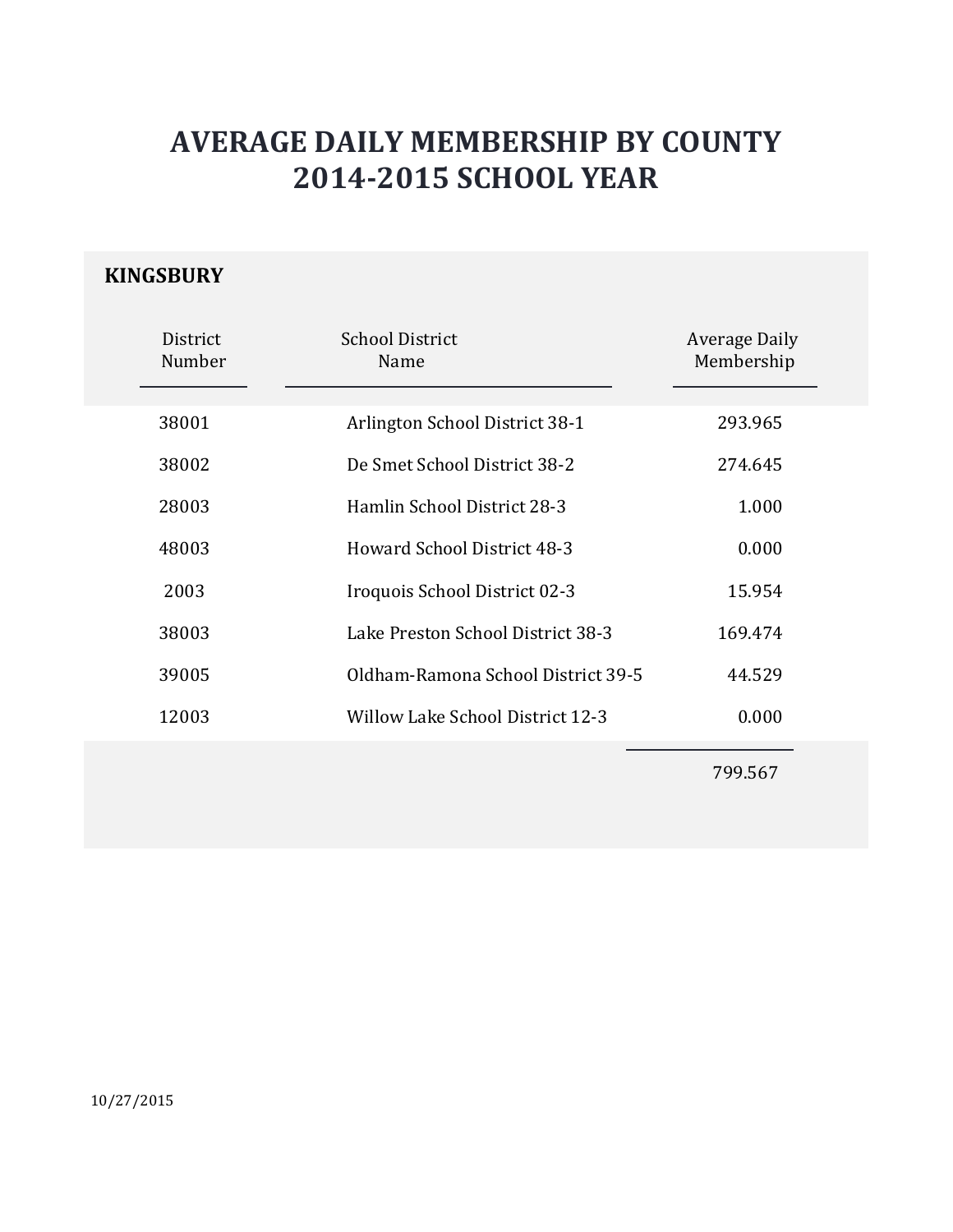#### **LAKE**

| District<br>Number | <b>School District</b><br>Name       | Average Daily<br>Membership |
|--------------------|--------------------------------------|-----------------------------|
| 39001              | Chester Area School District 39-1    | 307.968                     |
| 50005              | Colman-Egan School District 50-5     | 0.000                       |
| 39002              | Madison Central School District 39-2 | 1,345.173                   |
| 43007              | McCook Central School District 43-7  | 0.000                       |
| 39005              | Oldham-Ramona School District 39-5   | 77.061                      |
| 39004              | Rutland School District 39-4         | 95.211                      |
| 5005               | Sioux Valley School District 05-5    | 0.000                       |

1,825.413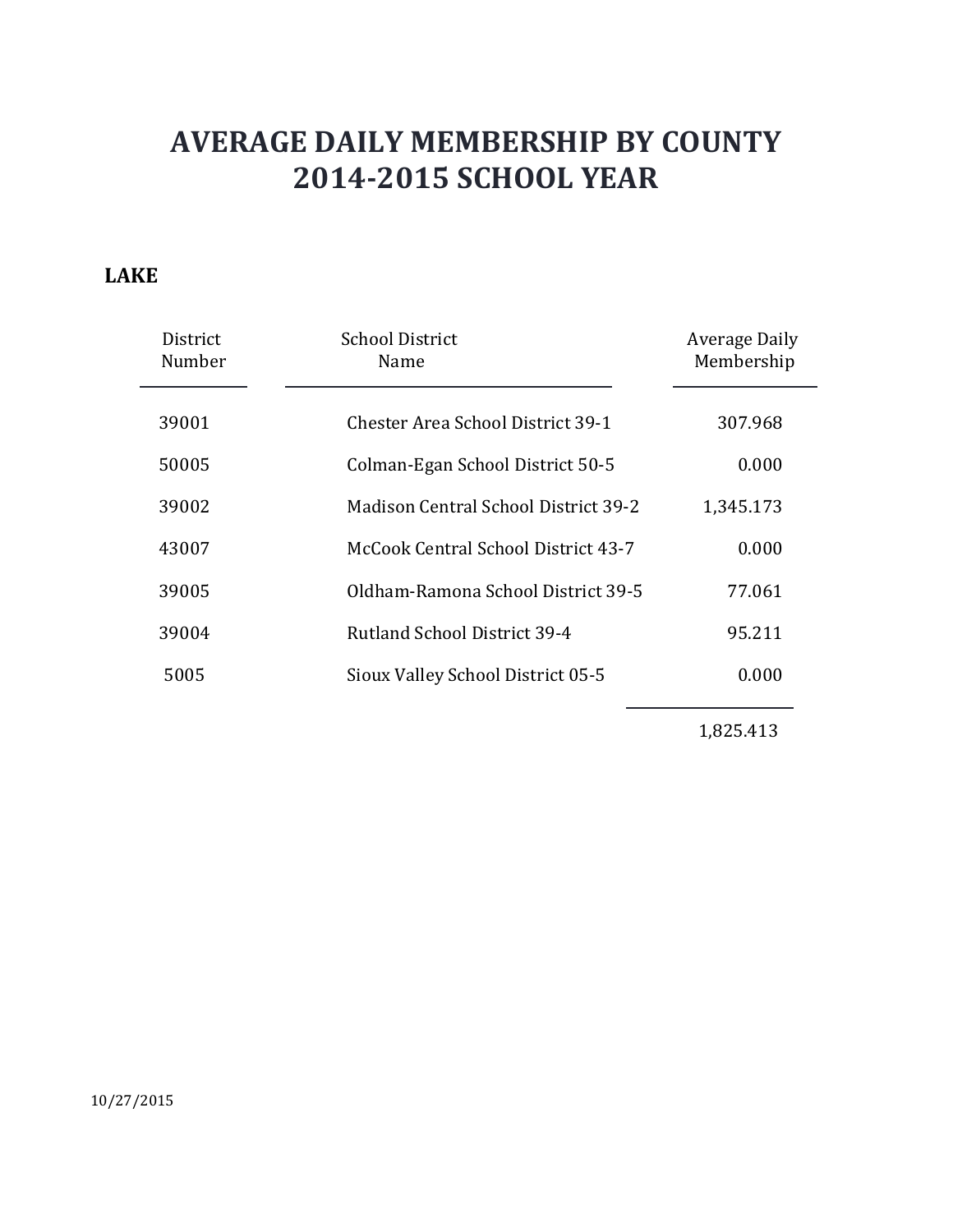### **LAWRENCE**

| District<br>Number | <b>School District</b><br>Name     | Average Daily<br>Membership |
|--------------------|------------------------------------|-----------------------------|
| 9001               | Belle Fourche School District 09-1 | 5.928                       |
| 40001              | Lead-Deadwood School District 40-1 | 828.498                     |
| 46001              | Meade School District 46-1         | 207.310                     |
| 40002              | Spearfish School District 40-2     | 2,208.401                   |
|                    |                                    | 3,250.137                   |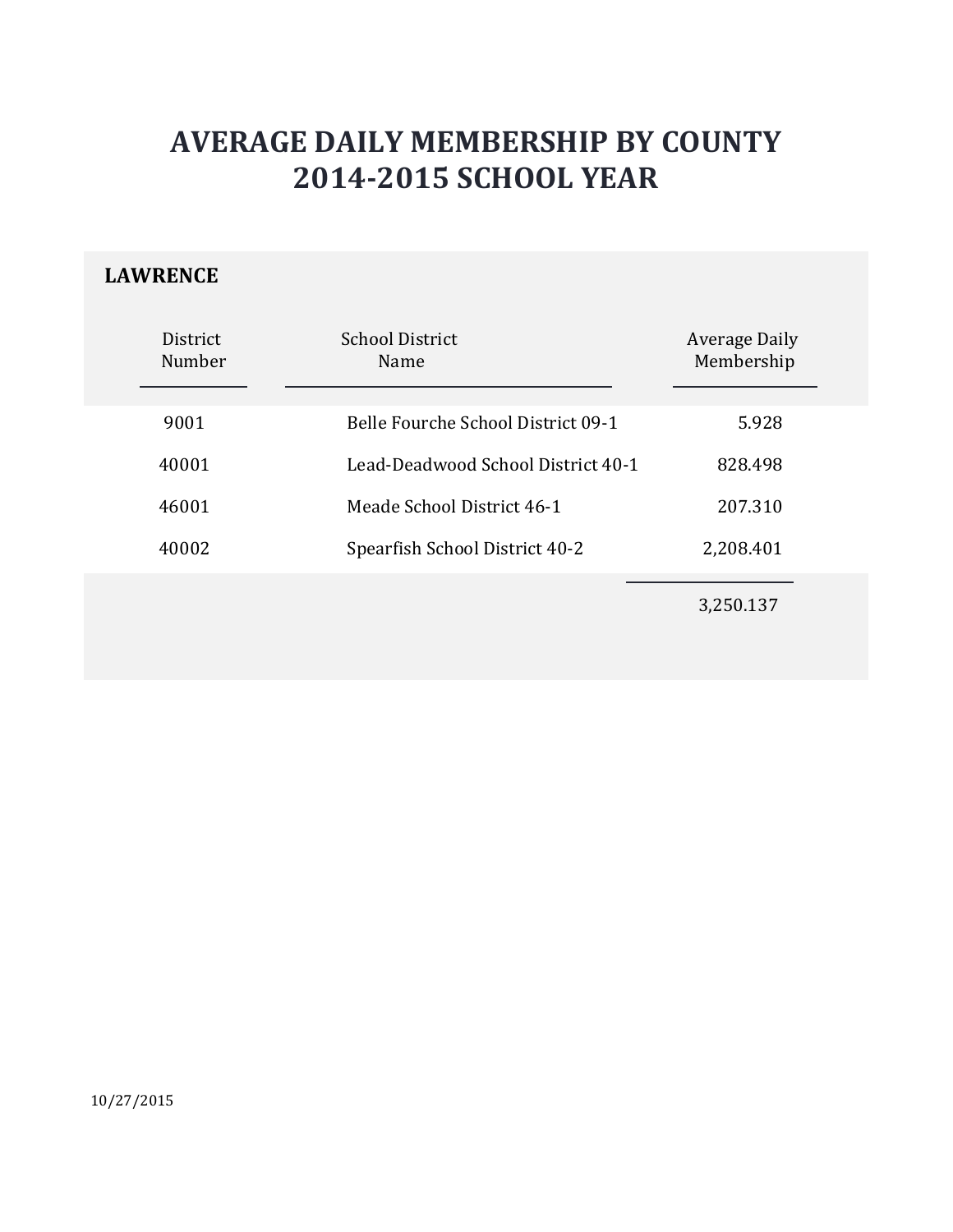#### **LINCOLN**

| District<br>Number | <b>School District</b><br>Name       | <b>Average Daily</b><br>Membership |
|--------------------|--------------------------------------|------------------------------------|
| 61001              | Alcester-Hudson School District 61-1 | 74.091                             |
| 61002              | Beresford School District 61-2       | 124.565                            |
| 41001              | Canton School District 41-1          | 988.051                            |
| 60001              | Centerville School District 60-1     | 25.594                             |
| 41002              | Harrisburg School District 41-2      | 4,240.069                          |
| 41004              | Lennox School District 41-4          | 984.657                            |
| 49005              | Sioux Falls School District 49-5     | 1,994.947                          |
| 41005              | Tea Area School District 41-5        | 1,562.290                          |
|                    |                                      |                                    |

9,994.265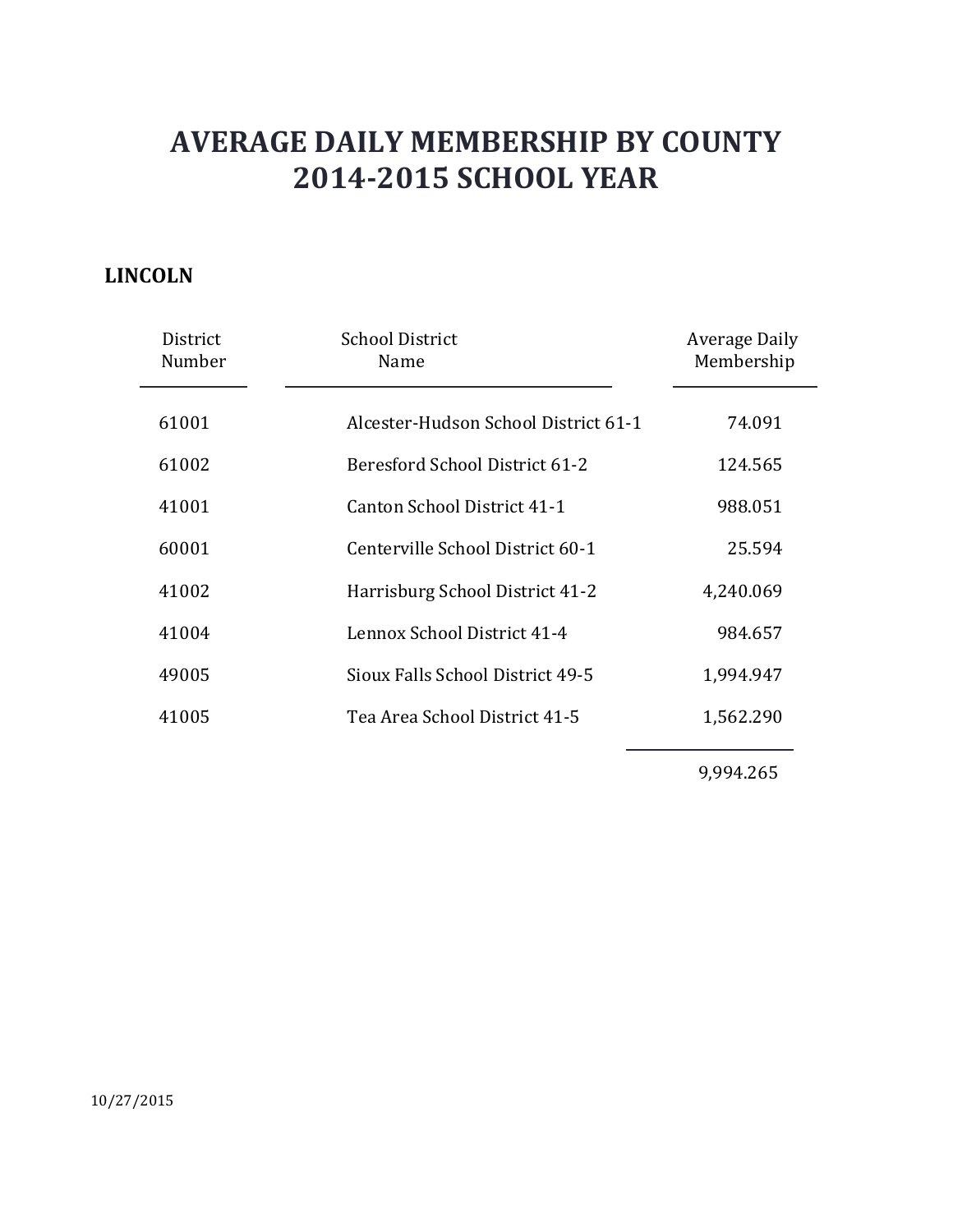### **LYMAN**

| District<br>Number | <b>School District</b><br>Name   | Average Daily<br>Membership |
|--------------------|----------------------------------|-----------------------------|
| 7001               | Chamberlain School District 07-1 | 3.000                       |
| 26004              | Gregory School District 26-4     | 0.000                       |
| 42001              | Lyman School District 42-1       | 674.319                     |
| 59002              | Winner School District 59-2      | 0.000                       |
|                    |                                  | 677.319                     |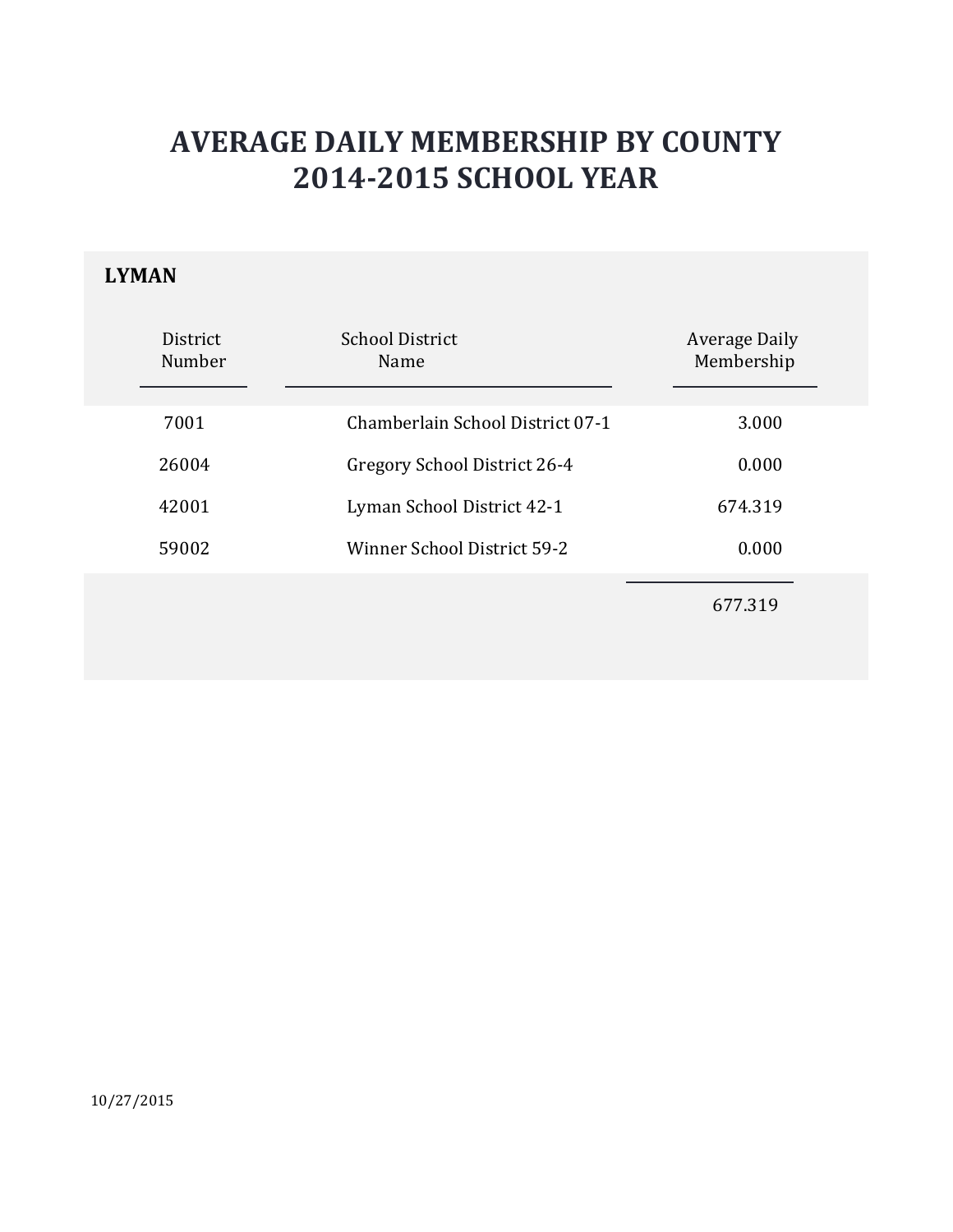#### **MARSHALL**

| <b>District</b><br>Number | <b>School District</b><br>Name     | Average Daily<br>Membership |
|---------------------------|------------------------------------|-----------------------------|
| 45004                     | Britton-Hecla School District 45-4 | 403.481                     |
| 6006                      | Groton Area School District 06-6   | 0.000                       |
| 45005                     | Langford Area School District 45-5 | 138.084                     |
| 54002                     | Sisseton School District 54-2      | 12.939                      |
| 18005                     | Webster Area School District 18-5  | 3.000                       |
|                           |                                    |                             |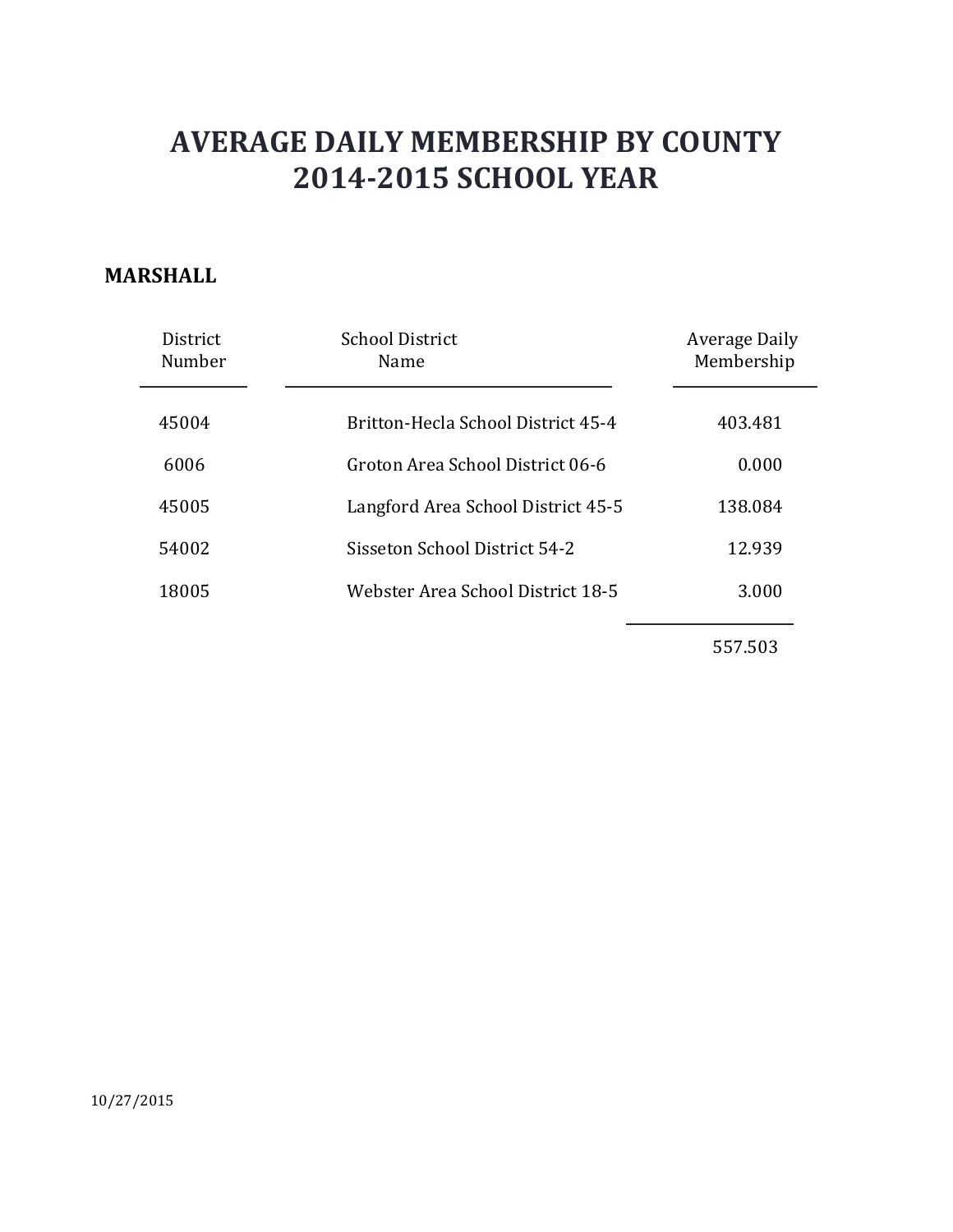### **MC COOK**

| District<br>Number | <b>School District</b><br>Name              | <b>Average Daily</b><br>Membership |
|--------------------|---------------------------------------------|------------------------------------|
| 30003              | Bridgewater-Emery School District 30-3      | 177.212                            |
| 43001              | Canistota School District 43-1              | 207.725                            |
| 39001              | <b>Chester Area School District 39-1</b>    | 0.000                              |
| 33001              | Freeman School District 33-1                | 0.000                              |
| 48003              | <b>Howard School District 48-3</b>          | 0.000                              |
| 39002              | <b>Madison Central School District 39-2</b> | 0.000                              |
| 60003              | Marion School District 60-3                 | 2.000                              |
| 43007              | McCook Central School District 43-7         | 409.371                            |
| 43002              | Montrose School District 43-2               | 230.528                            |
| 60004              | Parker School District 60-4                 | 5.928                              |
| 49007              | West Central School District 49-7           | 0.000                              |

1,032.763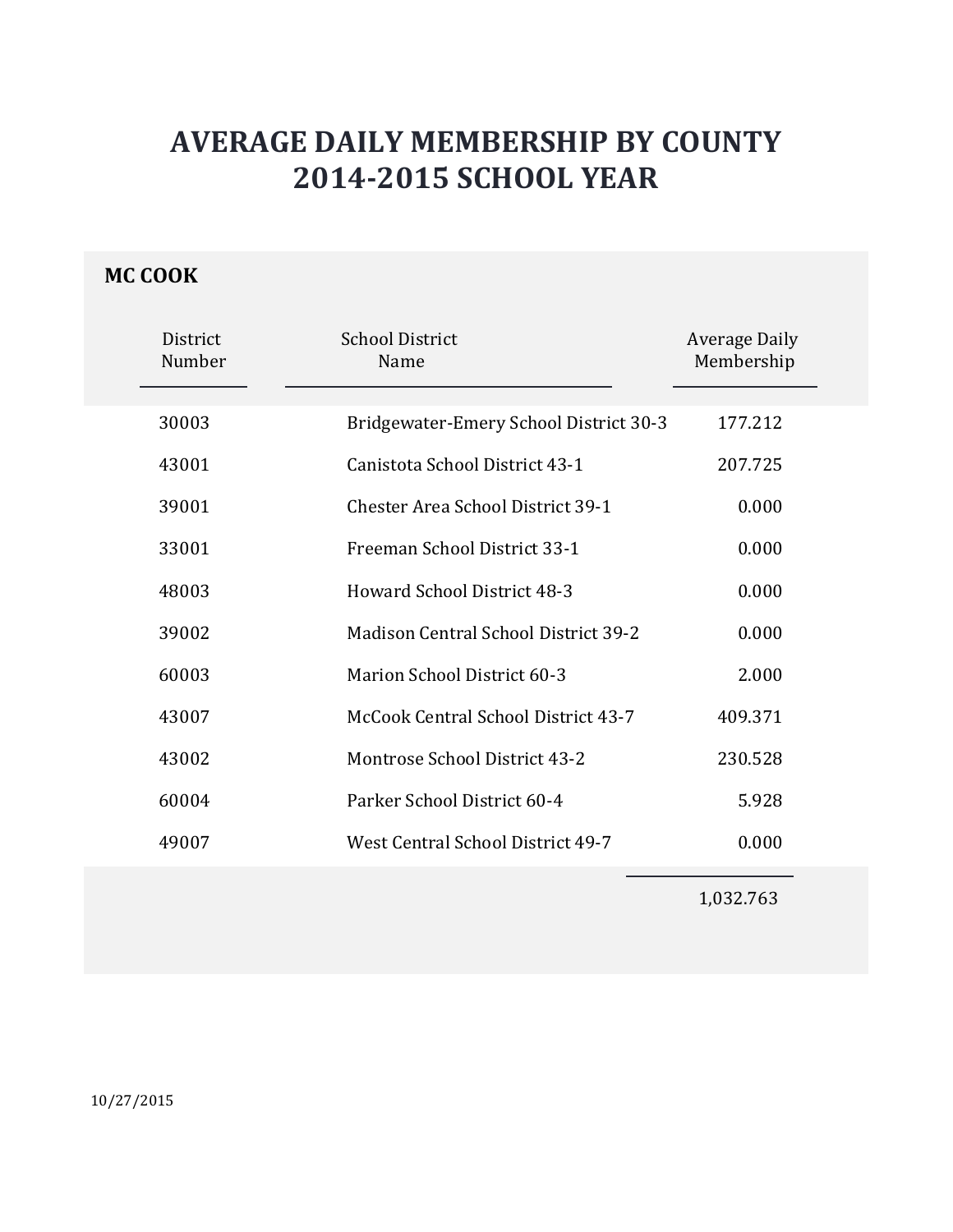#### **MC PHERSON**

| District<br>Number | <b>School District</b><br>Name       | <b>Average Daily</b><br>Membership |
|--------------------|--------------------------------------|------------------------------------|
| 22005              | Edmunds Central School District 22-5 | 5.000                              |
| 44001              | Eureka School District 44-1          | 130.308                            |
| 44002              | Leola School District 44-2           | 226.915                            |
|                    |                                      | 362.223                            |

10/27/2015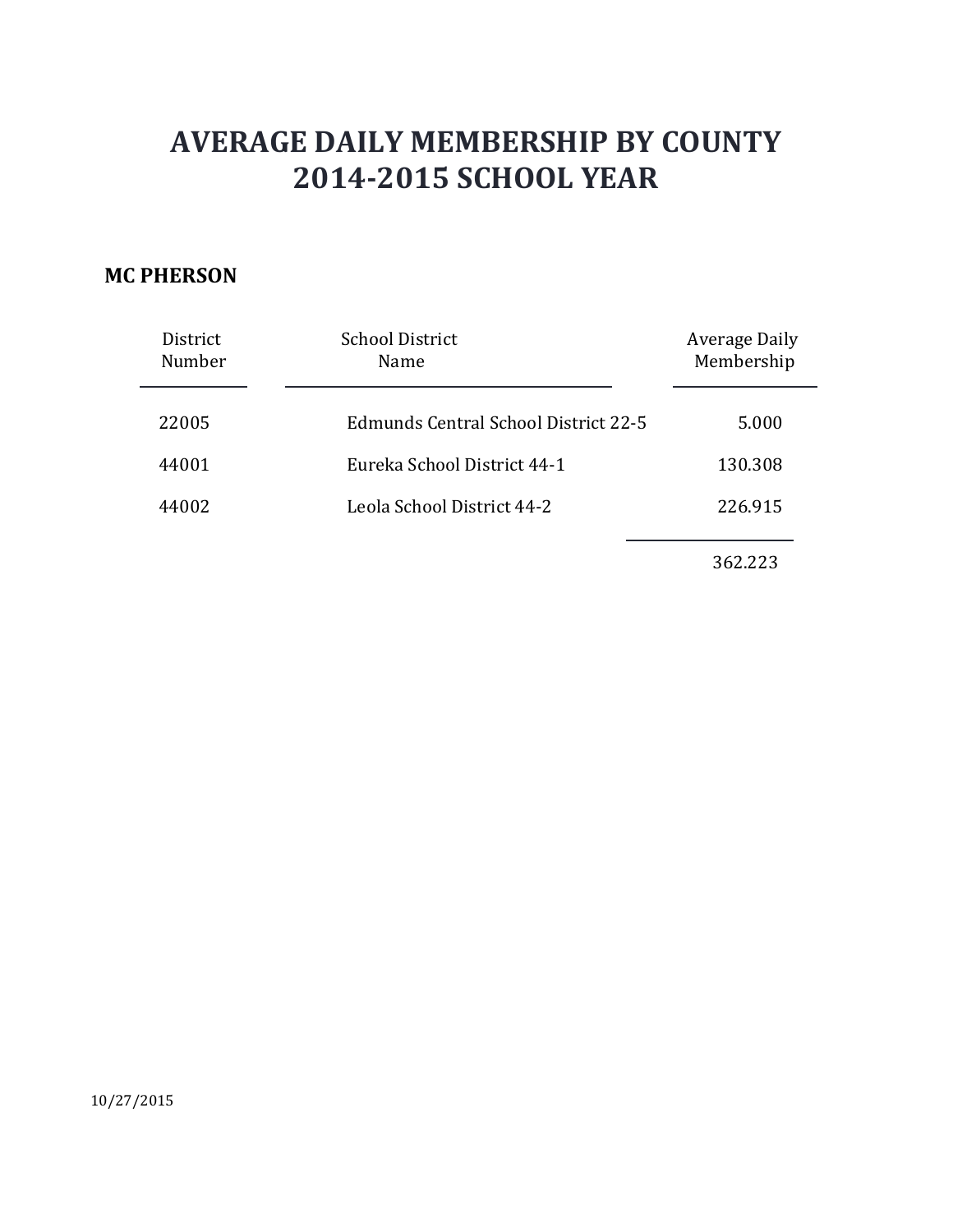### **MEADE**

| District<br>Number | <b>School District</b><br>Name       | <b>Average Daily</b><br>Membership |
|--------------------|--------------------------------------|------------------------------------|
| 51001              | Douglas School District 51-1         | 746.693                            |
| 46002              | Faith School District 46-2           | 125.893                            |
| 46001              | Meade School District 46-1           | 2,631.851                          |
| 51003              | New Underwood School District 51-3   | 0.000                              |
| 9002               | Newell School District 09-2          | 0.000                              |
| 51004              | Rapid City Area School District 51-4 | 316.836                            |
| 51005              | Wall School District 51-5            | 0.000                              |
|                    |                                      |                                    |

3,821.273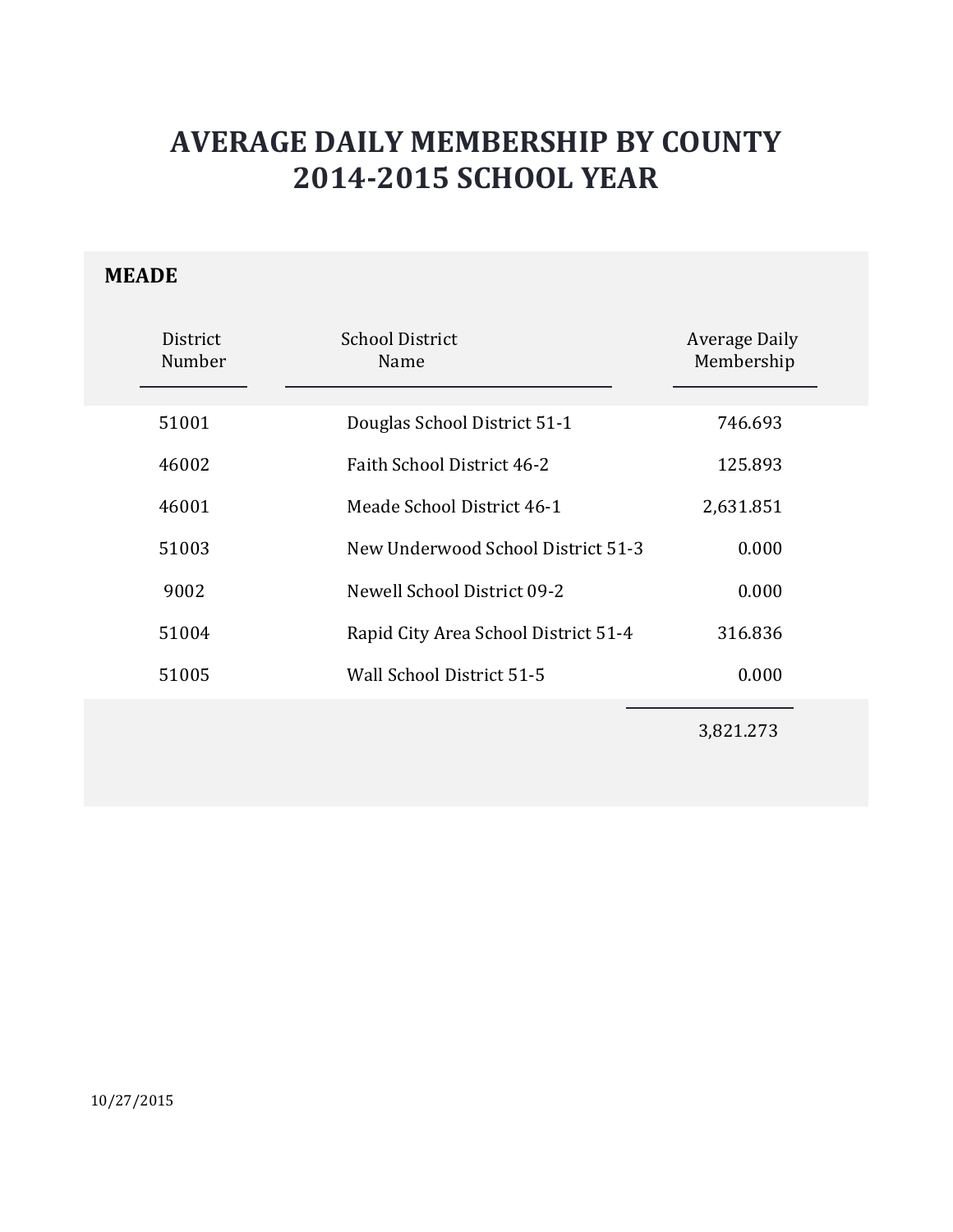#### **MELLETTE**

| <b>District</b><br>Number | <b>School District</b><br>Name           | Average Daily<br>Membership |
|---------------------------|------------------------------------------|-----------------------------|
| 59003                     | Colome Consolidated School District 59-3 | 32.975                      |
| 37003                     | Jones County School District 37-3        | 0.000                       |
| 47001                     | <b>White River School District 47-1</b>  | 390.392                     |
|                           |                                          |                             |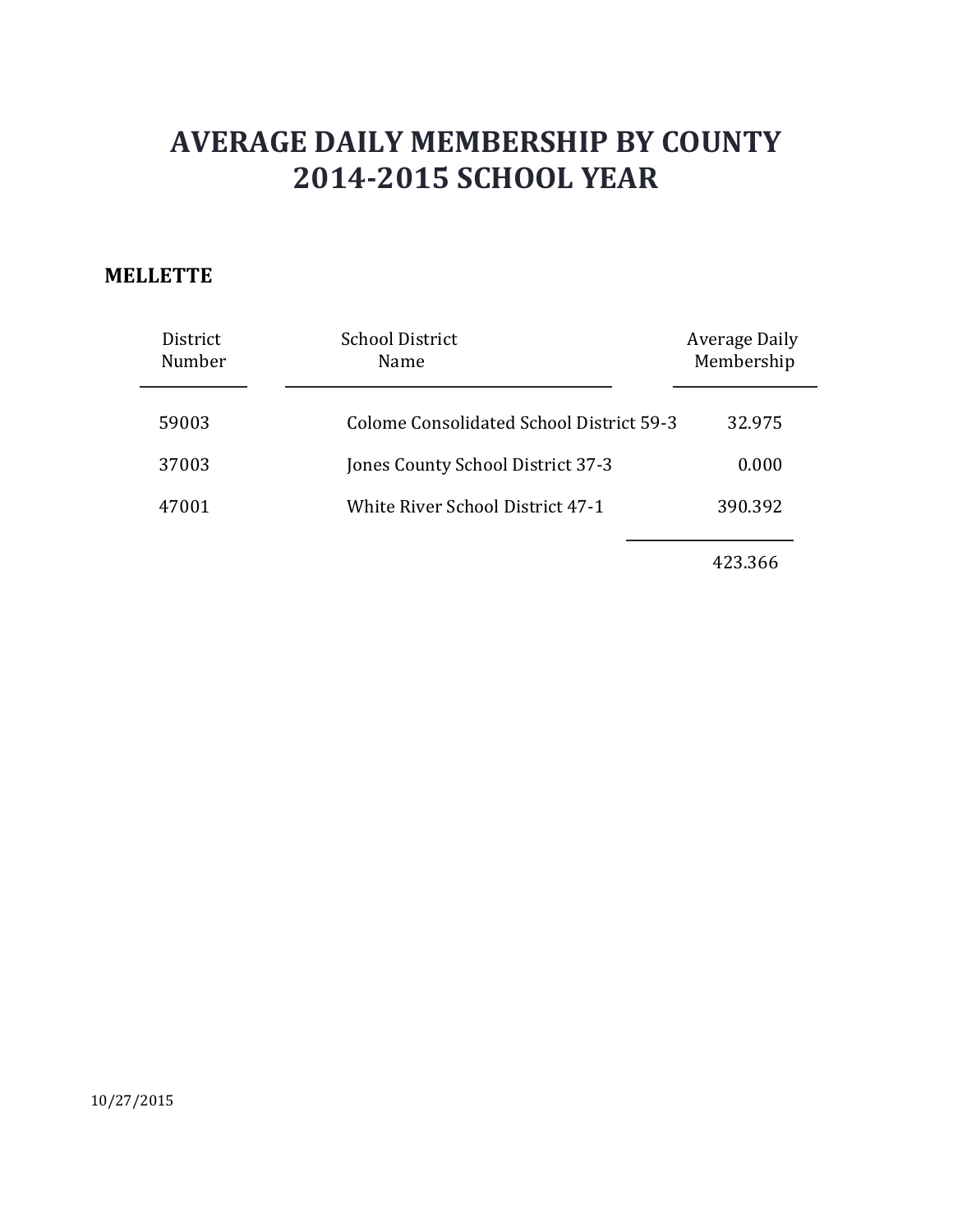#### **MINER**

| <b>District</b><br>Number | School District<br>Name              | <b>Average Daily</b><br>Membership |
|---------------------------|--------------------------------------|------------------------------------|
| 30001                     | Hanson School District 30-1          | 0.000                              |
| 48003                     | <b>Howard School District 48-3</b>   | 385.781                            |
| 43007                     | McCook Central School District 43-7  | 5.000                              |
| 39005                     | Oldham-Ramona School District 39-5   | 3.000                              |
| 55005                     | Sanborn Central School District 55-5 | 0.000                              |
|                           |                                      |                                    |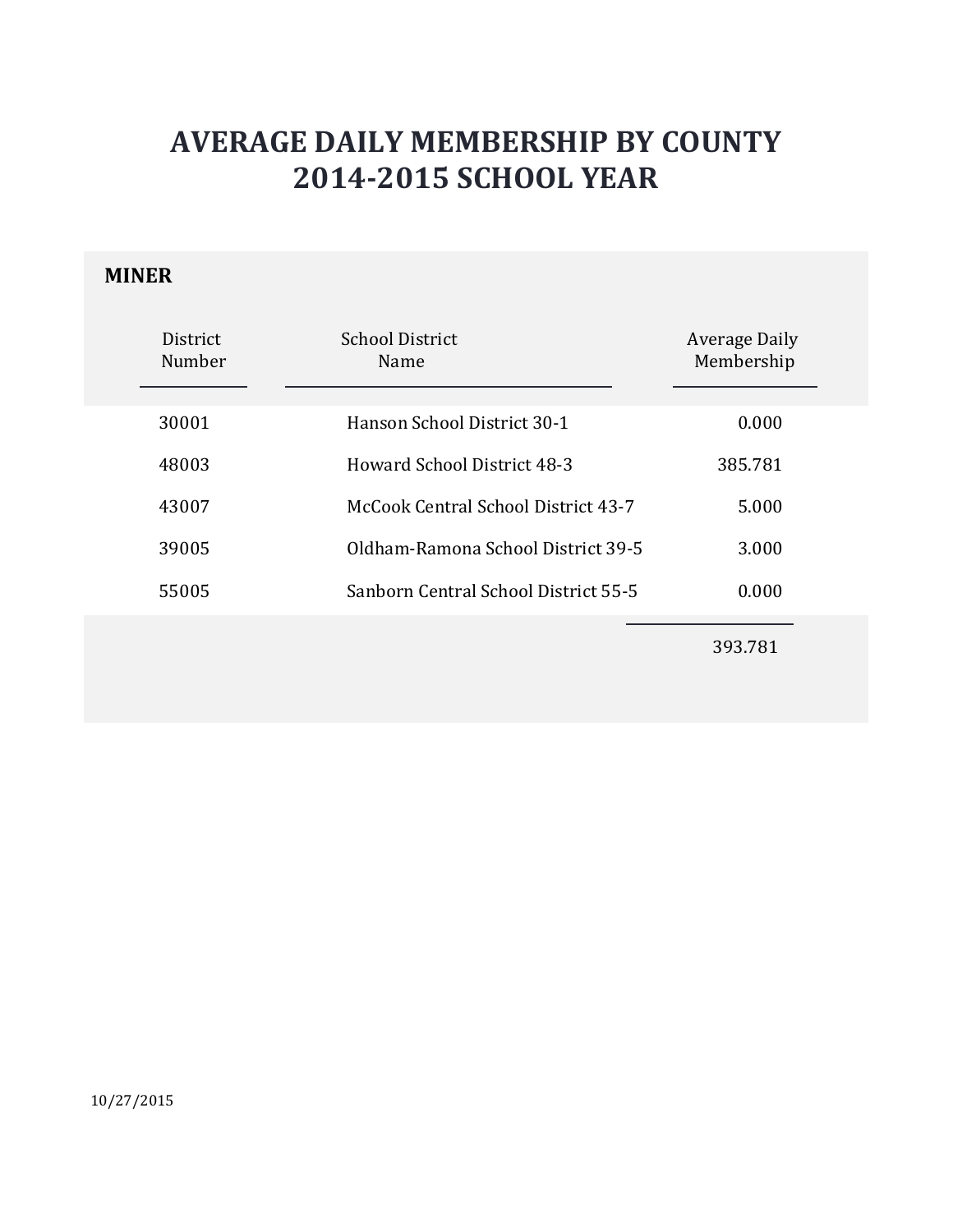#### **MINNEHAHA**

|       | District<br>Number | <b>School District</b><br>Name           | <b>Average Daily</b><br>Membership |
|-------|--------------------|------------------------------------------|------------------------------------|
| 49001 |                    | <b>Baltic School District 49-1</b>       | 435.057                            |
| 49002 |                    | Brandon Valley School District 49-2      | 4,076.070                          |
| 41001 |                    | Canton School District 41-1              | 0.977                              |
| 39001 |                    | <b>Chester Area School District 39-1</b> | 19.471                             |
| 49003 |                    | Dell Rapids School District 49-3         | 1,147.430                          |
| 49004 |                    | Garretson School District 49-4           | 513.975                            |
| 41002 |                    | Harrisburg School District 41-2          | 1.000                              |
| 41004 |                    | Lennox School District 41-4              | 6.006                              |
| 43002 |                    | <b>Montrose School District 43-2</b>     | 7.000                              |
| 60004 |                    | Parker School District 60-4              | 16.263                             |
| 49005 |                    | Sioux Falls School District 49-5         | 23,861.920                         |
| 41005 |                    | Tea Area School District 41-5            | 5.000                              |
| 49006 |                    | Tri-Valley School District 49-6          | 998.428                            |
| 49007 |                    | West Central School District 49-7        | 1,390.272                          |

10/27/2015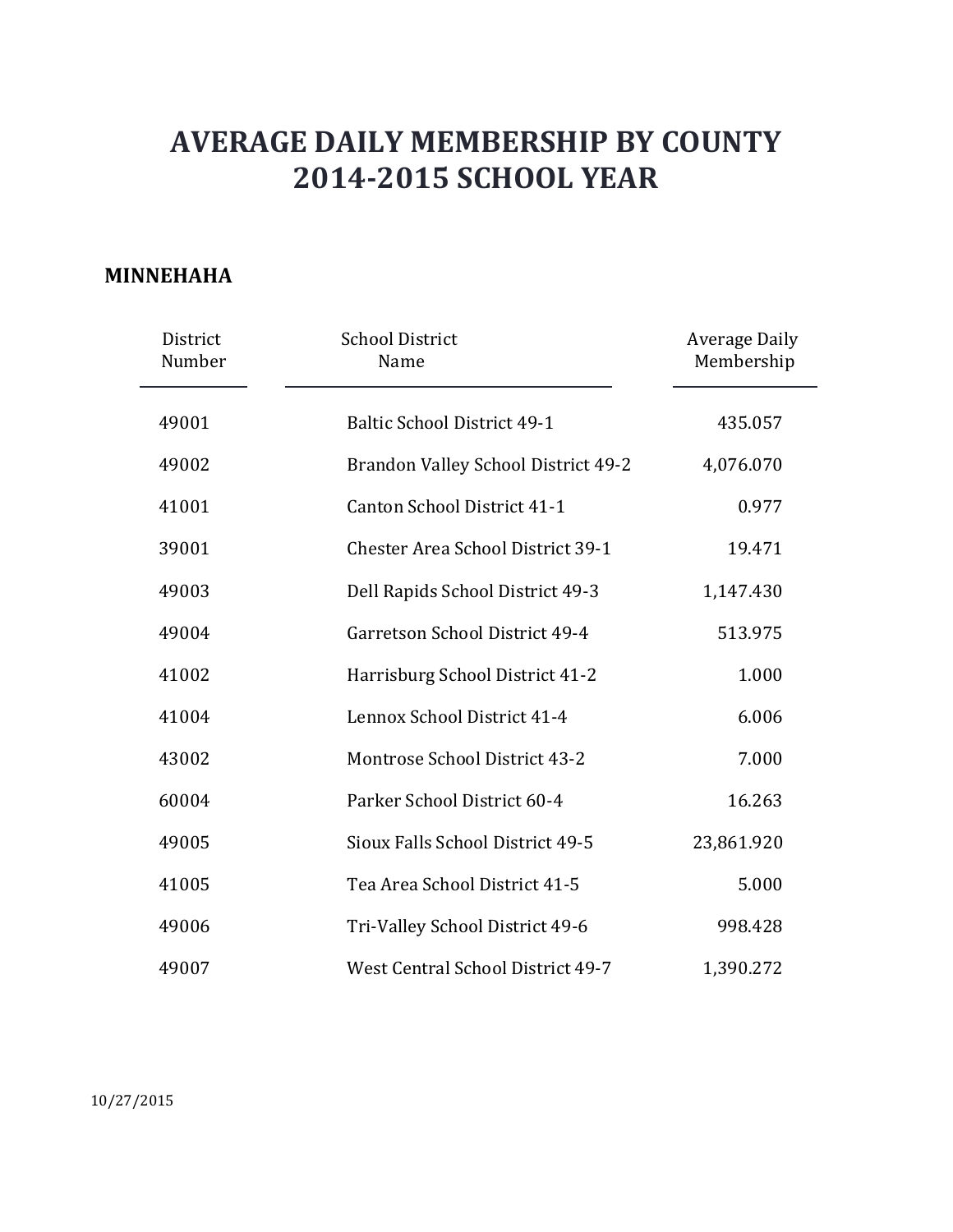32,478.868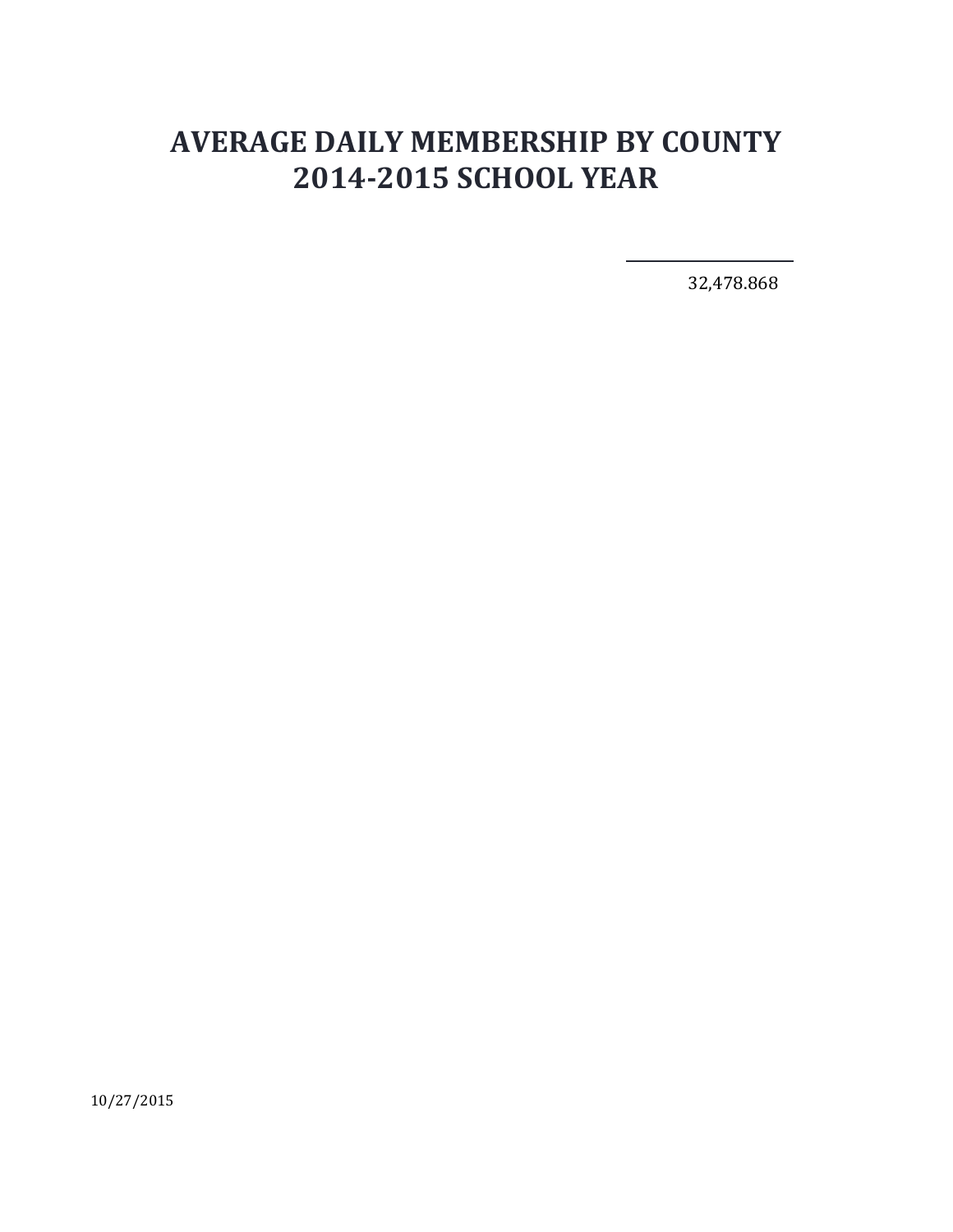### **MOODY**

| District<br>Number | <b>School District</b><br>Name           | Average Daily<br>Membership |
|--------------------|------------------------------------------|-----------------------------|
| 5001               | <b>Brookings School District 05-1</b>    | 0.000                       |
| 39001              | <b>Chester Area School District 39-1</b> | 14.000                      |
| 50005              | Colman-Egan School District 50-5         | 336.651                     |
| 49003              | Dell Rapids School District 49-3         | 9.000                       |
| 5003               | Elkton School District 05-3              | 0.000                       |
| 50003              | Flandreau School District 50-3           | 912.498                     |
| 39004              | <b>Rutland School District 39-4</b>      | 0.000                       |
| 5005               | Sioux Valley School District 05-5        | 0.000                       |
|                    |                                          | 1,272.150                   |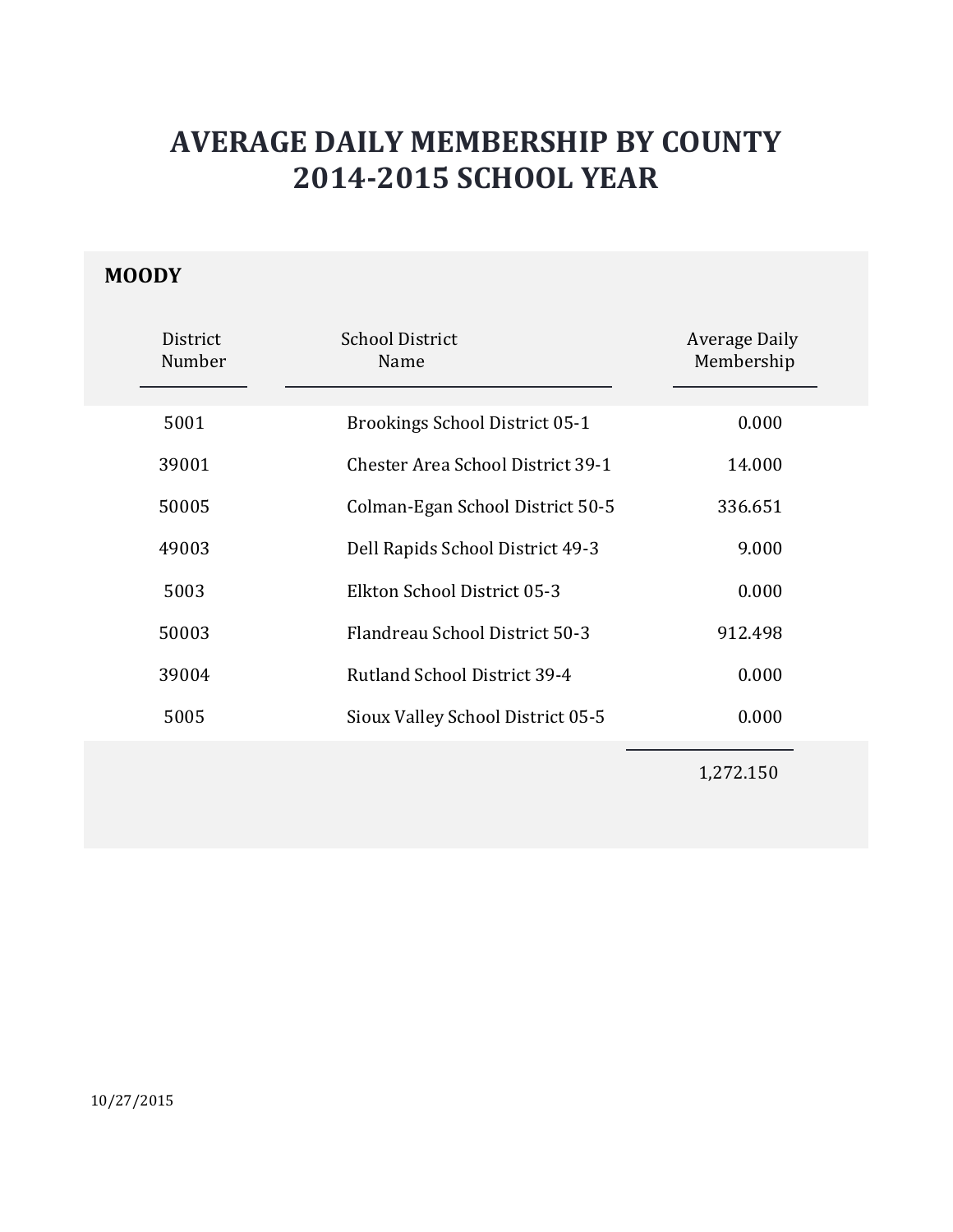#### **PENNINGTON**

| District<br>Number | <b>School District</b><br>Name       | Average Daily<br>Membership |
|--------------------|--------------------------------------|-----------------------------|
| 16001              | Custer School District 16-1          | 21.936                      |
| 51001              | Douglas School District 51-1         | 1,936.151                   |
| 51002              | Hill City School District 51-2       | 509.148                     |
| 51003              | New Underwood School District 51-3   | 194.321                     |
| 51004              | Rapid City Area School District 51-4 | 15,265.654                  |
| 51005              | Wall School District 51-5            | 243.259                     |

18,170.468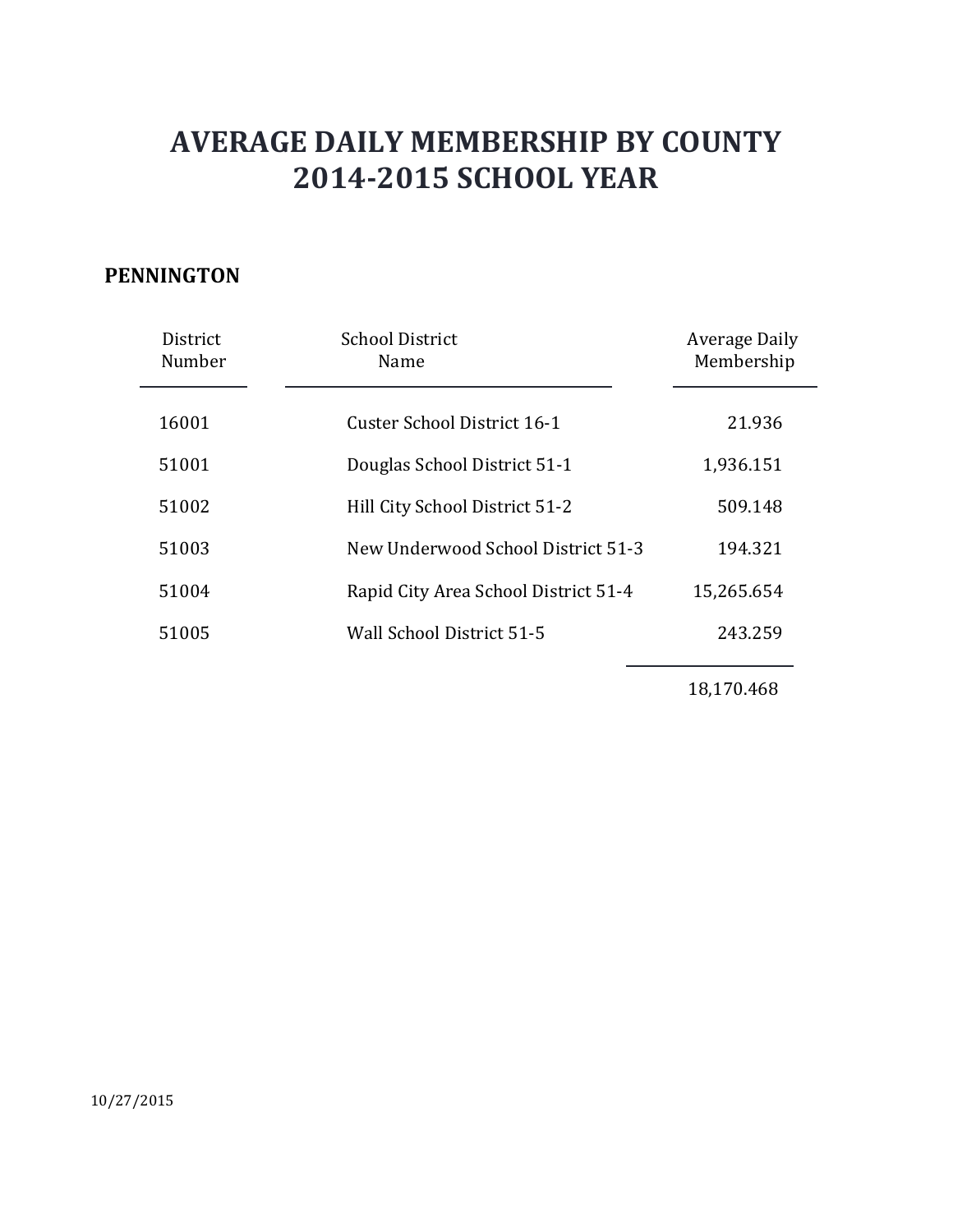### **PERKINS**

| District<br>Number | <b>School District</b><br><b>Name</b> | <b>Average Daily</b><br>Membership |
|--------------------|---------------------------------------|------------------------------------|
| 52001              | <b>Bison School District 52-1</b>     | 174.592                            |
| 46002              | Faith School District 46-2            | 18.000                             |
| 52004              | Lemmon School District 52-4           | 288.793                            |
|                    |                                       | 481.386                            |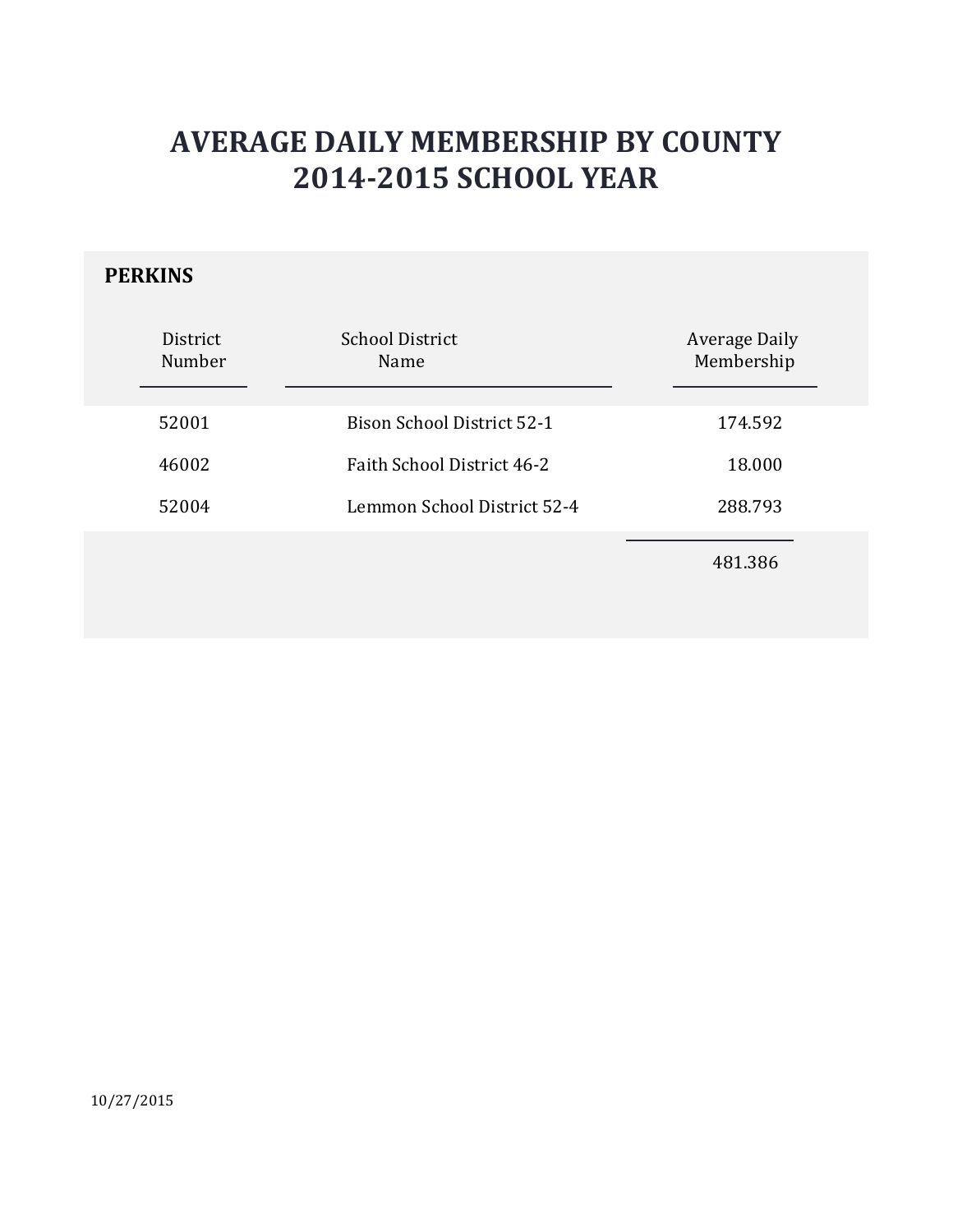### **POTTER**

| District<br>Number | <b>School District</b><br>Name             | Average Daily<br>Membership |
|--------------------|--------------------------------------------|-----------------------------|
| 24004              | <b>Faulkton Area Schools District 24-4</b> | 0.000                       |
| 53001              | Gettysburg School District 53-1            | 220.512                     |
| 53002              | Hoven School District 53-2                 | 150.469                     |
|                    |                                            | 370.981                     |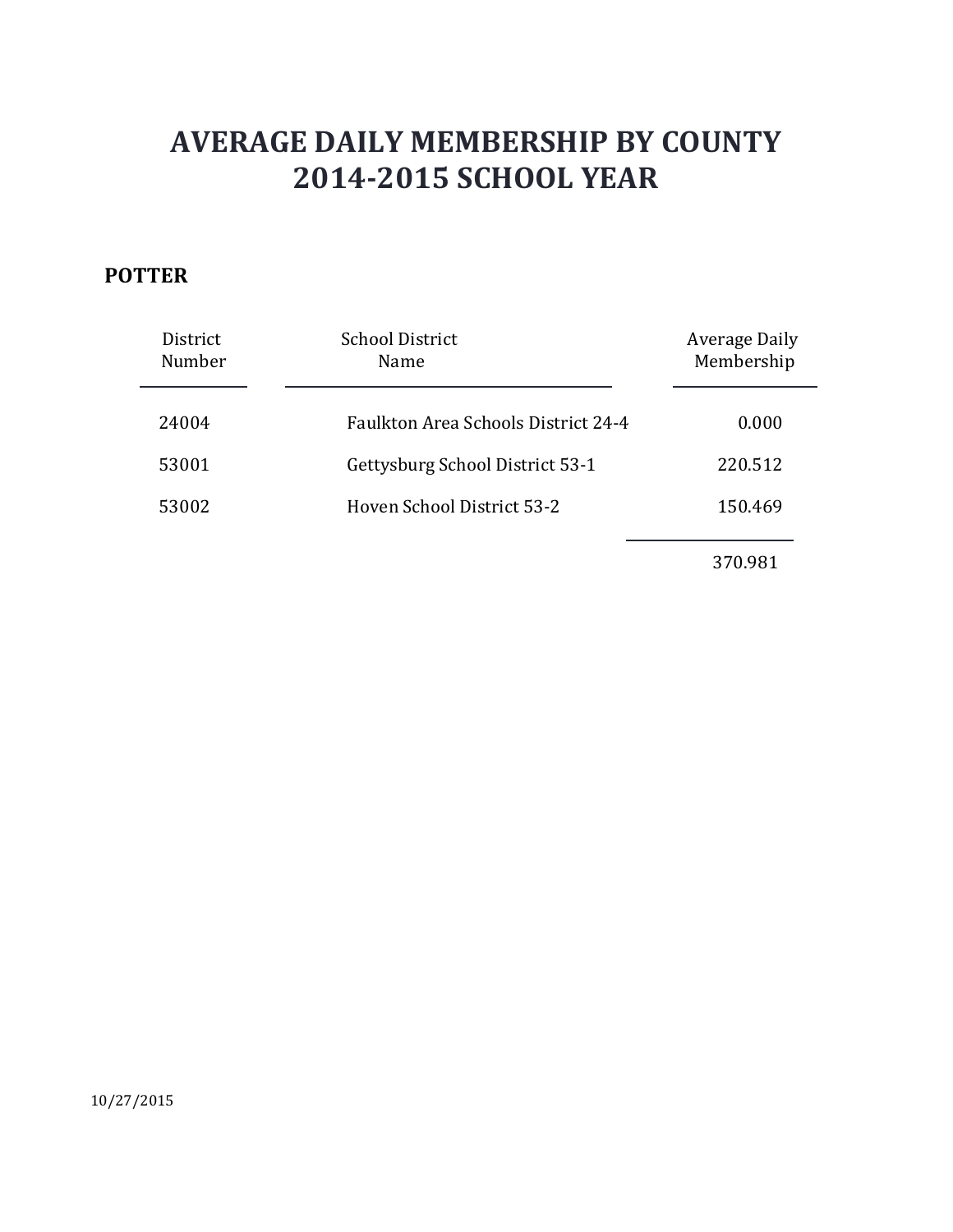### **ROBERTS**

| District<br>Number | <b>School District</b><br>Name      | <b>Average Daily</b><br>Membership |
|--------------------|-------------------------------------|------------------------------------|
| 25001              | Big Stone City School District 25-1 | 5.000                              |
| 25004              | Milbank School District 25-4        | 0.000                              |
| 54004              | Rosholt School District 54-4        | 189.202                            |
| 54002              | Sisseton School District 54-2       | 1,630.576                          |
| 54006              | Summit School District 54-6         | 87.616                             |
| 18003              | <b>Waubay School District 18-3</b>  | 2.982                              |
| 54007              | Wilmot School District 54-7         | 188.373                            |
|                    |                                     | 2,103.749                          |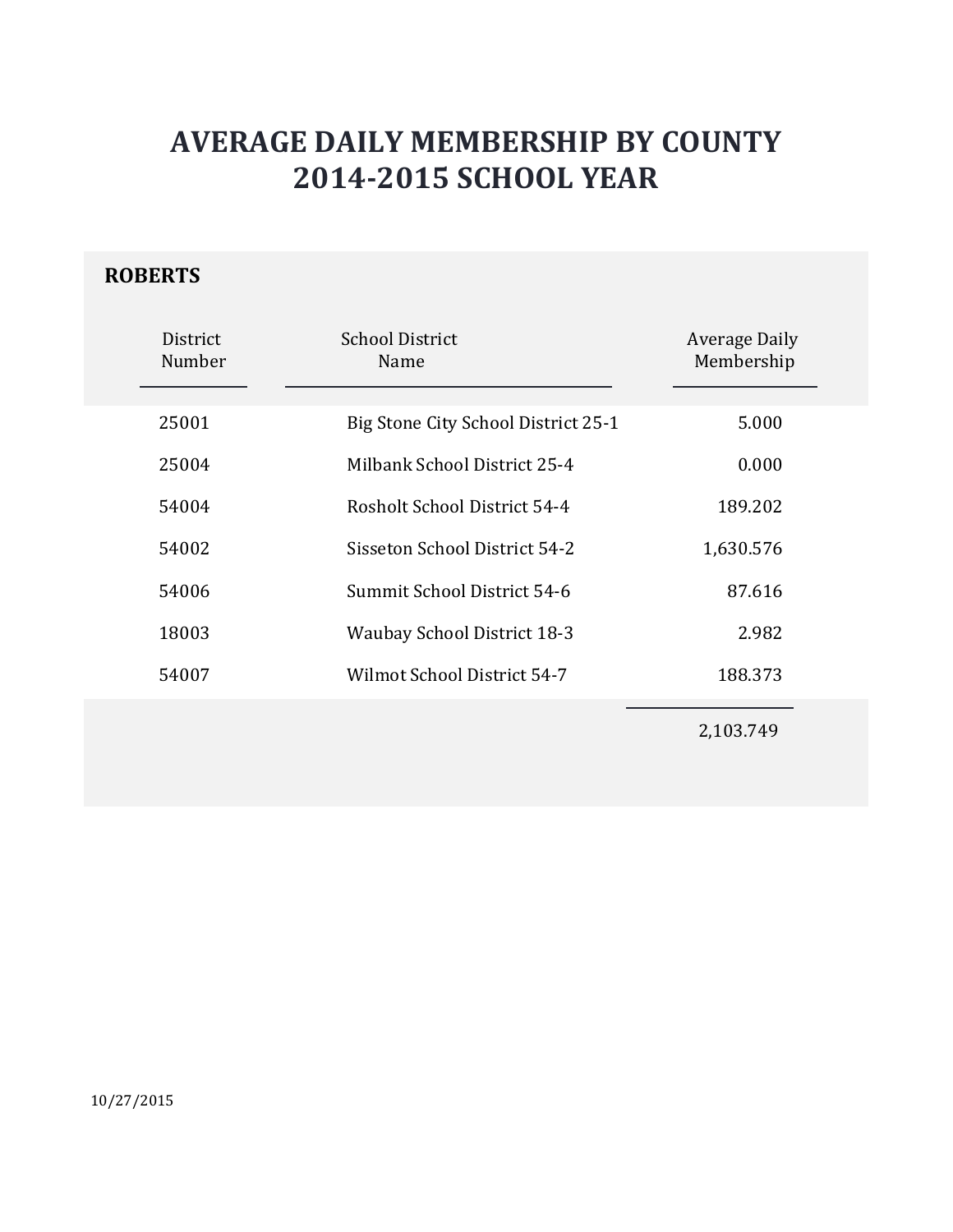#### **SANBORN**

| <b>District</b><br>Number | <b>School District</b><br>Name           | <b>Average Daily</b><br>Membership |
|---------------------------|------------------------------------------|------------------------------------|
| 2002                      | Huron School District 02-2               | 0.000                              |
| 17003                     | <b>Mount Vernon School District 17-3</b> | 1.000                              |
| 55005                     | Sanborn Central School District 55-5     | 194.793                            |
| 36002                     | Wessington Springs School District 36-2  | 0.000                              |
| 55004                     | Woonsocket School District 55-4          | 203.202                            |
|                           |                                          |                                    |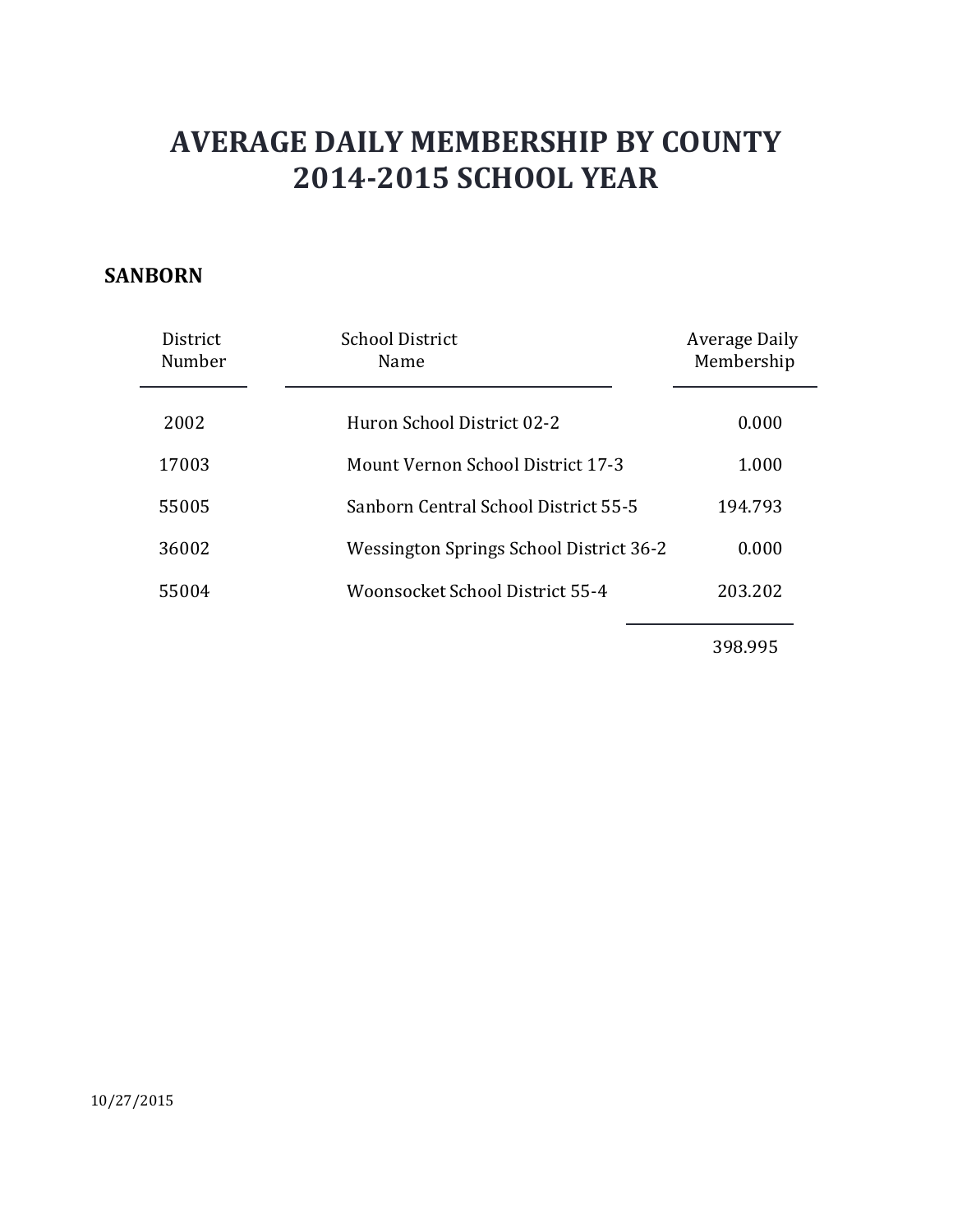#### **SHANNON**

| District<br>Number | <b>School District</b><br>Name      | <b>Average Daily</b><br>Membership |
|--------------------|-------------------------------------|------------------------------------|
| 65001              | Shannon County School District 65-1 | 4,078.144                          |
|                    |                                     | 4,078.144                          |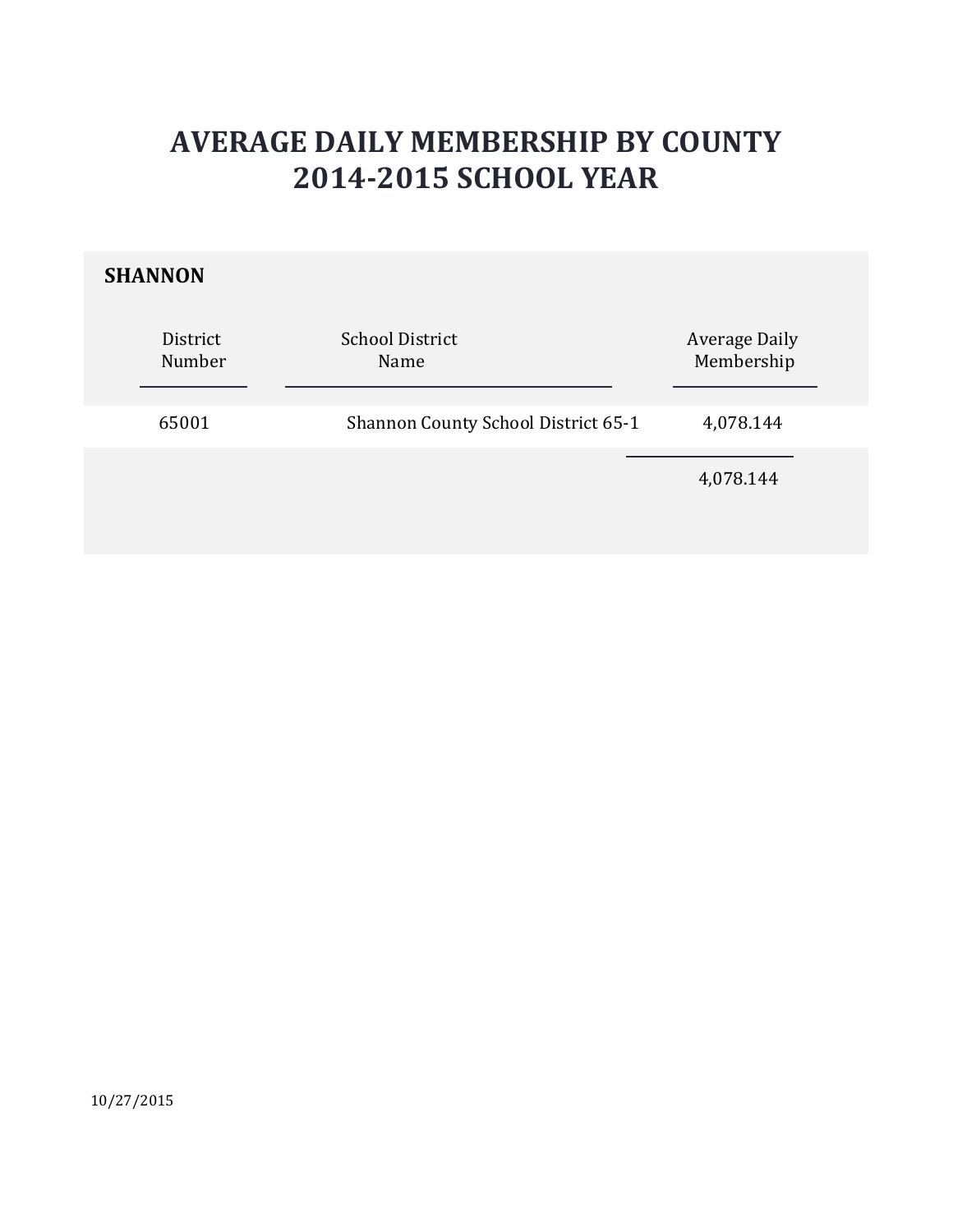#### **SPINK**

| District<br>Number | <b>School District</b><br>Name         | Average Daily<br>Membership |
|--------------------|----------------------------------------|-----------------------------|
| 12002              | Clark School District 12-2             | 0.000                       |
| 56002              | Doland School District 56-2            | 201.464                     |
| 6006               | Groton Area School District 06-6       | 1.000                       |
| 56006              | Hitchcock-Tulare School District 56-6  | 229.355                     |
| 56007              | Northwestern Area School District 56-7 | 301.913                     |
| 56004              | Redfield School District 56-4          | 643.879                     |
| 6005               | Warner School District 06-5            | 0.000                       |
| 12003              | Willow Lake School District 12-3       | 0.000                       |
|                    |                                        |                             |

1,377.612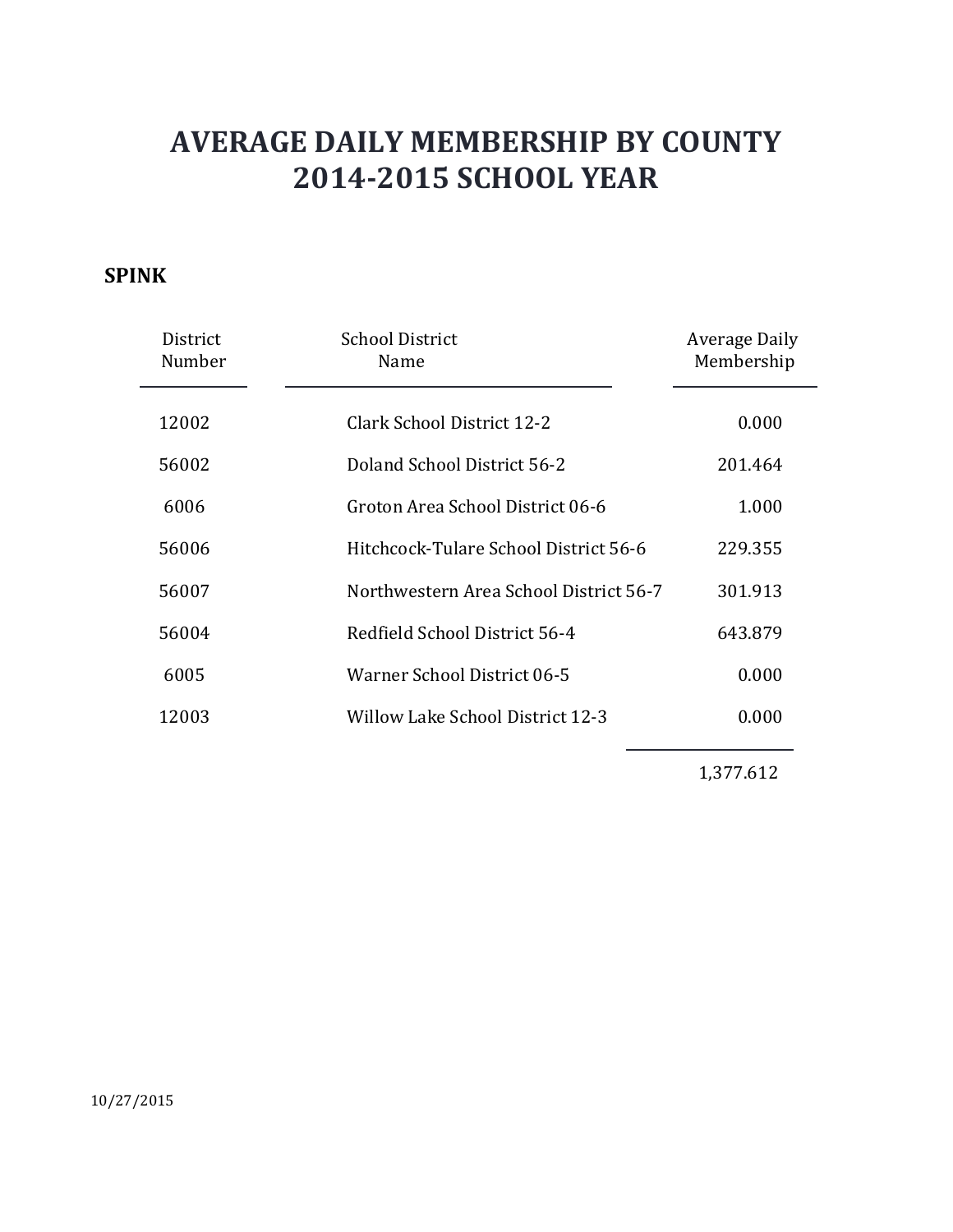### **STANLEY**

| District<br>Number | <b>School District</b><br>Name             | <b>Average Daily</b><br>Membership |
|--------------------|--------------------------------------------|------------------------------------|
| 57001              | <b>Stanley County School District 57-1</b> | 548.531                            |
|                    |                                            | 548.531                            |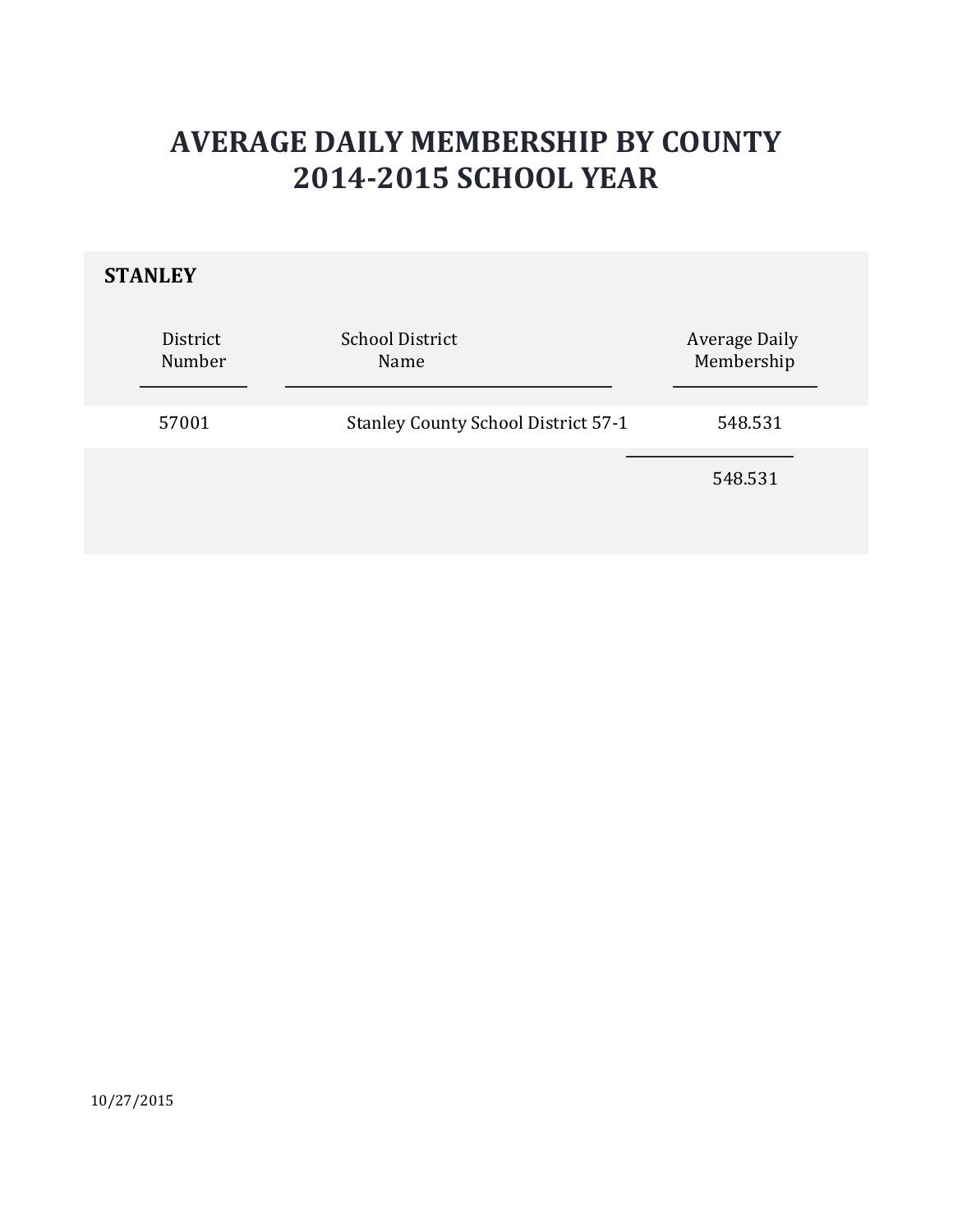#### **SULLY**

| District<br>Number | <b>School District</b><br>Name        | Average Daily<br>Membership |
|--------------------|---------------------------------------|-----------------------------|
| 58003              | Agar-Blunt-Onida School District 58-3 | 234.948                     |
| 34002              | Highmore-Harrold School District 34-2 | 0.000                       |
|                    |                                       | 234.948                     |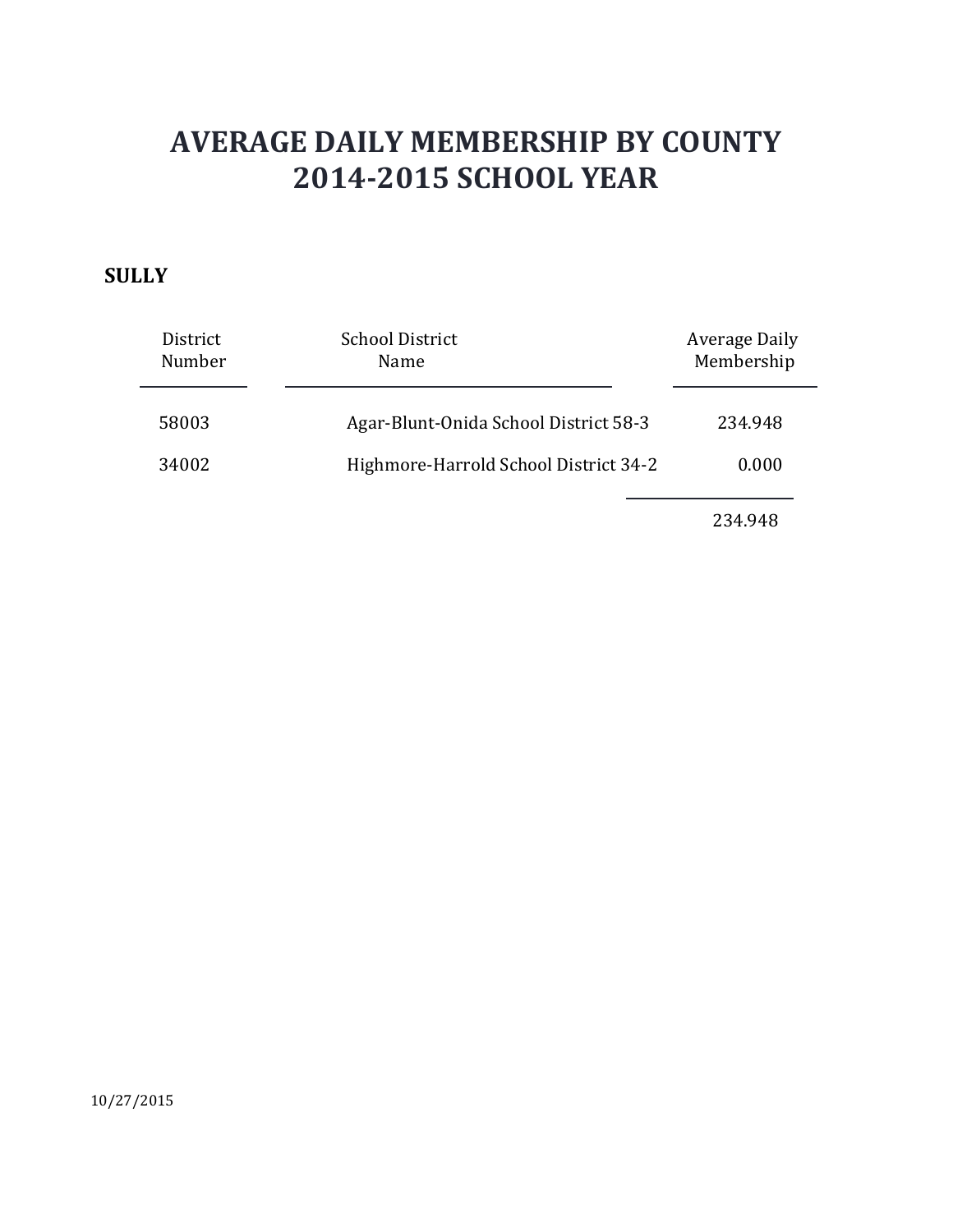### **TODD**

| Membership |
|------------|
| 2,787.618  |
| 2,787.618  |
|            |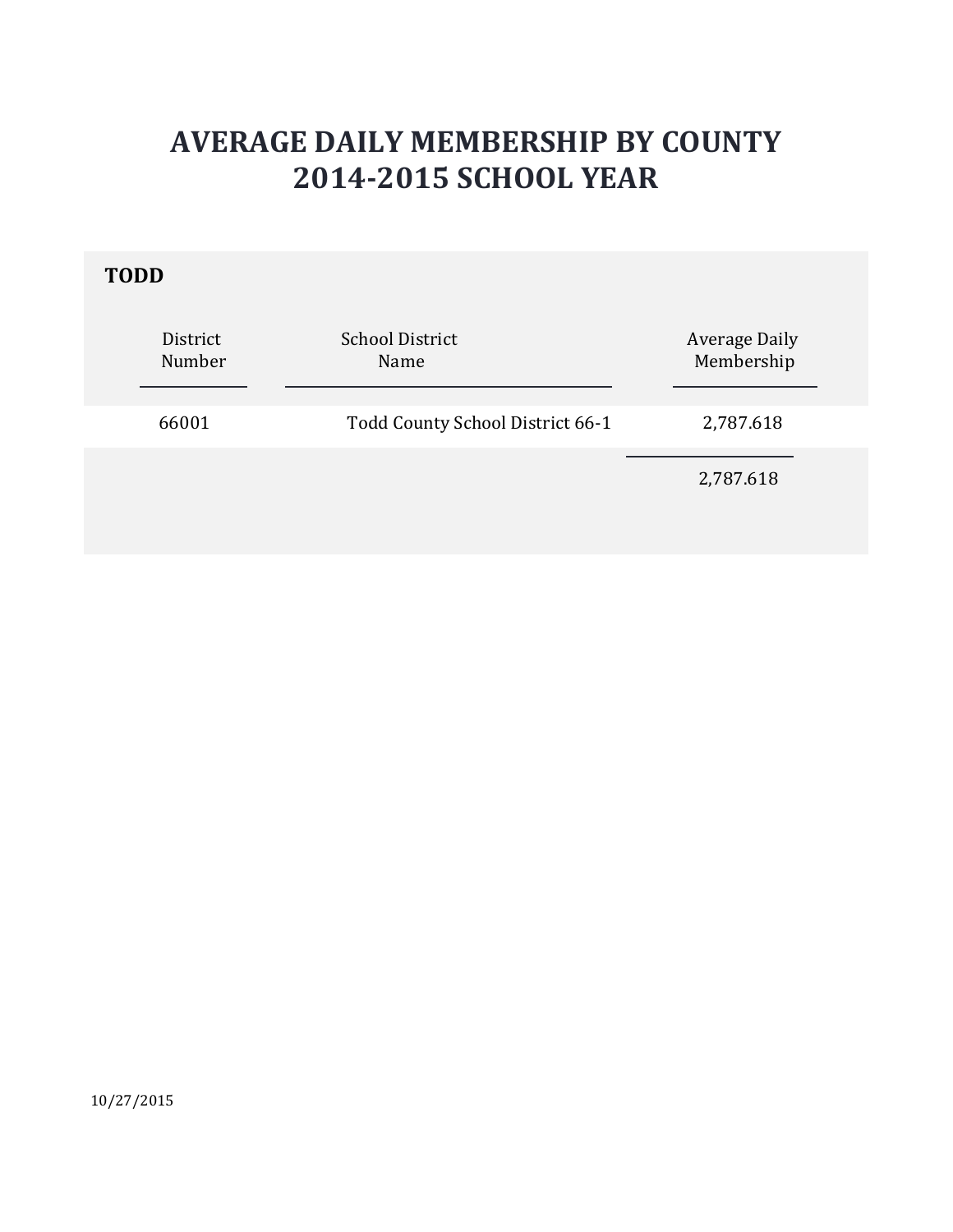#### **TRIPP**

| District<br>Number | <b>School District</b><br>Name           | Average Daily<br>Membership |
|--------------------|------------------------------------------|-----------------------------|
| 59003              | Colome Consolidated School District 59-3 | 172.816                     |
| 26004              | Gregory School District 26-4             | 0.000                       |
| 42001              | Lyman School District 42-1               | 3.000                       |
| 59002              | <b>Winner School District 59-2</b>       | 737.453                     |
|                    |                                          | 913.269                     |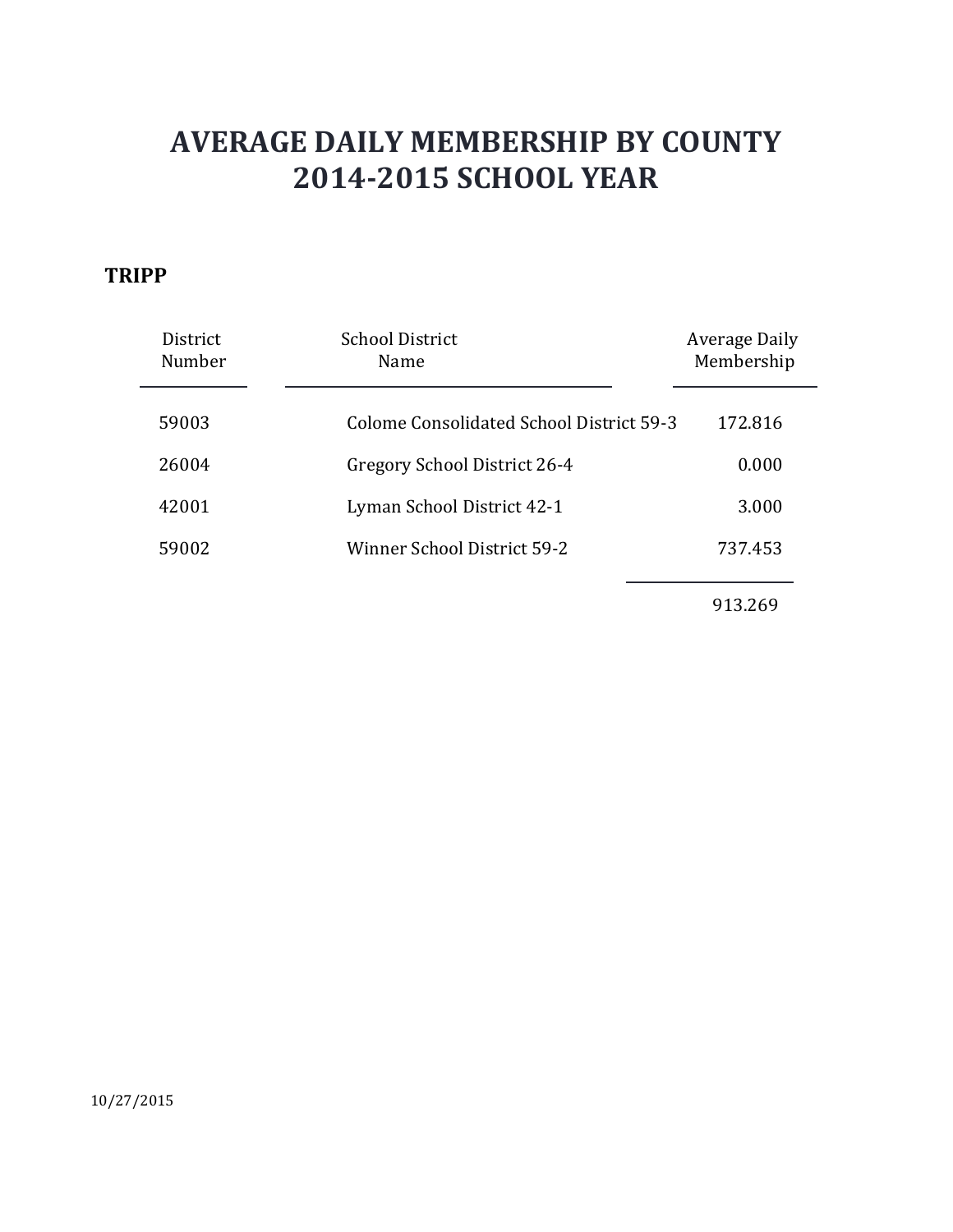### **TURNER**

| District<br>Number | <b>School District</b><br>Name     | Average Daily<br>Membership |
|--------------------|------------------------------------|-----------------------------|
| 60001              | Centerville School District 60-1   | 206.984                     |
| 33001              | Freeman School District 33-1       | 8.920                       |
| 13003              | Irene-Wakonda School District 13-3 | 21.093                      |
| 41004              | Lennox School District 41-4        | 158.415                     |
| 60003              | Marion School District 60-3        | 221.056                     |
| 33002              | Menno School District 33-2         | 0.000                       |
| 60004              | Parker School District 60-4        | 361.559                     |
| 60006              | Viborg-Hurley School District 60-6 | 393.069                     |
|                    |                                    |                             |

1,371.096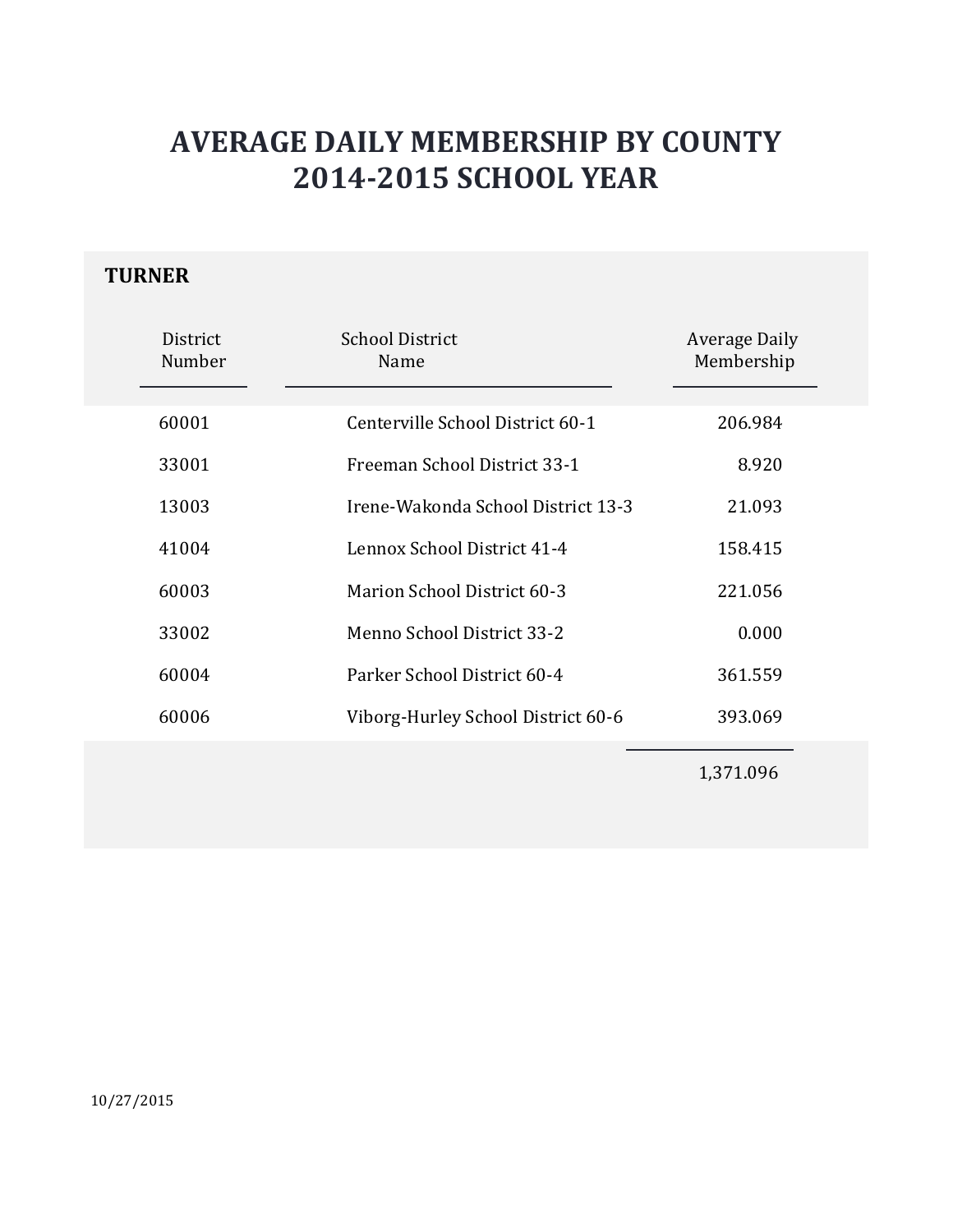#### **UNION**

| District<br>Number | <b>School District</b><br>Name           | Average Daily<br>Membership |
|--------------------|------------------------------------------|-----------------------------|
| 61001              | Alcester-Hudson School District 61-1     | 271.241                     |
| 61002              | Beresford School District 61-2           | 437.508                     |
| 61008              | Dakota Valley School District 61-8       | 1,407.583                   |
| 61007              | Elk Point-Jefferson School District 61-7 | 809.744                     |
| 13001              | Vermillion School District 13-1          | 3.000                       |
|                    |                                          |                             |

2,929.076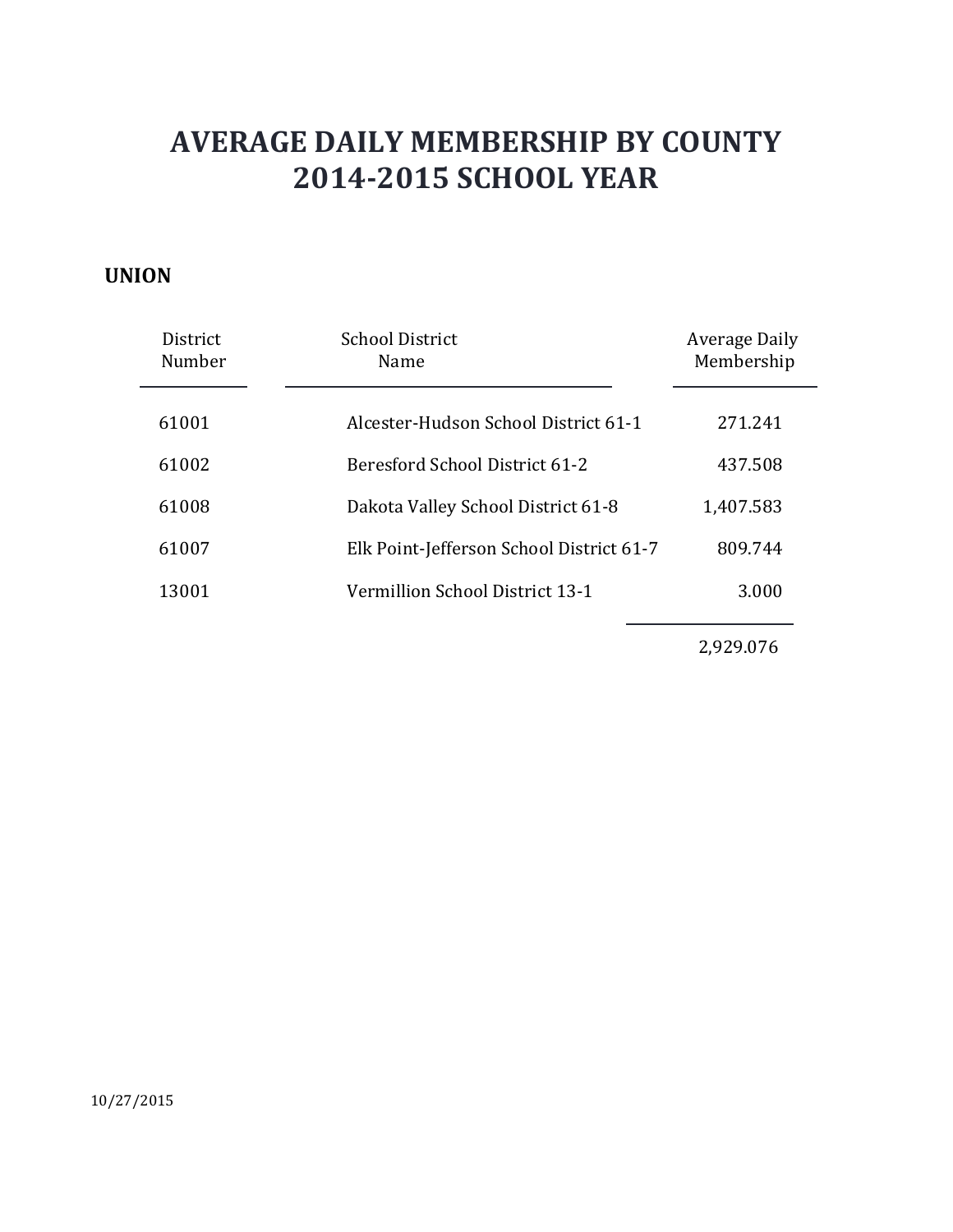### **WALWORTH**

| District<br>Number | School District<br>Name               | <b>Average Daily</b><br>Membership |  |
|--------------------|---------------------------------------|------------------------------------|--|
| 22001              | <b>Bowdle School District 22-1</b>    | 2.200                              |  |
| 53002              | Hoven School District 53-2            | 0.000                              |  |
| 62006              | Mobridge-Pollock School District 62-6 | 658.888                            |  |
| 62005              | Selby Area School District 62-5       | 226.218                            |  |
|                    |                                       | 887.305                            |  |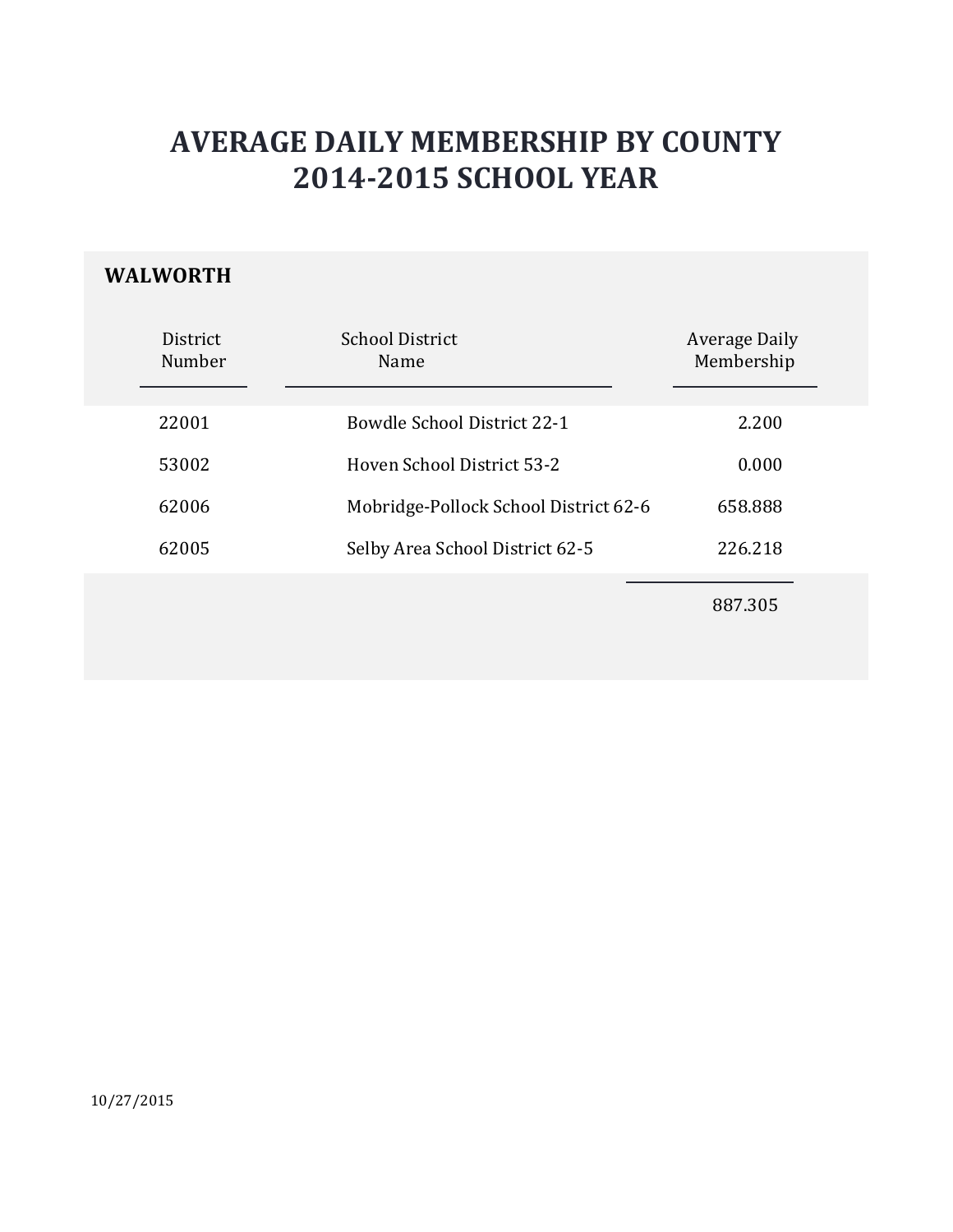#### **YANKTON**

| District<br>Number | <b>School District</b><br>Name        | Average Daily<br>Membership |
|--------------------|---------------------------------------|-----------------------------|
| 4002               | <b>Bon Homme School District 04-2</b> | 0.000                       |
| 63001              | Gayville-Volin School District 63-1   | 210.553                     |
| 13003              | Irene-Wakonda School District 13-3    | 36.842                      |
| 33002              | Menno School District 33-2            | 46.988                      |
| 4003               | Scotland School District 04-3         | 25.208                      |
| 60006              | Viborg-Hurley School District 60-6    | 16.977                      |
| 63003              | Yankton School District 63-3          | 3,124.485                   |
|                    |                                       |                             |

3,461.052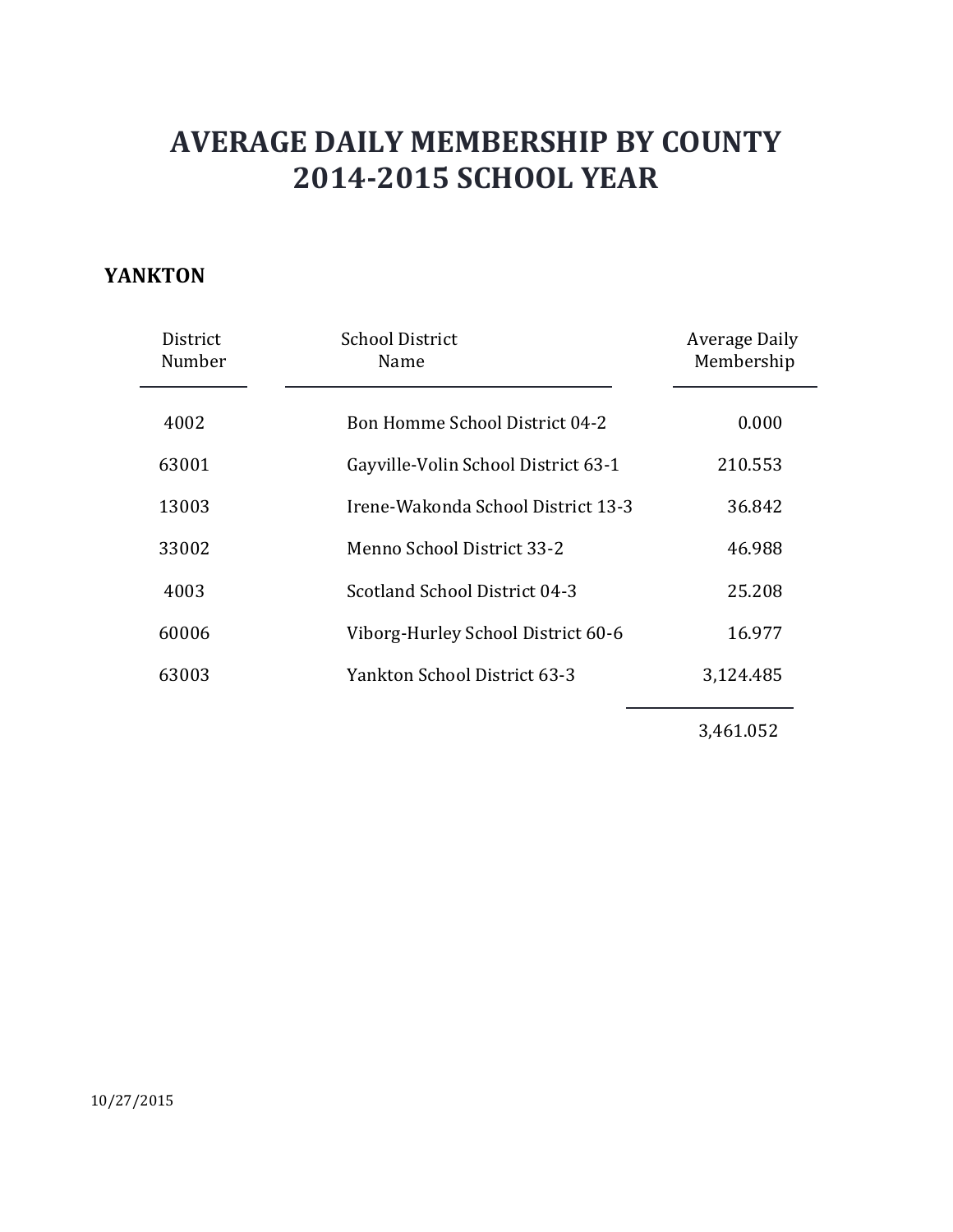### **ZIEBACH**

| District<br>Number | <b>School District</b><br>Name   | Average Daily<br>Membership |
|--------------------|----------------------------------|-----------------------------|
| 64002              | Dupree School District 64-2      | 403.291                     |
| 20001              | Eagle Butte School District 20-1 | 129.390                     |
| 46002              | Faith School District 46-2       | 8.000                       |
| 52004              | Lemmon School District 52-4      | 1.929                       |
| 20003              | Timber Lake School District 20-3 | 2.216                       |
|                    |                                  |                             |